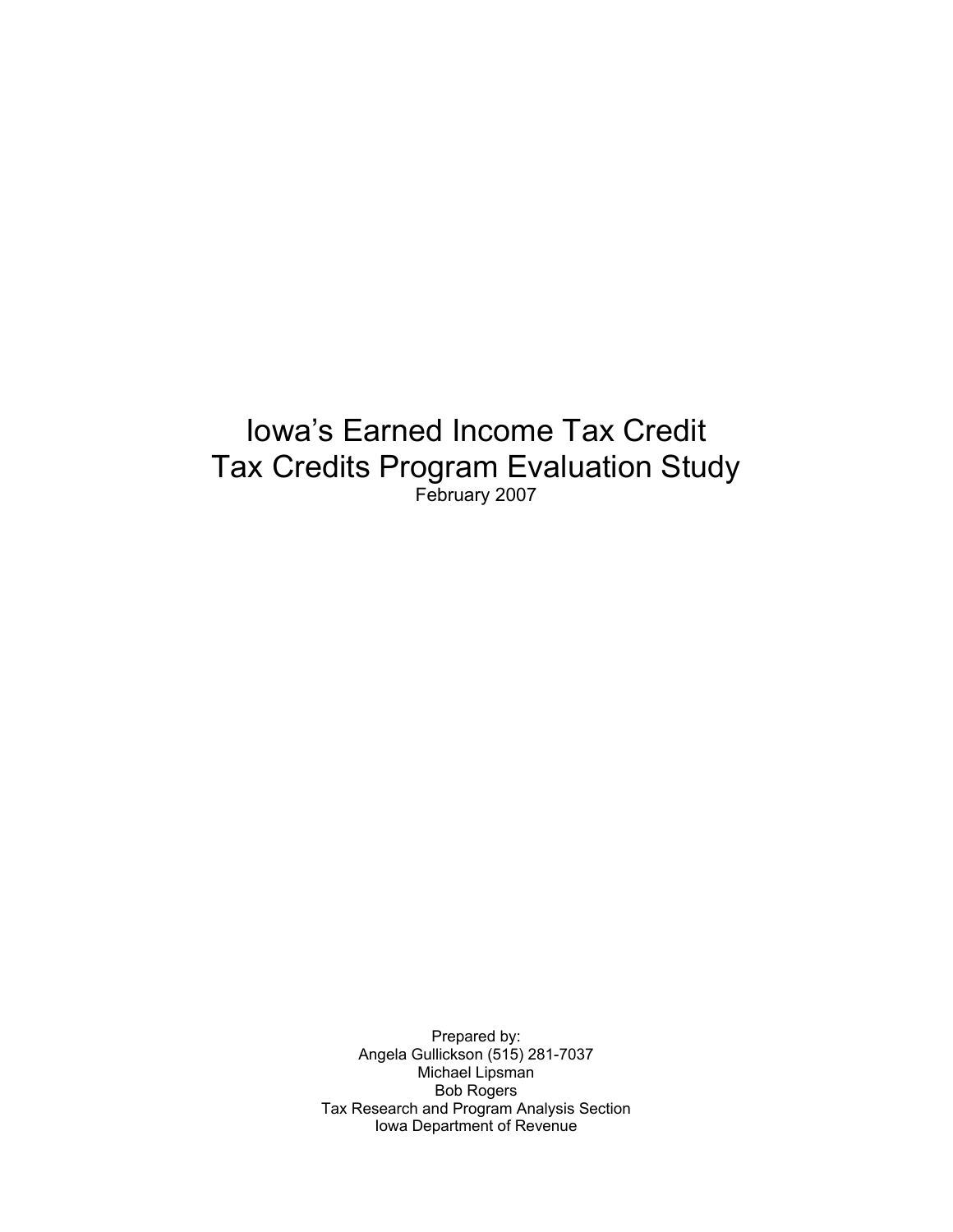## Preface

During the 2005 Legislative Session the Iowa Department of Revenue received an appropriation to establish a program to track tax credit awards and claims. In addition, the Department was directed to perform periodic evaluations of tax credit programs. The evaluation of the State's Earned Income Tax Credit represents the first of these studies.

Since the purpose of the Iowa Earned Income Tax Credit, like the federal credit upon which it is based, is to provide financial support to low income households, the Department enlisted the assistance of the Iowa Department of Human Service (DHS) in conducting this evaluation. We wish to thank Matthew Haubrich, Robert Krebs, and Carol Stratemeyer for their assistance in providing data, information regarding other State income assistance programs, and reviewing the report.

## Executive Summary

The federal Earned Income Tax Credit (EITC) was enacted in 1975 as part of the Tax Reduction Act of 1975. Legislation creating Iowa's EITC was passed during the 1989 legislative session. The EITC became available in the State of Iowa beginning in the 1990 tax year at five percent of the federal credit and nonrefundable. For the 1991 tax year and beyond, the percentage of the federal credit that a taxpayer was eligible to claim increased to six-and-a-half percent of the federal EITC but the credit remains nonrefundable in the State of Iowa.

In the 2006 tax year, nineteen states (including Iowa) and the District of Columbia are offering EITCs. With the exception of Minnesota, all the states offering a state EITC determine the amount of their credit as a percentage of the federal EITC. The newest state to add an EITC to their existing tax law is Nebraska, which approved an EITC during the 2006 legislative session. The Nebraska state credit will be eight percent of the federal EITC and the credit will be refundable. In 2008, Michigan will also be implementing a refundable state EITC.

Delaware, Maine and Virginia along with Iowa, are the only states that have a completely nonrefundable state EITC. Maryland and Rhode Island have percentages of the state credit that are refundable and non-refundable. Maine's state EITC is the smallest percentage of the federal credit at 4.92% and non-refundable. Maryland's non-refundable portion of the state credit is the largest percentage of the federal credit at 50% and Wisconsin has the largest refundable state credit at 43% when a taxpayer has three or more children.

A majority of EITC filers are unmarried. In the three years that are examined there is a discrepancy between single filers filing for both the federal and the state EITC and single filers filing for only federal EITC. Among filers that are claiming only the federal EITC, the majority of filers have either one or no dependents. The likely reason for these disparities is due to the lack of refundability of the state credit. It is probable that many single filers do not have enough tax liability to claim the state EITC. The majority of claimants are between the ages of 21 and 45 which are households most likely to have children at home. It also shows that there is a greater likelihood to file for only the federal credit when a primary filer is younger.

When examining low income assistance programs and EITC, by county, an interesting note is that for both the Family Investment Program (FIP) and Food Assistance (FA) there is a greater utilization of these programs in the urban counties than in the rural counties in all three years that the data is available. Conversely, the federal and state EITC is more frequently claimed in rural counties than in urban counties in all three years. An explanation of this data may be that it is more difficult to get access to FIP and FA programs because not all rural counties have full-time DHS offices, which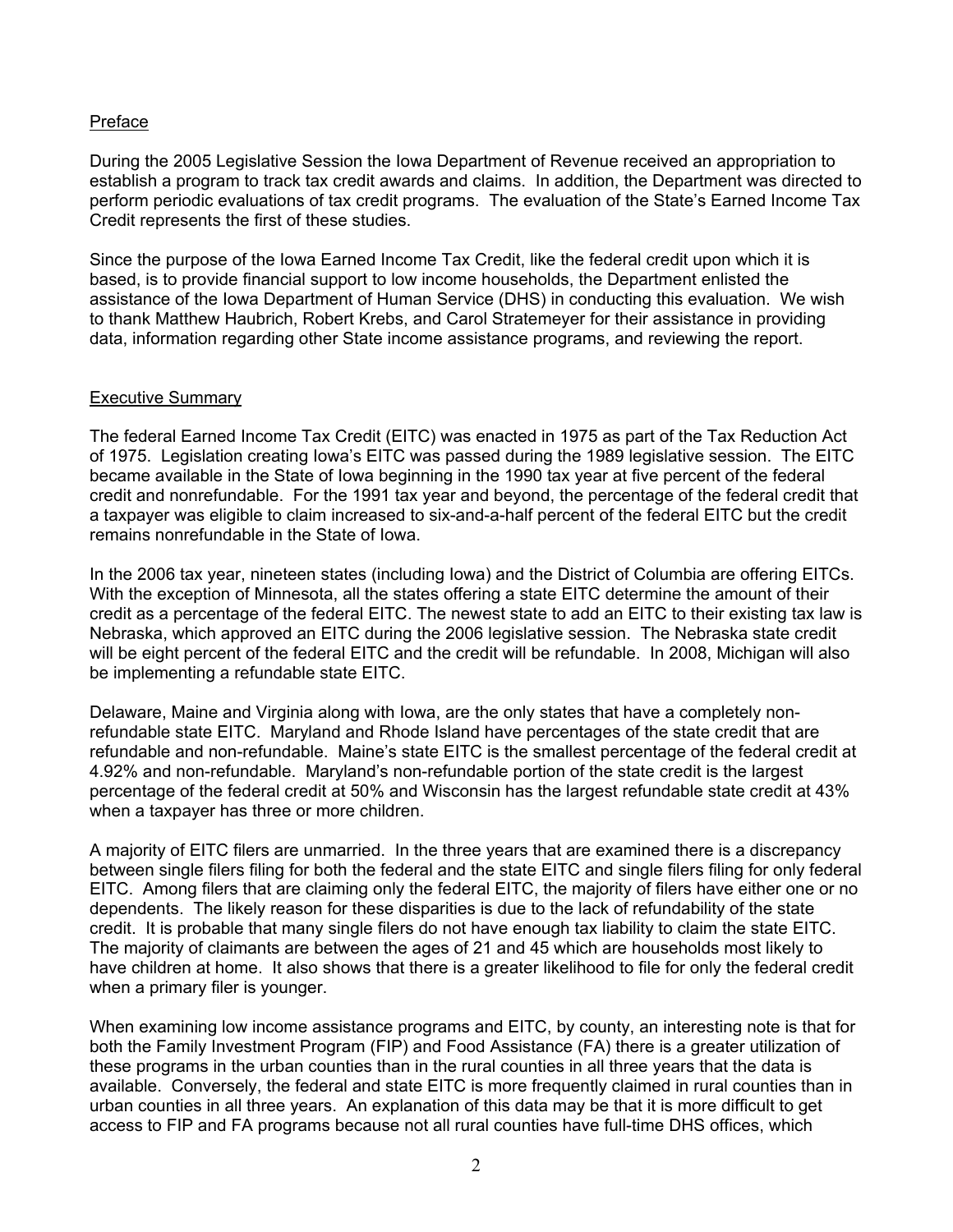makes it more difficult to obtain these benefits. In contrast, access to EITC is available to every taxpayer regardless of location, as long as the taxpayer is educated about the credit and has enough tax liability to claim the state credit.

The Iowa tax code contains several provisions that provide assistance to low income households. This study analyzes how each of these provisions, as well as some others that have been proposed over the pass few years, would affect households at different income levels. In order to make the evaluations comparable, the cost of each proposal was targeted at approximately \$20 million. This analysis found the proposed law changes that would benefit low-income households (households with adjusted gross income below \$30,000) the most were: increasing the existing nonrefundable EITC to 28.55% of the federal credit, implementing a refundable EITC of 9.53% of the federal credit and increasing the minimum filing requirements and alternative tax threshold from \$9,000 to \$11,303 for single filers and from \$13,500 to \$18,606 for all other filing statuses. This analysis was conducted for illustrative purposes only.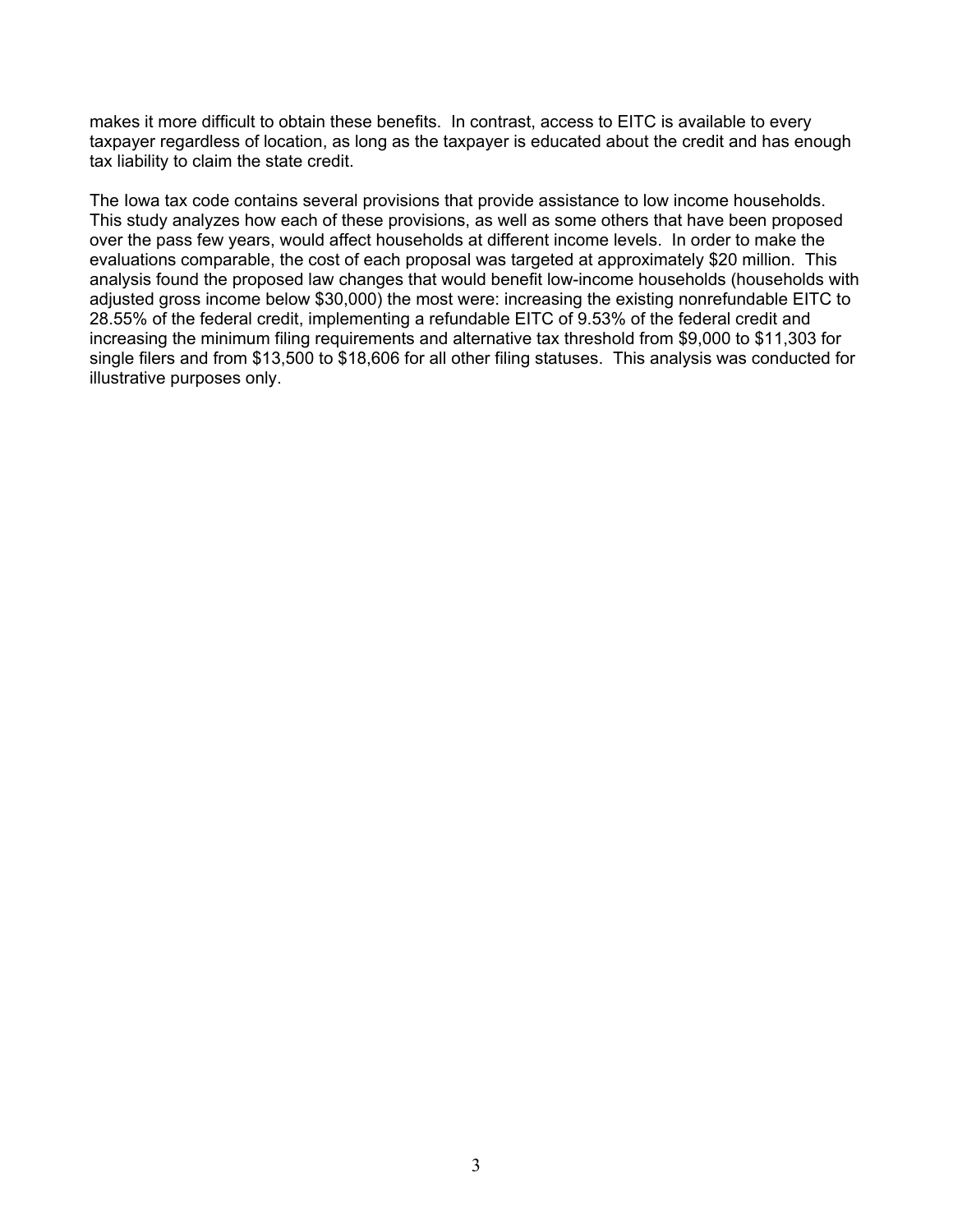## **Iowa's Earned Income Tax Credit**

## History and Description of Iowa Law

Legislation creating Iowa's Earned Income Tax Credit (EITC) was passed during the 1989 legislative session. During the 1990 legislative session the amount of the credit was increased in an effort to further help the working poor in Iowa. The state's EITC can be found in Section 422.12B, Code of Iowa.

The EITC became available in the State of Iowa beginning in the 1990 tax year. For the 1990 tax year, the amount of the credit was equal to five percent of the federal EITC that the taxpayer was eligible for as authorized by Title 26, Section 32 of the Internal Revenue Code. The state EITC is nonrefundable, so the credit may not exceed the remaining income tax liability of the taxpayer after the personal exemption credits and other nonrefundable credits are deducted. For the 1991 tax year and beyond, the percentage of the federal credit that a taxpayer was eligible to claim increased to sixand-a-half percent of the federal EITC but the credit remains nonrefundable in the State of Iowa.

## History and Description of Federal Earned Income Tax Credit

The federal Earned Income Tax Credit was enacted in 1975 as part of the Tax Reduction Act of 1975. Taxpayers were eligible for the credit if they earned less than \$8,000 and had children. Initially, the credit allowed eligible taxpayers to claim a refundable credit equal to ten percent of the taxpayer's earned income (up to \$4,000) in that tax year, therefore the maximum credit in 1975 was \$400. The maximum \$400 credit was reduced by \$1 for every \$10 earned over \$4,000, so if a taxpayer earned more than \$8,000, the credit was completely phased out and the taxpayer was no longer eligible.

The original legislation that enacted the EITC was only effective for the 1975 tax year. In the following years the credit was extended through subsequent revenue acts and was permanently added to the Internal Revenue Code by the Revenue Act of 1978. The amount of the EITC was increased by the Deficit Reduction Act of 1984 and expanded again, this time significantly, by the Tax Reform Act of 1986. In 1987, the credit began to be indexed to account for inflation. In 1990, through the Omnibus Budget Reconciliation Act, the credit was increased again to include a supplemental credit amount for families with two or more children. The Omnibus Budget Reconciliation Act of 1993 augmented the EITC by making a small credit available to certain childless workers.

In order to qualify for the federal EITC, a taxpayer must meet certain conditions. First, the taxpayer must have earned income and cannot investment income above a given threshold. The taxpayer, spouse (if filing jointly) and any qualifying children must also have a Social Security Number. In addition, the taxpayer or spouse cannot be the dependent of another taxpayer. The taxpayer must be a U.S. citizen or resident alien for the entire tax year and can file using any status other than married filing separately. The taxpayer does not qualify for the EITC if the taxpayer files Form 2555 or 2555- EZ which is related to foreign earned income.

If you do not have a qualifying child, you must also be between the ages of 25 and 65 at the end of the year. You cannot be the dependent of another taxpayer and you must live in the United States for more than half of the tax year.

In order to be considered a "qualifying child" three conditions must be met. The first condition is that the child lived with the taxpayer for more than half of the tax year. A qualifying child can be a son, daughter, adopted child, grandchild, stepchild or foster child. The child can also be a brother, sister, stepbrother or stepsister or any of the taxpayer's descendents as long as he or she cares for them as though they were his or her own child. The child also has to be under the age of 19 at the end of the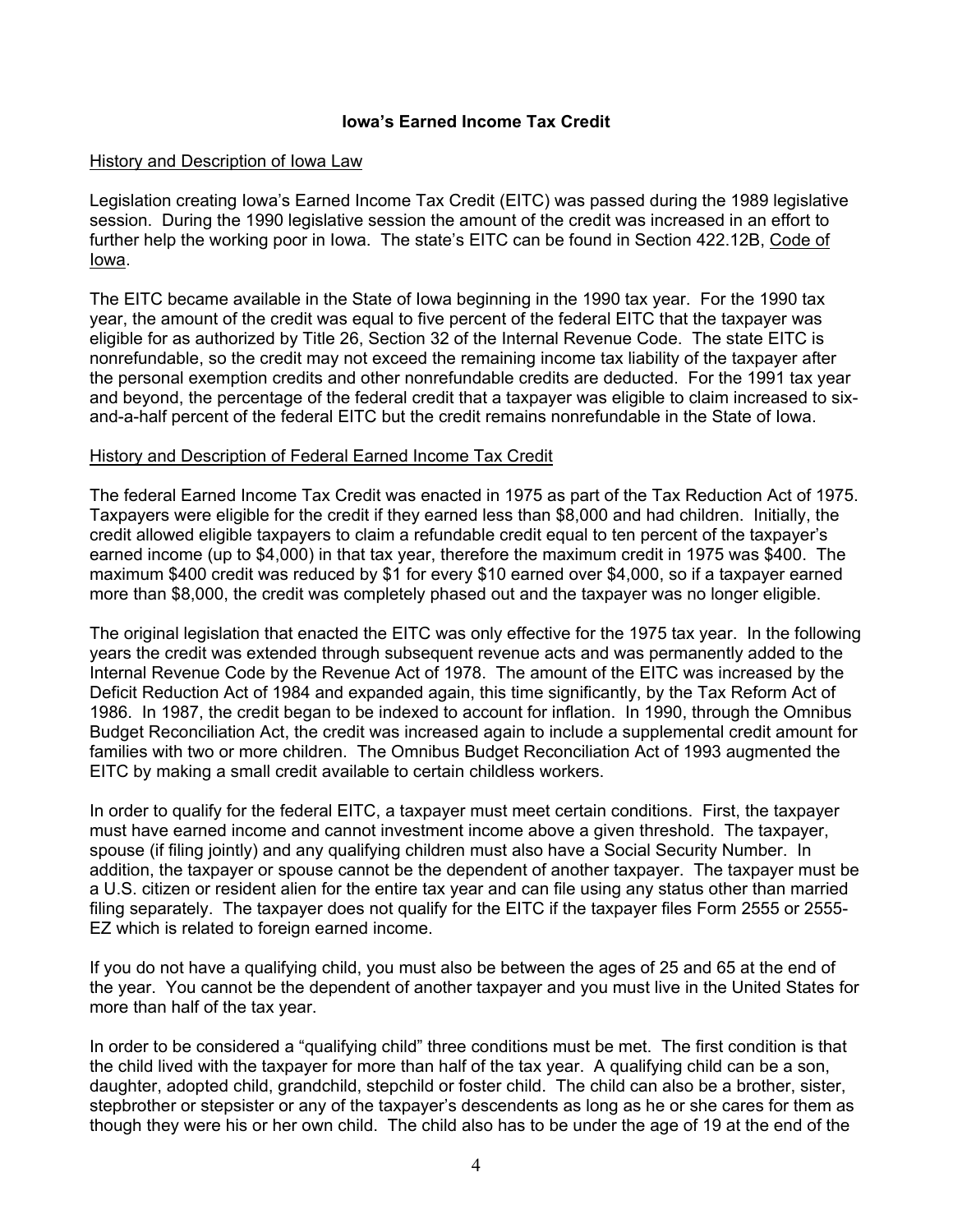year or under the age of 24 if he or she is a full-time student or any age if he or she is permanently and totally disabled.

Figure 1 shows the phase-in and phase-out rates of the federal EITC based on the earned income of unmarried taxpayers in the 2007 tax year. It shows that as a taxpayer increases his or her earned income, the amount of the credit received increases until the maximum amount of the credit is reached. It also shows that at a given amount of earned income the amount of the credit begins to phase-out and does so until the amount of the credit phases-out completely. For married taxpayers, each graph would shift to the right by two thousand dollars.





The income thresholds and maximum credit amounts for the tax years 2002 through 2007 can be found in Table 1. Also found in the table is the poverty thresholds for 2002 through 2004. It can be seen that other than for tax filers with no children, the poverty thresholds are approximately half of the thresholds for filing EITC. This may indicate that EITC filing rates should be greater than the poverty rate. The table also includes the maximum amount of investment income a taxpayer may earn and still qualify for the federal EITC.

## Summary of Research Related to the Impact of Earned Income Tax Credits on Low Income **Households**

There is a tremendous amount of literature available that discusses different aspects of the Earned Income Tax Credit. There are papers that provide an overview of the current EITC program and make recommendations for improving the EITC (Holt, 2006; Cherry and Sawicky, 2000). Among the suggestions that are made to improve the credit is to restructure the EITC to include other child-based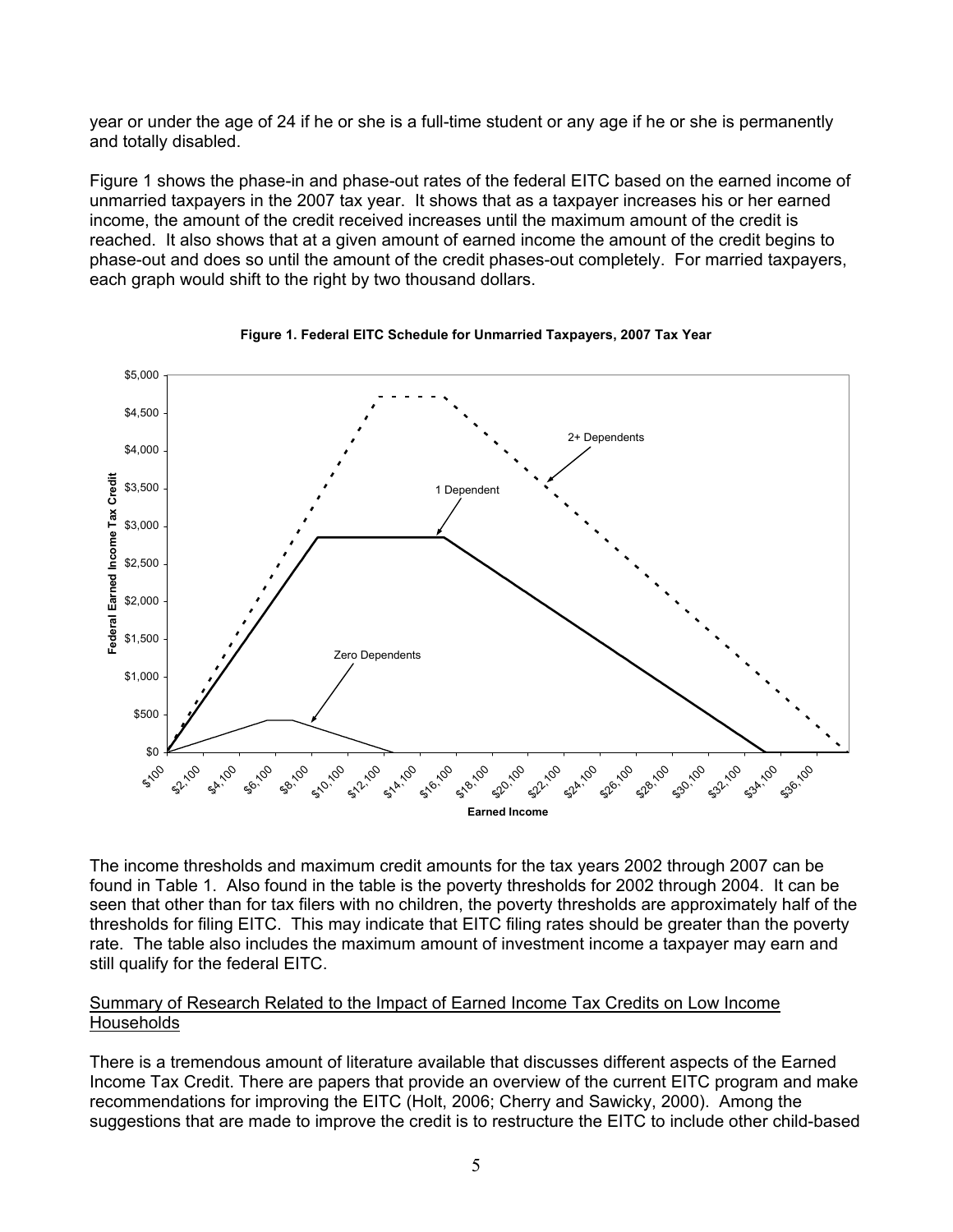tax credits (Holt, 2006), to simplify the filing process and to alleviate the marriage penalty of the EITC (Cherry and Sawicky, 2000).

Another aspect of the EITC that has been evaluated is the effect of the EITC on low-income families including those in poverty. An article by Pearson and Scarpetta (2000) looks at whether programs like EITC improve the distribution of income. In a study written by Alan Berube (2006) he evaluates the data about the families that received the EITC in 2000 and in 2003 and determines how the tax code helped these families and looks at possible changes that could further assist these low-income families. Some of these changes include continuing to support and expand both the federal and state EITCs, supporting volunteer tax preparation and increasing the value of the Child and Dependent Care Tax Credit for low-income working families. Nagel and Johnson (2006) look at the effectiveness of state EITCs at reducing poverty.

Some of the research regarding the EITC is the effect that it has on the labor force. In an article by Ellwood (2000), he examines the effect of EITC and other social policy changes and determines whether these changes encourage or discourage entering the labor force. His findings indicate that the increased EITC, welfare reform and a strong economy has led to an increase of low-income single parents entering the work force. It was also found that low wage married mothers did not enter the labor force in the same manner as other groups of married mothers, likely indicating that the income effects and adverse work incentives of the EITC were the cause. In another study the target group that is analyzed is single mothers and how policy changes affect their decision to enter the workforce (Meyer and Rosenbaum, 2000). The indication of this study is that there was an increase in the number of low-income single mothers entering the work force unlike any other low-income group. A measure of the degree of working poor in the 100 largest metropolitan areas in the U.S. and how EITC affected these populations is investigated in a study completed by Alan Berube and Benjamin Forman (2001).

The study by Berube and Forman (2001) also looks at the effect that the infusion of EITC money being distributed has on the local economies of the given metropolitan areas. Edwards (2003) looks at the macroeconomic effects of the EITC, which appears to be that EITC checks stimulate spending on both durable and non-durable goods.

As mentioned earlier there are many studies that examine some aspect of the EITC. A few of these areas have been mentioned above and the full source citations can be found in the bibliography of this paper.

## Other States' Earned Income Tax Credits

In the 2006 tax year, nineteen states (including Iowa) and the District of Columbia are offering EITCs. With the exception of Minnesota, all the states offering a state EITC determine the amount of their credit as a percentage of the federal EITC. The newest state to add an EITC to their existing tax law is Nebraska, which approved an EITC during the 2006 legislative session. The Nebraska state credit will be eight percent of the federal EITC and the credit will be refundable. In 2008, Michigan will also be implementing a refundable state EITC.

Delaware, Maine and Virginia along with Iowa, are the only states that have a completely nonrefundable state EITC. Maryland and Rhode Island have percentages of the state credit that are refundable and non-refundable. Maine's state EITC is the smallest percentage of the federal credit at 4.92% and non-refundable. Maryland's non-refundable portion of the state credit is the largest percentage of the federal credit at 50% and Wisconsin has the largest refundable state credit at 43% when a taxpayer has three or more children. Table 2 provides an overview of all of the current state EITCs that have been enacted.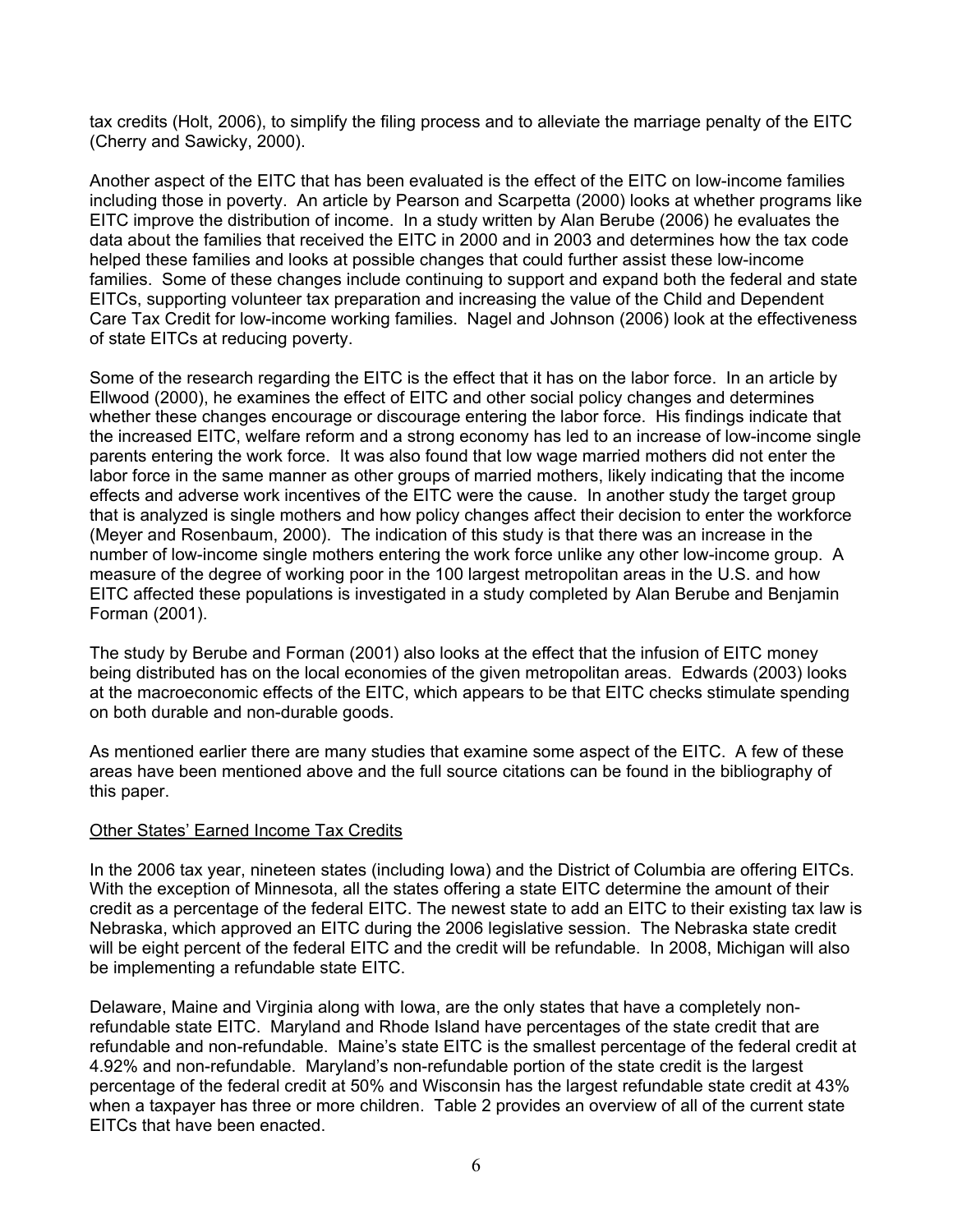## Household Statistics of Earned Income Tax Credit Claimants

Tables 3, 4 and 5 report some of the statistics of the households that are claiming the EITC in tax years 2002, 2003 and 2004. Table 3 shows both the federal and state filing status of claimants of the EITC in the given tax years. As the table shows, a majority of filers are unmarried. It also shows in all three years that there is a discrepancy between single filers filing for both the federal and the state EITC and single filers filing for only federal EITC. The likely reason for this disparity is due to the lack of refundability of the state credit. It is probable that many single filers do not have enough tax liability to claim the state EITC.

Table 4 shows in all three years that among filers claiming both the federal and state EITC, the majority have either one or two dependents. Among filers that are claiming only the federal EITC, the majority of filers have either one or no dependents. Once again this discrepancy is likely a result of the state EITC not being refundable.

Table 5 reports the age of the primary filer on the return with an EITC claim. The majority of claimants are between the ages of 21 and 45 which are households most likely to have children at home. It also shows that there is a greater likelihood to file for only the federal credit when a primary filer is younger.

## Earned Income Tax Credit and Other Low Income Assistance Statistics by County

Tables 6 through 11 show statistics of both EITC claims and low income assistance program claims by county for the 2002-2004 tax years. In tables 6, 8 and 10 the dark shaded cells in the last column indicate the counties that have EITC filing rates that are lower than the poverty rate in those counties. Because the income limits for filing for EITC are higher than the poverty line, it should be expected that all counties should have filing rates higher than the poverty rate. The lighter shaded cells in the last column indicate the counties that have a filing rate at least five percent higher than the poverty rate in that county.

In tables 7, 9 and 11 statistics are included for the Family Investment Program (FIP), which is the state version of Temporary Assistance to Needy Families (TANF) and Food Assistance (FA) which are programs administered by the Department of Human Services (DHS). There are a number of conditions that need to be met in order to collect FIP benefits. There is a three-tier income test that takes into account gross monthly income, countable monthly income and net countable monthly income. The countable monthly income includes a deduction from the gross monthly income of twenty percent to cover work related expenses other than child care. The net countable monthly income is calculated by adjusting the countable monthly income with a work incentive deduction of fifty percent. If after the adjustment the net countable income falls below the given benchmark then the applicant qualifies for FIP benefits. For example, for a family of four the household gross monthly income must be below \$1,824.10, the countable monthly income must be below \$986 and the net countable income must be below \$495. In order to claim the Food Assistance benefit a household must have gross income that is below 130% of the poverty level as well as meeting any other eligibility requirements. In these tables the dark shaded cells indicate the counties with the largest gap between the poverty rate and the percentage of households receiving Food Assistance and the lighter shaded cells indicate the counties with the smallest gap between the poverty rate and the percentage of households receiving Food Assistance (Pollak, 2005).

Table 6 reports the EITC statistics for 2002 as well as the poverty rates for each county. In 2002, there were 65,506 filers that claimed only the federal EITC and 81,794 filers who claimed both federal and state EITC. Therefore, a total of 147,300 taxpayers in the State of Iowa claimed some form of the Earned Income Tax Credit in the year 2002. When looking at the percent of households filing EITC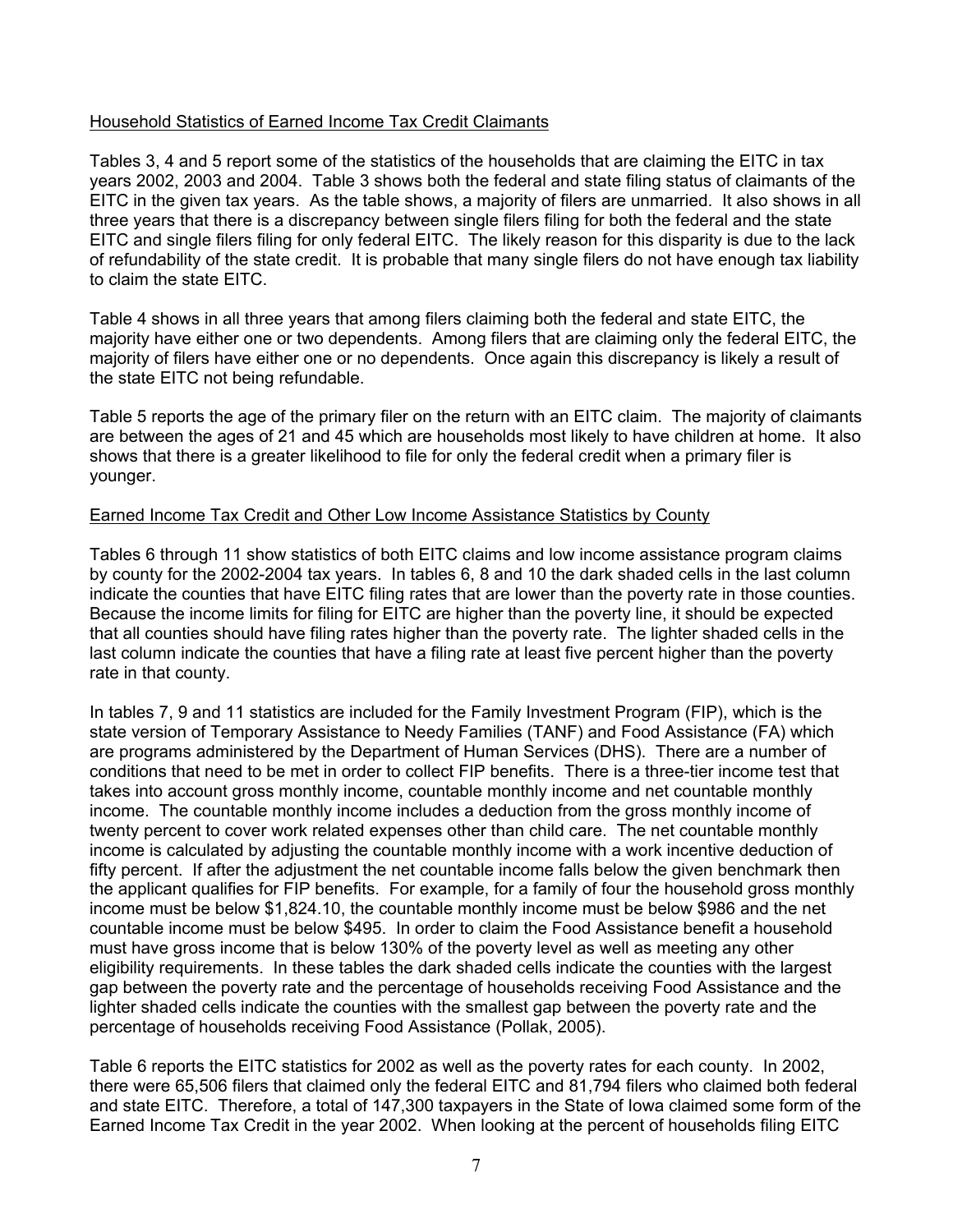claims in urban counties versus rural counties there is little difference in the percentage of households filing tax returns with claims for the Earned Income Tax Credit. When comparing county EITC filing rates with county poverty rates, there are nine counties in 2002 that had higher poverty rates than EITC filing rates, which indicates that there is a population in those counties that could benefit from the EITC if they have earned income. The counties with higher poverty rates than EITC filing rates were Appanoose, Davis, Decatur, Dickinson, Jefferson, Johnson, Ringgold, Story and Wayne counties. There were five counties that had EITC filing rates that were at least five percentage points higher than the poverty rates in those counties. The counties included in this group are Buena Vista, Clarke, Louisa, Muscatine and Woodbury counties.

Table 7 shows statistics for low income assistance programs including FIP and FA for the year 2002. The percentage of households receiving the assistance is based on the average number of recipients per month in each county throughout the given year. In the year 2002, on average 20,617 households received FIP benefits and 64,545 households received FA benefits each month. The percentage of households receiving these benefits in urban counties was a half percent higher than rural counties for FIP benefits and six-tenths of a percent higher than rural counties for FA benefits. The five counties that had the biggest gap between poverty rates and percent of households receiving FA benefits in 2002 were Allamakee County (7.5%), Davis County (9.6%), Ringgold County (9.5%), Taylor County (7.9%) and Wayne County (8.4%).

When looking at tables 6 and 7, it appears that Davis County, Ringgold County and Wayne County struggle the most to make their low income residents aware of both the EITC and other financial assistance programs that are available to them. Conversely, only Muscatine County had an EITC filing rate at least five percent over the poverty rate for the county and one of the smallest gaps between the poverty rate and the percent of household receiving Food Assistance, indicating that the low-income residents of Muscatine County are taking advantage of the programs available to them.

The same data on EITC, FIP and FA for 2003 are reported in Tables 8 and 9. There were 73,662 taxpayers that claimed only federal EITC and 90,265 filers that claimed both federal and state EITC, which is a total of 163,927 taxpayers claiming some form of the Earned Income Tax Credit. This is an 11.3 percent increase over the total number of EITC claims in 2002. In 2003, the disparity between the percentages of filers making EITC claims in rural counties versus urban counties increased over the percentages in 2002. There were only three counties that had higher poverty rates than EITC filing rates in 2003, those counties were Johnson County, Story County and Wayne County. Because Johnson County and Story County are both home to large state universities, the college population may be distorting some of the numbers. In addition to the five counties that had EITC filing rates at least five percentage points over the county poverty rate in 2002, there were three additional counties in 2003. In the case of Marshall County the change was primarily a result of an increased EITC filing rate and in the case of Hancock and Shelby counties it was primarily due to a decrease in the poverty rate.

Table 9 has the statistics for state assistance programs in 2003. During this year, on average 20,293 households received FIP benefits and 68,266 households received FA benefits each month. The average number of households receiving FIP benefits decreased 1.6 percent since 2002 but the number of households receiving FA benefits increased 5.8 percent since 2002. The difference in percentage of household receiving FIP benefits in urban counties compared to rural counties remained a half percent in 2003, but the difference between the percentage of urban and rural households receiving FA benefits increased to one percent. Four out of the five counties that had the largest gaps between poverty rates and percent of households receiving FA benefits in 2002 still had the largest gaps in 2003 but the magnitude of the gaps decreased. These four counties are Allamakee County (6.7%), Davis County (7.4%), Ringgold County (7.6%) and Taylor County (6.5%). In addition to these four counties Johnson County (6.8%) and Story County (6.5%) are also at the top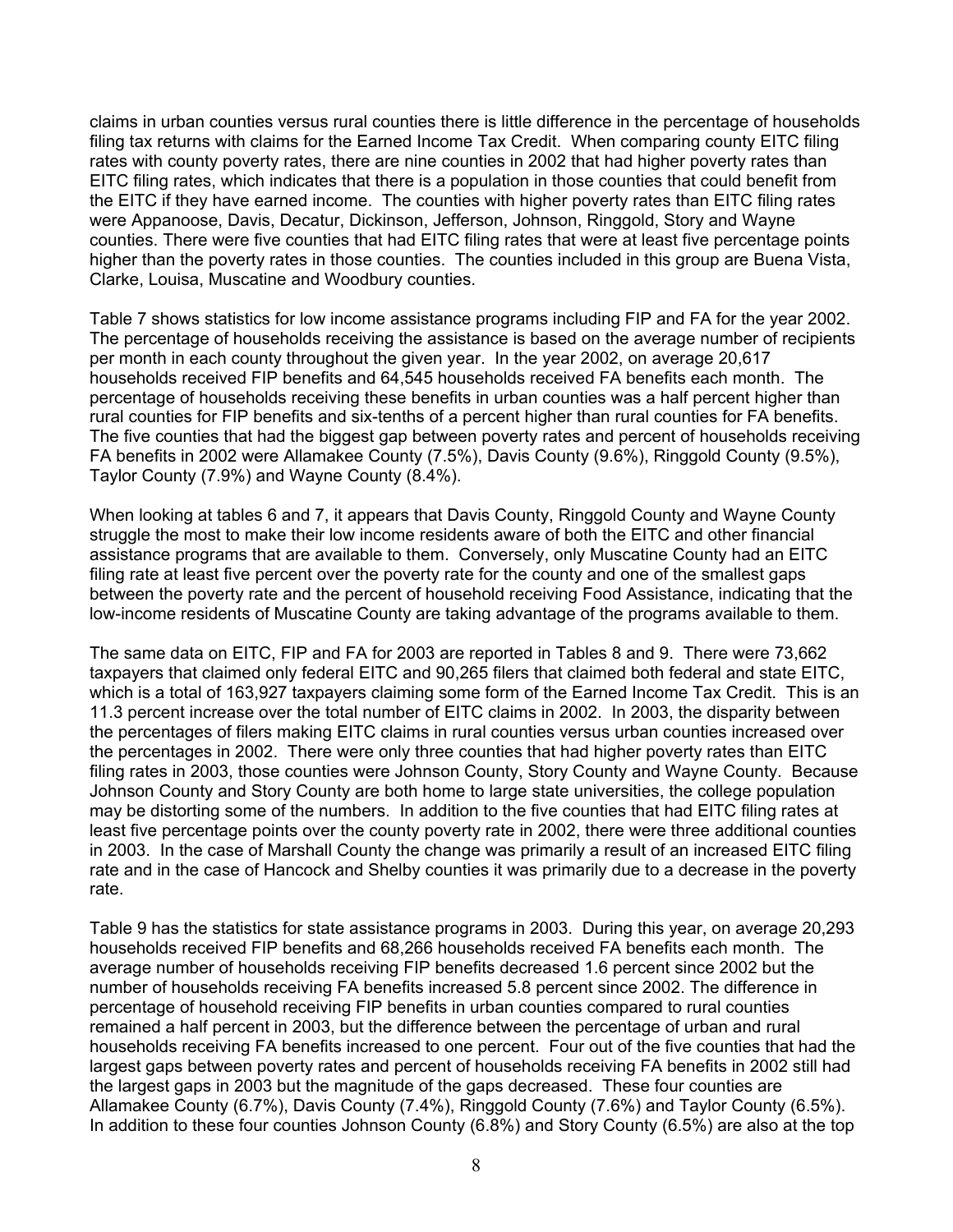of the list as having the biggest gap between county poverty rates and the percent of households receiving Food Assistance.

From tables 8 and 9 it can be seen that Johnson and Story counties both had low participation rates in filing for EITC and receiving FA benefits compared to the poverty rates in those counties. As mentioned earlier this could be an issue of having high college student populations and less of an issue of not getting the proper resources to those people who need them. Once again, Muscatine County was the only county to have an EITC filing rate at least five percent over the poverty rate for the county and one of the smallest gaps between the poverty rate and the percent of household receiving Food Assistance.

Tables 10 and 11 report the data for EITC, low income assistance programs and poverty rates for 2004. As table 10 shows, a total of 165,746 taxpayers claimed some EITC in 2004, which is an increase of 1.1 percent over 2003. There were 74,073 tax filers that claimed only the federal EITC and 91,673 filers that claimed both federal and state EITC. The percentages of urban versus rural households filing for EITC remained unchanged except for the percentage of rural households filing for only federal EITC decreased by two-tenths of a percent. There was a dramatic increase in the number of counties which had higher poverty rates than EITC filing rates in 2004 over 2003, but the results were similar to 2002. In 2002, there were nine counties that had higher poverty rates than EITC filing rates and in 2004 that number increased to eleven. Those eleven counties were Appanoose, Decatur, Dickinson, Johnson, Lucas, Mahaska, Page, Poweshiek, Ringgold, Story and Wayne counties. Only Buena Vista and Clarke counties had EITC filing rates more than five percent higher than the poverty rates in those counties, which was a decrease from the eight counties hitting that mark in 2003.

The assistance program statistics are found on Table 11. On average, in 2004, 20,163 households received FIP benefits each month and 80,964 households received FA benefits. The average number of households receiving FIP benefits decreased 0.6 percent since 2003 but the number of households receiving FA benefits increased 18.6 percent since 2003. The difference in percentage of households receiving FIP benefits in urban counties compared to rural counties remained a half percent in 2004, but the difference between the percentage of urban and rural households receiving FA benefits increased again to 1.4 percent. Once again the counties with the biggest gap between the county poverty rate and percent of households that receive FA benefits included Davis County (7.1%), Johnson County (7.7%), Ringgold County (8.3%) and Story County (8.2%). Wayne County, which was not among this group in 2003 but was present in 2002, also had one of the biggest gaps in the two rates (7.1%) in 2004.

Tables 10 and 11 show that Johnson, Ringgold, Story and Wayne counties all had both low EITC filing rates and low percentages of households receiving Food Assistance compared to the poverty rates in each of those counties in 2004. No county in 2004 had both an EITC filing rate at least five percent over the poverty rate for the county and one of the smallest gaps between the poverty rate and the percent of household receiving FA benefits.

An interesting note about the low income assistance programs and EITC is that for both FIP and FA there is a greater utilization of these programs in the urban counties than in the rural counties in all three years that the data is available. Conversely, the federal and state EITC is more frequently claimed in rural counties than in urban counties in all three years. One explanation of this data may be that it is more difficult to get access to FIP and FA programs because not all rural counties have full-time DHS offices, which makes it more difficult to obtain these benefits. Although benefit applications are available online and can be requested by phone or mail and DHS is making it easier for applicants to receive benefits by allowing phone interviews instead of requiring face-to-face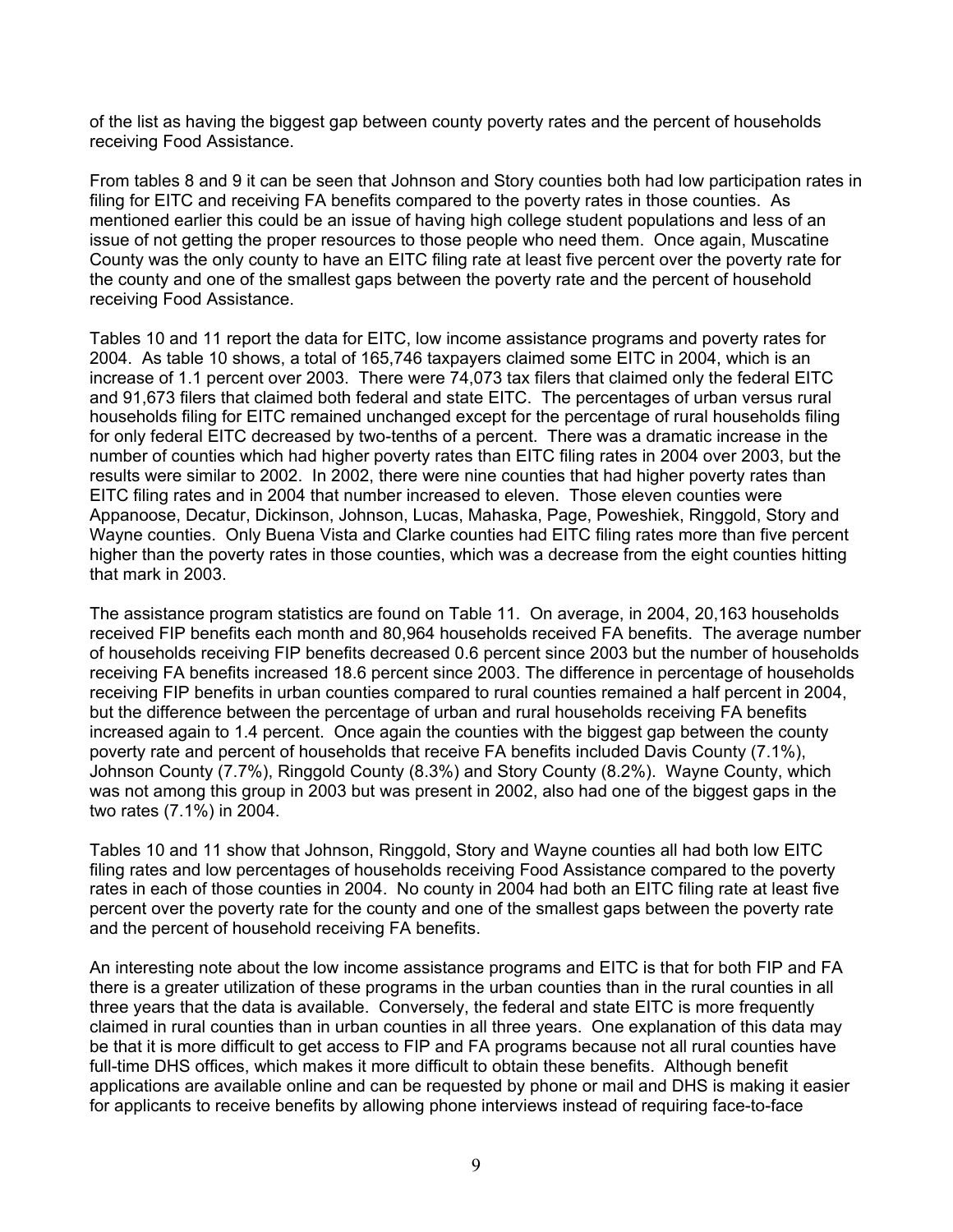interviews. In contrast, access to EITC is available to every taxpayer regardless of location, as long as the taxpayer is educated about the credit and has enough tax liability to claim the state credit.

Also in all three years and in all ninety-nine counties, the percent of households claiming either the federal or both federal and state Earned Income Tax Credits exceeds the percent of households claiming FA benefits. In some counties the difference is only two to three percent and in other counties the difference is as big as twelve percent. It is difficult to determine much from these numbers because in some cases the gap is due to a high percent of EITC claims and a low percent of FA benefits, which could indicate under-utilization of FA benefits or a population that has income too high to qualify for FA benefits. In other counties there is a high percent of households claiming FA benefits and a high percent claiming EITCs which may indicate that both FA benefits and the EITC are being properly utilized.

## Analysis of Tax Code Provisions and Proposals Beneficial to Low-Income Iowans

Over the past several years various provisions have been enacted with the intent to provide assistance to low income households through the tax code. Other law changes with a similar objective have also been proposed. Following is a comparison of six such provisions that illustrates their impacts by the level of taxpayer household income. In order to make the evaluations comparable, the cost of each proposal was arbitrarily targeted at \$20 million. The tax code provisions and proposals evaluated were: increasing the current nonrefundable EITC of 6.5% to 29.95%, implementing a refundable EITC of 10.63%, increasing the dependent credit from \$40 to \$68, raising the minimum filing requirements and alternative tax threshold from \$9,000 to \$11,303 for singles and from \$13,500 to \$18,606 for all other filing statuses, expanding the income eligibility brackets for the Child and Dependent Care Tax Credit and the eligibility threshold for the Early Childhood Development Tax Credit by 2.41 times, and implementing a dependent deduction (for dependents age 18 and under) from taxable income of \$464.

Table 12 shows how the roughly \$20 million in reduced tax liability would be distributed to each of the Adjusted Gross Income (AGI) brackets as a result of the given policy changes. Table 13 shows the percentage of the \$20 million that would be distributed to taxpayers in each of the AGI brackets.

The changes to the EITC that were evaluated included both a nonrefundable and refundable credit. The evaluation shows that the nonrefundable credit which would equal 29.95% of the federal credit would benefit taxpayers in the \$20,001 to \$30,000 AGI bracket the most with the tax liability being reduced by over \$13.9 million dollars, over 69 percent of the \$20 million. The refundable credit of 10.63% would reduce tax liability for the \$0 to \$10,000 AGI bracket by \$4.8 million and the \$10,001 to \$20,000 AGI bracket by \$9.9 million. Taxpayers in these two brackets would receive over 73 percent of the proposed \$20 million change.

Increasing the dependent credit from \$40 to \$68 was also evaluated, where the credit is not refundable. This change distributes just over half of the \$20 million to AGI brackets between \$20,001 and \$70,000. The majority of the remaining money would be distributed to the higher income brackets and low-income taxpayers would see little benefit.

Increasing the minimum filing requirements and alternative tax threshold from \$9,000 to \$11,303 for single filers and from \$13,500 to \$18,606 for other filing statuses decreases the tax liability for the \$20,001 to \$30,000 AGI bracket by \$11.4 million or 57 percent of the \$20 million. The next AGI bracket that is most helped by this change is the \$10,001 to \$20,000 bracket, whose tax liability is reduced by \$5.6 million. This would also distribute 7 percent of the tax liability reduction to the \$0 to \$10,000 AGI bracket.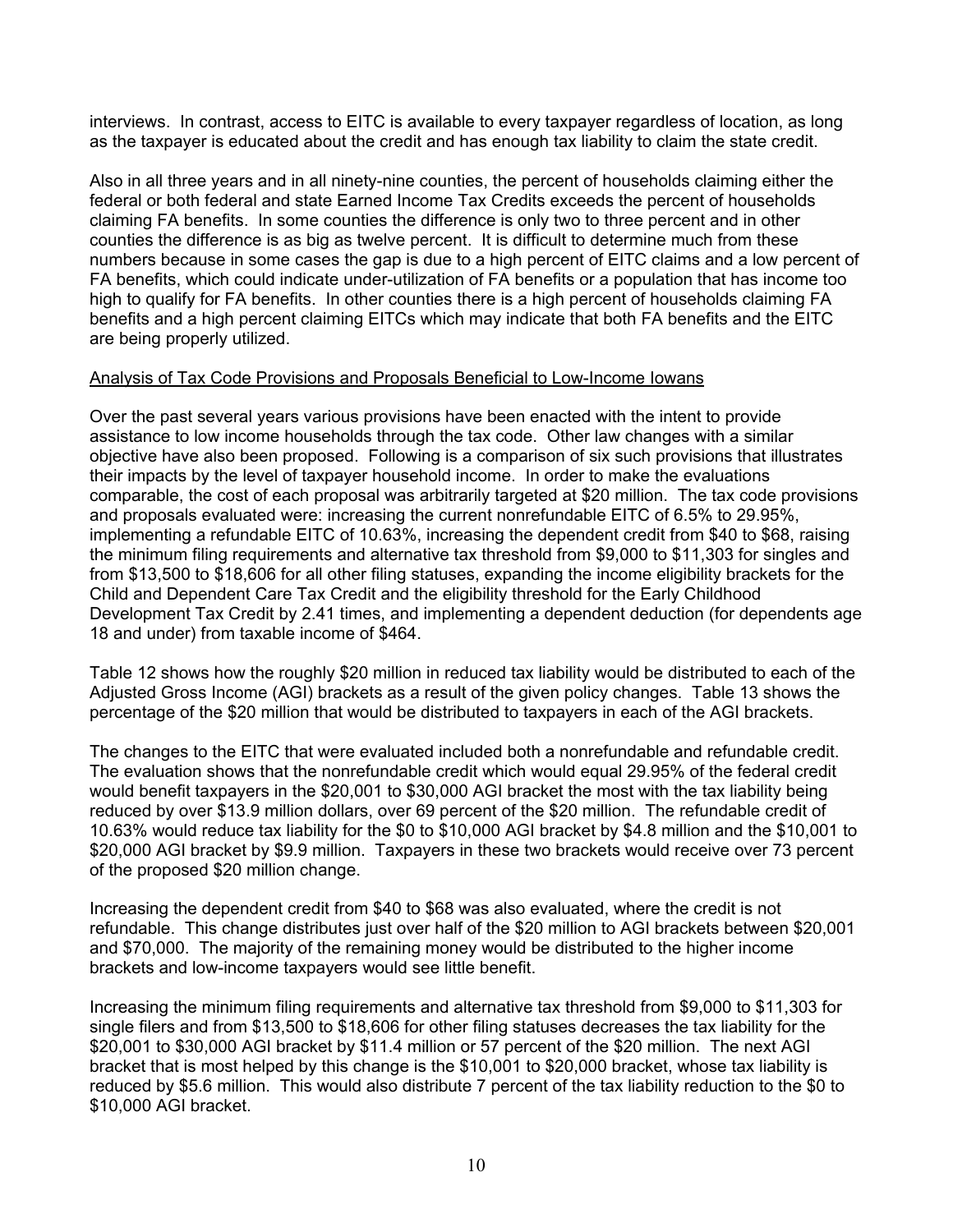Expanding the eligibility brackets for the Child and Dependent Care Tax Credit by 2.41 times (i.e. former lowest bracket was for net income less than \$10,000, the bracket would now be \$24,100) and increasing the threshold for the Early Childhood Development Tax Credit from \$45,000 to \$108,450 (2.41 times) changes the tax liability of all of the AGI brackets that fall within the threshold except for the Less than \$0 AGI bracket and the \$0 to \$10,000 bracket. The greatest reduction of tax liability is seen in the \$50,001 to \$60,000 AGI bracket with the \$70,001 to \$80,000 bracket close behind. Although the Child and Dependent Care Tax Credit and Early Childhood Development Tax Credit are refundable, expanding the income limits does not help those in the bottom AGI brackets because they were already eligible for the largest credit amount (75% of the federal credit).

Similar results are seen when a dependent deduction of \$464 is implemented with the exception that because there is no eligibility threshold all AGI brackets, except the less than \$0 bracket, experiences some reduction in tax liability with the greatest reduction once again in the \$50,001 to \$60,000 AGI bracket. The addition of a dependent deduction reduces taxable income, thus does little to help those with no tax liability.

## Issues Not Covered

One issue that was not covered in this evaluation is the persistence of the population collecting EITC. In future studies it will be determined whether the EITC is a temporary income assistance to help lowincome families out of poverty or if recipients continue to claim the credit for a number of years. In order to effectively complete this analysis, it may be necessary to pass legislation to allow for the sharing of confidential data across government agencies. Another issue that will be covered in the future is whether the state EITC encourages people to enter the work force in the State of Iowa. Future studies will also try to understand why urban areas are using the EITC less than rural areas.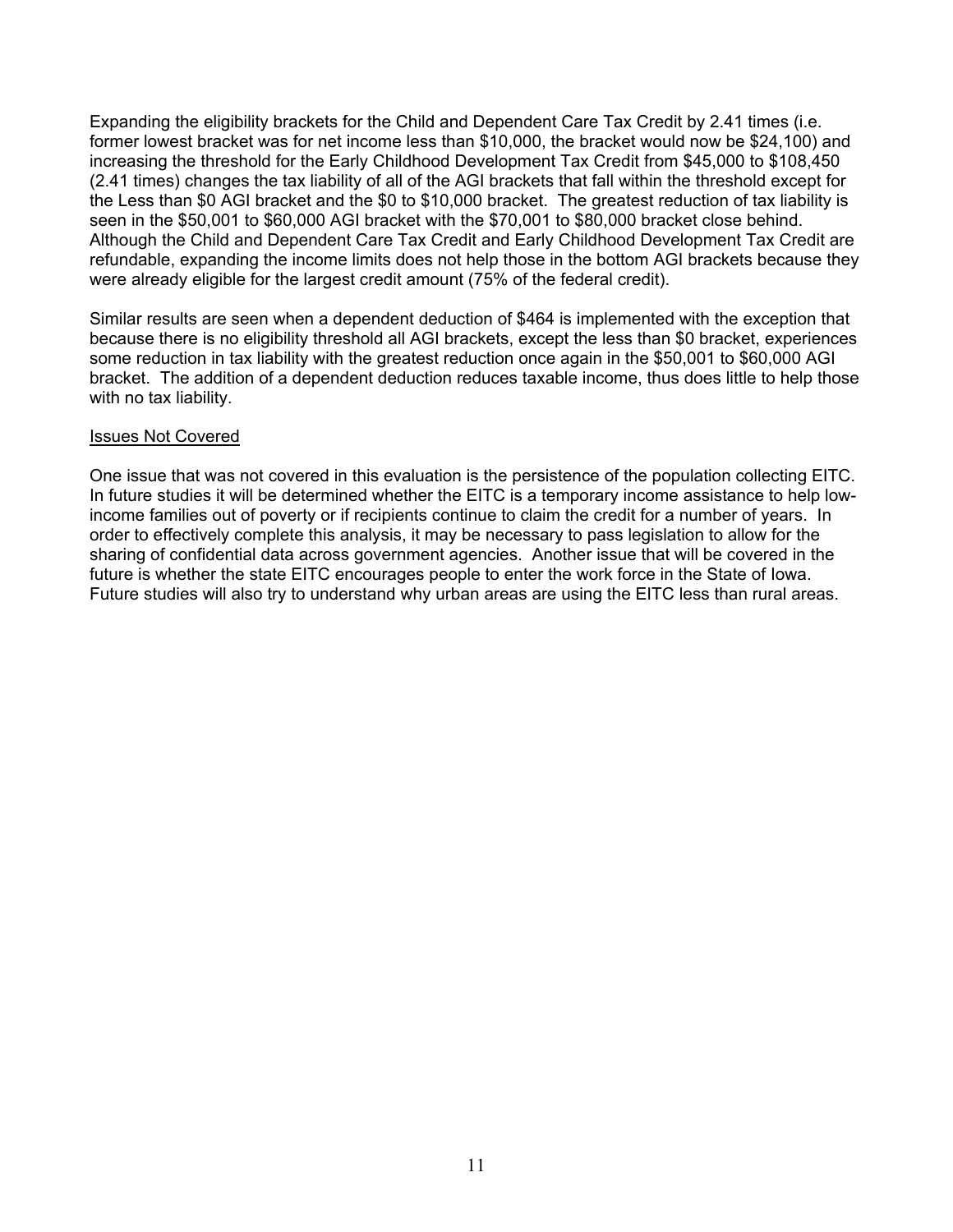## Bibliography

- Berube, Alan. 2006. "The New Safety Net: How the Tax Code Helped Low-Income Working Families During the Early 2000s." The Brookings Institution. Survey Series.
- Berube, Alan and Benjamin Forman. 2001. "A Local Ladder for the Working Poor: The Impact of the Earned Income Tax Credit in U.S. Metropolitan Areas." The Brookings Institution. EITC Series.
- Cherry, Robert and Max B. Sawicky. 2000. "Giving Tax Credit Where Credit is Due: A 'Universal Unified Credit' that expands the EITC and cuts taxes for working families." Economic Policy Institute. Briefing Paper #91. http://epinet.org.
- Edwards, Ryan D. 2003. "Macroeconomic Implications of the Earned Income Tax Credit." www.demog.berkeley.edu/~redwards/Papers/edwards-eitc.pdf.
- Ellwood, David T. 2000. "The Impact of the Earned Income Credit and Social Policy Reforms on Work, Marriage, and Living Arrangements." *National Tax Journal* Vol. LIII, No. 4, Part 2, 1063- 1105.
- Holt, Steve. 2006. "The Earned Income Tax Credit at Age 30: What We Know." The Brookings Institution. Research Brief.
- Meyer, Bruce D. and Dan T. Rosenbaum. 2000. "Making Single Mothers Work: Recent Tax and Welfare Policy and its Effects." *National Tax Journal* Vol. LIII, No. 4, Part 2, 1027-1061.
- Nagel, Amy and Nicholas Johnson. 2006. "A Hand Up: How State Earned Income Tax Credits Help Working Families Escape Poverty in 2006." Center on Budget & Policy Priorities. www.cbpp.org.
- Pearson, Mark and Stefano Scarpetta. 2000. "An Overview: What Do We Know About Policies to Make Work Pay?." *OECD Economic Studies* No. 31, 2000/II.
- Pollak, John. 2005. "Legislative Guide to Family Investment Program (FIP), Food Assistance (Food Stamp) Program, and State Child Care Assistance." http://www.legis.state.ia.us/Central/Guides/fip.pdf.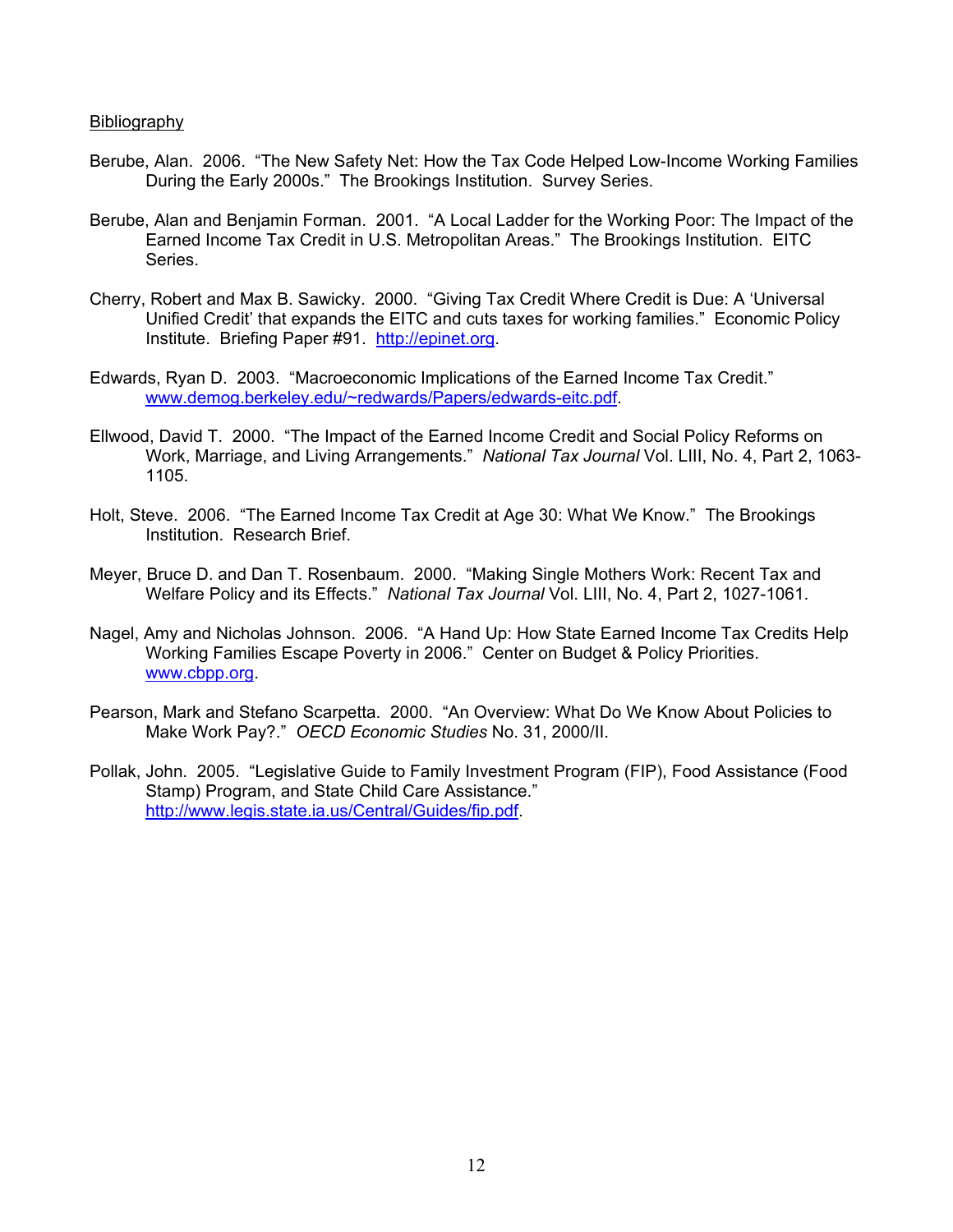## **Table 1: Federal Earned Income Tax Credit and Poverty Thresholds for Tax Years 2002 - 2007**

**2002**

|                                   |         |                        |                          | 2002                                                       |                          |                   |
|-----------------------------------|---------|------------------------|--------------------------|------------------------------------------------------------|--------------------------|-------------------|
|                                   | Maximum | AGI must be less than: | <b>Poverty Threshold</b> | AGI must be less than: Poverty Threshold Investment income |                          |                   |
|                                   | Credit  | (filing single)        | for Single Filers        | (married filing jointly)                                   | for Married Filers       | cannot exceed:    |
| Two or More Children              | \$4,140 | \$33,178               | $$14, 494*$              | \$34,178                                                   | $$18,244*$               | \$2,550           |
| One Child                         | \$2,506 | \$29,202               | \$12,400                 | \$30,202                                                   | \$14,480                 | \$2,550           |
| No Children                       | \$376   | \$11,060               | \$9,359                  | \$12,060                                                   | \$12,047                 | \$2,550           |
|                                   |         |                        |                          |                                                            |                          |                   |
|                                   | Maximum | AGI must be less than: | <b>Poverty Threshold</b> | 2003<br>AGI must be less than:                             | <b>Poverty Threshold</b> | Investment income |
|                                   | Credit  | (filing single)        | for Single Filers        | (married filing jointly)                                   | for Married Filers       | cannot exceed:    |
| Two or More Children              | \$4.204 | \$33.692               | $$14.824*$               | \$34.692                                                   | \$18.660*                | \$2,600           |
| One Child                         | \$2,547 | \$29,666               | \$12,682                 | \$30,666                                                   | \$14,810                 | \$2,600           |
| No Children                       |         | \$11,230               | \$9,573                  | \$12,230                                                   | \$12,321                 | \$2,600           |
|                                   | \$382   |                        |                          |                                                            |                          |                   |
|                                   |         |                        |                          | 2004                                                       |                          |                   |
|                                   | Maximum | AGI must be less than: | <b>Poverty Threshold</b> | AGI must be less than:                                     | <b>Poverty Threshold</b> | Investment income |
|                                   | Credit  | (filing single)        | for Single Filers        | (married filing jointly)                                   | for Married Filers       | cannot exceed:    |
| Two or More Children              | \$4,300 | \$34,458               | $$15,219*$               | \$35,458                                                   | $$19,157*$               | \$2,650           |
| One Child                         | \$2,604 | \$30,338               | \$13,020                 | \$31,338                                                   | \$15,205                 | \$2,650           |
| No Children                       | \$390   | \$11,490               | \$9,827                  | \$12,490                                                   | \$12,649                 | \$2,650           |
|                                   |         |                        |                          |                                                            |                          |                   |
|                                   |         |                        |                          | 2005                                                       |                          |                   |
|                                   | Maximum | AGI must be less than: | <b>Poverty Threshold</b> | AGI must be less than:                                     | Poverty Threshold        | Investment income |
|                                   | Credit  | (filing single)        | for Single Filers        | (married filing jointly)                                   | for Married Filers       | cannot exceed:    |
| Two or More Children              | \$4,400 | \$35,263               | N/A                      | \$37,263                                                   | N/A                      | \$2,700           |
| <b>One Child</b>                  | \$2,662 | \$31,030               | N/A                      | \$33,030                                                   | N/A                      | \$2,700           |
| No Children                       | \$399   | \$11,750               | N/A                      | \$13,750                                                   | N/A                      | \$2,700           |
|                                   |         |                        |                          | 2006                                                       |                          |                   |
|                                   | Maximum | AGI must be less than: | <b>Poverty Threshold</b> | AGI must be less than:                                     | <b>Poverty Threshold</b> | Investment income |
|                                   | Credit  | (filing single)        | for Single Filers        | (married filing jointly)                                   | for Married Filers       | cannot exceed:    |
| Two or More Children              | \$4,536 | \$36,348               | N/A                      | \$38,348                                                   | N/A                      | \$2,800           |
| One Child                         | \$2,747 | \$32,001               | N/A                      | \$34,001                                                   | N/A                      | \$2,800           |
| No Children                       | \$412   | \$12,120               | N/A                      | \$14,120                                                   | N/A                      | \$2,800           |
|                                   |         |                        |                          |                                                            |                          |                   |
|                                   |         |                        |                          | 2007                                                       |                          |                   |
|                                   | Maximum | AGI must be less than: | Poverty Threshold        | AGI must be less than:                                     | Poverty Threshold        | Investment income |
|                                   |         |                        | for Single Filers        | (married filing jointly)                                   | for Married Filers       | cannot exceed:    |
|                                   | Credit  | (filing single)        |                          |                                                            |                          |                   |
|                                   | \$4,716 | \$37,783               | N/A                      | \$39,783                                                   | N/A                      | \$2,900           |
| Two or More Children<br>One Child | \$2,853 | \$33,241               | N/A                      | \$35,241                                                   | N/A                      | \$2,900           |

\* This amount is for only two children. As the number of children increases, the poverty threshold increases as well.

AGI Thresholds - Internal Revenue Service

Poverty Thresholds - U.S. Census Bureau, includes money from earnings, unemployment compensation, worker's compensation, Social Security, Supplemental Security Income, public assistance, veteran's payments, survivor benefits, pension or retirement income, interest, dividends, rents, royalties, income from estates, trusts, educational assistance, alimony, child support, assistance from outside the household and other miscellaneous sources, but does not include noncash benefits such as food stamps or housing subsidies or capital gains or losses.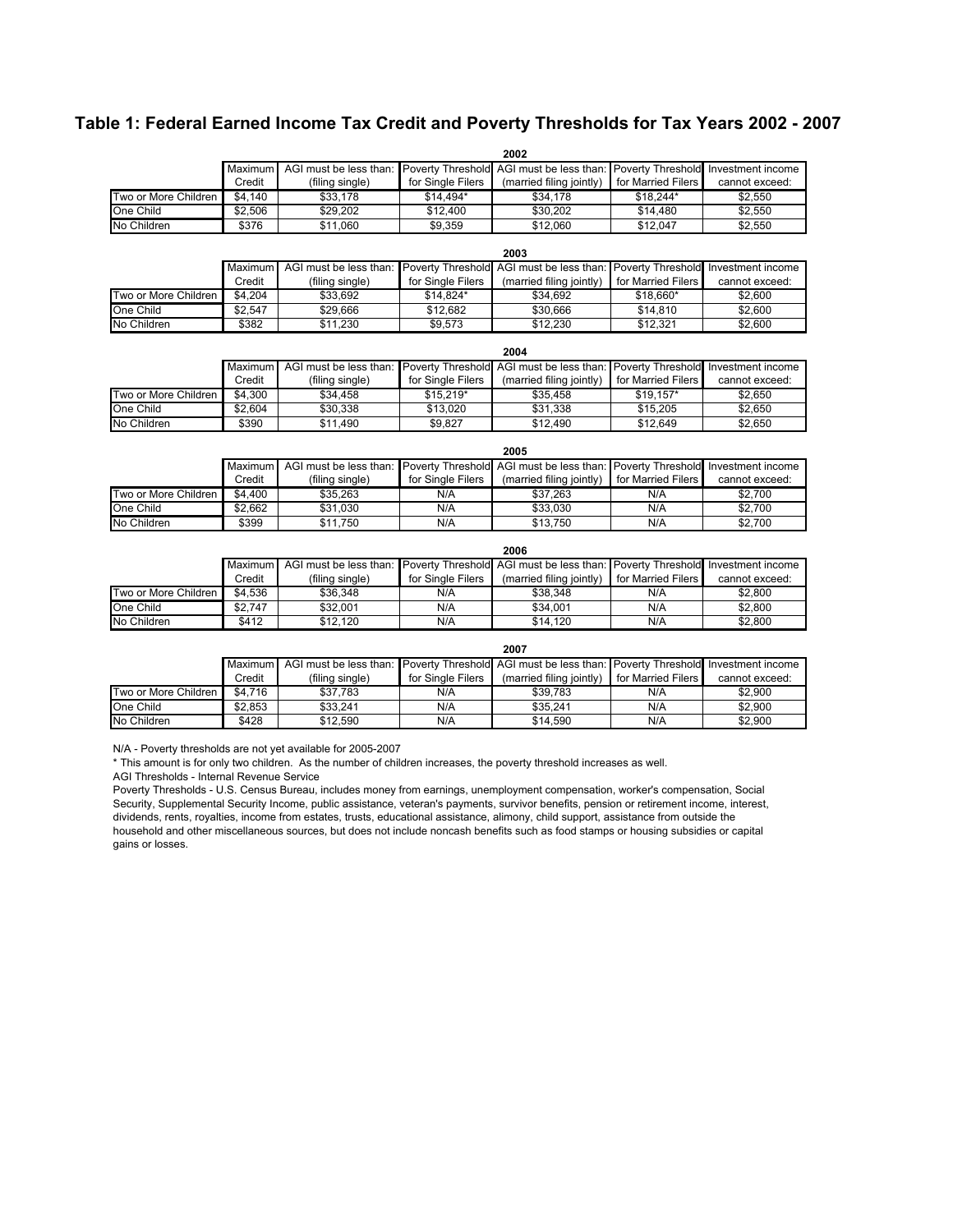| State            | Enacted<br>Year | <b>Percentage</b><br>Initial | Refundable<br><b>Credit</b> | Workers w/o Qualifying<br>Children Eligible? | Effective | <b>Change</b><br>Year | Percentage<br>Current                | <b>Notes</b>                                                                                                                                                                                                              |
|------------------|-----------------|------------------------------|-----------------------------|----------------------------------------------|-----------|-----------------------|--------------------------------------|---------------------------------------------------------------------------------------------------------------------------------------------------------------------------------------------------------------------------|
| Colorado         | 6661            | 8.50%                        | yes                         | yes                                          |           | 2000                  | $10\%$                               | Currently suspended through the 2010 tax year as the credit is only available when<br>there is a "qualified surplus" in the state budget.                                                                                 |
| Delaware         | 2005            | 20%                          | $\overline{5}$              | yes                                          | 5006      |                       | 20%                                  |                                                                                                                                                                                                                           |
| siouil           | 2000            |                              | yes                         | ∫es                                          |           | 2003                  | $5\%$                                | The credit was made permanent and refundable in 2003                                                                                                                                                                      |
| ndiana           | 2003            | 8%<br>%9                     | yes                         | yes                                          |           | 2005                  | $6\%$                                | he credit is set to expire in 2011                                                                                                                                                                                        |
| pwo              | 0661            | 6.50%                        | 5                           | yes                                          |           |                       | 6.50%                                |                                                                                                                                                                                                                           |
| Kansas           | 8661            | $10\%$                       | yes                         | yes                                          |           | 2002                  | 45%                                  |                                                                                                                                                                                                                           |
| Maine            | 2000            | $^{96}$                      | 5                           | λes                                          |           | 2003                  | 4.92%                                |                                                                                                                                                                                                                           |
|                  |                 |                              |                             |                                              |           |                       |                                      | was established for taxpayers meeting certain eligibility requirements, the amount of<br><b>1987</b><br>, a 50% nonrefundable credit was established. In 1998, a 10% refundable credit                                    |
| Maryland         | 1861            | 50%/10%                      | nolyes                      | 5                                            |           | 2001                  | 50% non-refundable/20%<br>refundable | that credit increased to 15% by 2001. In 2001, a phase-in of an additional 5% increase<br>in the value of the credit was implemented and the refundable credit became 20% of the<br>federal<br>credit in 2004 and beyond. |
| Massachusetts    | 1997            | 15%                          | yes                         | yes                                          |           |                       | 15%                                  |                                                                                                                                                                                                                           |
| Michigan         | 2006            | $10\%$                       | yes                         | yes                                          | 2008      |                       | 960                                  | September 2006. The credit will be 10% of the federal credit in 2008<br>The refundable credit was signed into legislation by Michigan's governor in                                                                       |
|                  |                 |                              |                             |                                              |           |                       |                                      | and 20% of the federal credit in 2009.                                                                                                                                                                                    |
| Minnesota        | 1661            | $10\%$                       | yes                         | yes                                          |           | 8661                  | Average 33% of federal<br>credit     | Minnesota has a Working Family Credit which is not based as a percentage of the<br>federal<br>EITC, but has similar eligibility requirements                                                                              |
| Nebraska         | 2006            | %8                           | yes                         | yes                                          | 2006      |                       | %8                                   |                                                                                                                                                                                                                           |
| New Jersey       | 2000            | 15%                          | yes                         | 5                                            | 2001      | 2003                  | 20%                                  | was phased in 15%-2001 17.5%-2002 and 20%-2003 and beyond.<br>To quali<br>ify for the state credit income must be below \$20,000. The current rate                                                                        |
| New York         | +661            | 7.50%                        | yes                         | yes                                          |           | 2003                  | 30%                                  | The per<br>rcentage of the state credit was increased in 1995, 1996, 2002 and 2003                                                                                                                                        |
| Oklahoma         | 2001            | 5%                           | yes                         | yes                                          | 2002      |                       | $5\%$                                |                                                                                                                                                                                                                           |
| Oregon           | 1661            | $5\%$                        | yes                         | yes                                          |           | 2006                  | $5\%$                                | Recent<br>legislation made the credit refundable in 2006 and increased the amount                                                                                                                                         |
| Rhode Island     | 9861            | 25%                          | nolyes                      | yes                                          |           | 2005                  | 25% non-refundable/10%<br>refundable | of the credit to 6% in 2008.<br>In 2003, 5% of the state credit was made refundable. In 2005, that percentage<br>was increased to 10% of the credit.                                                                      |
| Vermont          | 8861            | 32%                          | yes                         | yes                                          |           |                       | 32%                                  |                                                                                                                                                                                                                           |
| Virginia         | 2004            | 20%                          | $\overline{5}$              | yes                                          |           |                       | 20%                                  |                                                                                                                                                                                                                           |
|                  |                 |                              |                             |                                              |           |                       | 4%-1child, 14%-2 children,           |                                                                                                                                                                                                                           |
| <b>Wisconsin</b> | 6861            | 5%/25%/75%                   | yes                         | 5                                            |           | 5661                  | 43%-3 children                       |                                                                                                                                                                                                                           |

DC

2000

10%

yes

yes

2005

35%

## Table 2: Comparison of Enacted State Earned Income Tax Credit Programs **Table 2: Comparison of Enacted State Earned Income Tax Credit Programs**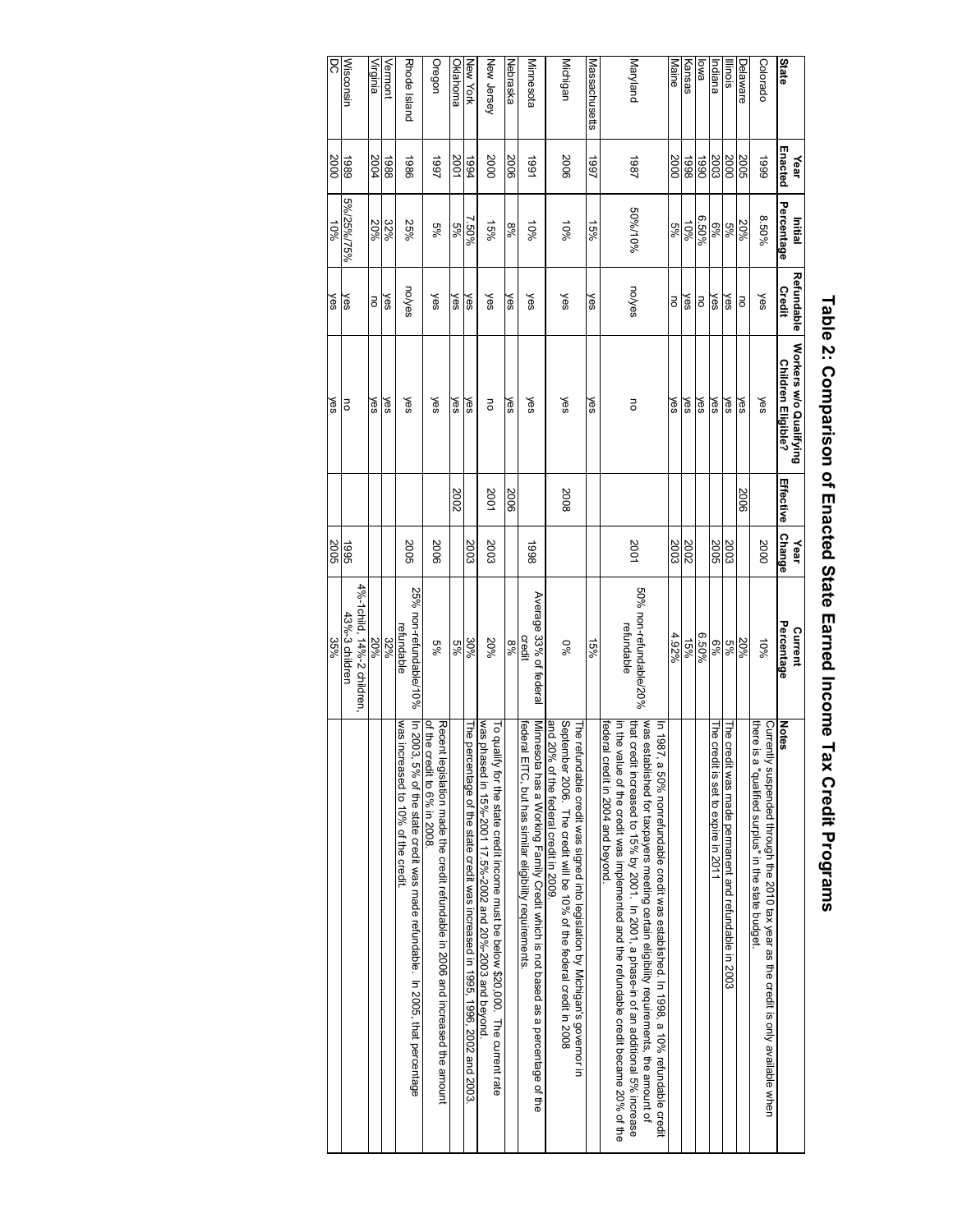|                                              |             |                          |                      |                |                          |                     |          | Federal Filing Status |           |                                       |                          |          |                      |         |                          |
|----------------------------------------------|-------------|--------------------------|----------------------|----------------|--------------------------|---------------------|----------|-----------------------|-----------|---------------------------------------|--------------------------|----------|----------------------|---------|--------------------------|
|                                              |             |                          | 2002                 |                |                          |                     |          | 2003                  |           |                                       |                          |          | 2004                 |         |                          |
|                                              |             | <b>Only Federal EITC</b> | Federal & State EITC |                | % Receiving              | Only Federal EITC   |          | Federal & State EITC  |           | % Receiving                           | <b>Only Federal EITC</b> |          | Federal & State EITC |         | % Receiving              |
|                                              | # of Filers | Percent                  | # of Filers          | <b>Percent</b> | <b>Only Federal EITC</b> | # of Filers Percent |          | # of Filers           | Percent   | Only Federal EITC # of Filers Percent |                          |          | # of Filers          | Percent | <b>Only Federal EITC</b> |
| Single                                       | 23,067      | 34.15%                   | 8,866                | 10.41%         | 72.24%                   | 26,283              | 35.68%   | 11,007                | $12.19\%$ | 70.48%                                | 26,866                   | 36.27%   | 11,764               | 12.83%  | 969.55%                  |
| Head of Household                            | 29,330      | 43.42%                   | 43,592               | 51.17%         | 40.22%                   | 31,054              | 42.16%   | 45,513                | 50.42%    | 40.56%                                | 31,588                   | 42.64%   | 46,985               | 51.25%  | 40.20%                   |
| Married Filing Jointly                       | 15,042      | 22.27%                   | 32,567               | 38.23%         | 31.59%                   | 16,192              | 21.98%   | 33,571                | 37.19%    | 32.54%                                | 15,421                   | 20.82%   | 32,719               | 35.69%  | 32.03%                   |
| Separately<br>Married Filing                 | ಸ           | 0.02%                    |                      | 0.02%          | 46.88%                   | 25                  | 0.03%    | 28                    | 0.03%     | 47.17%                                | ဖ                        | 0.01%    | $\overrightarrow{ }$ | 0.01%   | 45.00%                   |
| with Dependent Child<br>Qualifying Widow(er) | 88          | $0.15\%$                 | $\overline{38}$      | $0.16\%$       | 41.77%                   | ā                   | $0.14\%$ | $\overline{39}$       | $0.15\%$  | 43.27%                                | 88                       | $0.13\%$ | 170                  | 0.19%   | 36.80%                   |
| Uwown                                        |             | 0.00%                    | ω                    | %00.0          | %00.0                    |                     | 0.00%    | CΠ                    | $0.01\%$  | 16.67%                                |                          | %00.0    |                      | 0.00%   | 0.00%                    |
| nvalid Status                                |             | 0.00%                    |                      | %00.0          | %00.0                    |                     | 0.00%    | N                     | %00.0     | 33.33%                                | g                        | $0.12\%$ | SS                   | 0.03%   | 79.65%                   |
| Total                                        | 67,553      | 100.01%                  | 85,183               | %66'66         | 44.23%                   | 73,662              | %66'66   | <b>90.265</b>         | %66'66    | 44.94%                                | 74,073                   | %66'66   | 81,673               | 100.00% | 44.69%                   |

# Table 3: Earned Income Tax Credit Claimants by Federal and State Filing Status **Table 3: Earned Income Tax Credit Claimants by Federal and State Filing Status**

Unknown - Missing Value<br>Invalid Status - Status Value Entered Not Valid **Invalid Status - Status Value Entered Not Valid Unknown - Missing Value**

|                                                           |                          |         |                      |          |                                       |                          |           | State Filing Status  |                |                                                                                       |                          |         |                      |         |             |
|-----------------------------------------------------------|--------------------------|---------|----------------------|----------|---------------------------------------|--------------------------|-----------|----------------------|----------------|---------------------------------------------------------------------------------------|--------------------------|---------|----------------------|---------|-------------|
|                                                           |                          |         | 2002                 |          |                                       |                          |           | 2003                 |                |                                                                                       |                          |         | 2004                 |         |             |
|                                                           | <b>Only Federal EITC</b> |         | Federal & State EITC |          | % Receiving                           | <b>Only Federal EITC</b> |           | Federal & State EITC |                | % Receiving                                                                           | <b>Only Federal EITC</b> |         | Federal & State EITC |         | % Receiving |
|                                                           | # of Filers              | Percent | # of Filers          | Percent  | Driv Hederal EILC # 04 Filers Percent |                          |           | # of Filers          | <b>Percent</b> | Only Federal EITC. I# of Fileral Percent, Hers   Percent   Horsen   Only Federal EITC |                          |         |                      |         |             |
| Single                                                    | 22,854                   | 33.83%  | 8.798                | 10.33%   | 72.20%                                | 25,958                   | 35.24%    | 10,802               | 11.97%         | 70.61%                                                                                | 26,852                   | 36.25%  | 11,689               | 12.75%  | 9629.67%    |
| Head of Household                                         | 29,468                   | 43.62%  | 43,656               | 21.25%   | 40.30%                                | 31,356                   | 42.57%    | 45,722               | \$0.65%        | 40.68%                                                                                | 31,623                   | 42.69%  | 47,059               | 51.33%  | 40.19%      |
| Married Filing Jointly                                    | 12,873                   | 19.06%  | 18,095               | 21.24%   | 41.57%                                | 13,363                   | $18.14\%$ | 18,859               | 20.89%         | $41.47\%$                                                                             | 12,887                   | %0+21   | 18,507               | 20.19%  | 41.05%      |
| Separately<br>Married Filing                              | 211                      | 0.31%   | S)                   | 96200    | 78.73%                                | 214                      | 0.29%     | g                    | %60'0          | 72.79%                                                                                | 161                      | 0.27%   | 69                   | 0.08%   | 74.06%      |
| Separately on<br><b>Combined Return</b><br>Married Filing | 2,043                    | 3.02%   | 14,438               | 16.95%   | $12.40\%$                             | 2,660                    | 3.61%     | 14,663               | 16.24%         | 15.36%                                                                                | 2,412                    | 3.26%   | 14,178               | 15.47%  | 14.54%      |
| Qualifying Widow(er)<br>with Dependent Child              | $\frac{104}{10}$         | 0.15%   | 139                  | $0.16\%$ | 42.80%                                | $\Rightarrow$            | $0.15\%$  | 139                  | $0.15\%$       | 44.40%                                                                                | 102                      | 0.14%   | 171                  | 0.19%   | 37.36%      |
| Fotal                                                     | 67,553                   | 9666'66 | 85,183               | 100.00%  | 44.23%                                | 73,662                   | 100.00%   | 30,265               | %66'66         | 44.94%                                                                                | 74,073                   | 100.01% | 87.673               | 100.01% | 44.69%      |
|                                                           |                          |         |                      |          |                                       |                          |           |                      |                |                                                                                       |                          |         |                      |         |             |

Total of percentages may not equal 100% due to rounding **Total of percentages may not equal 100% due to rounding**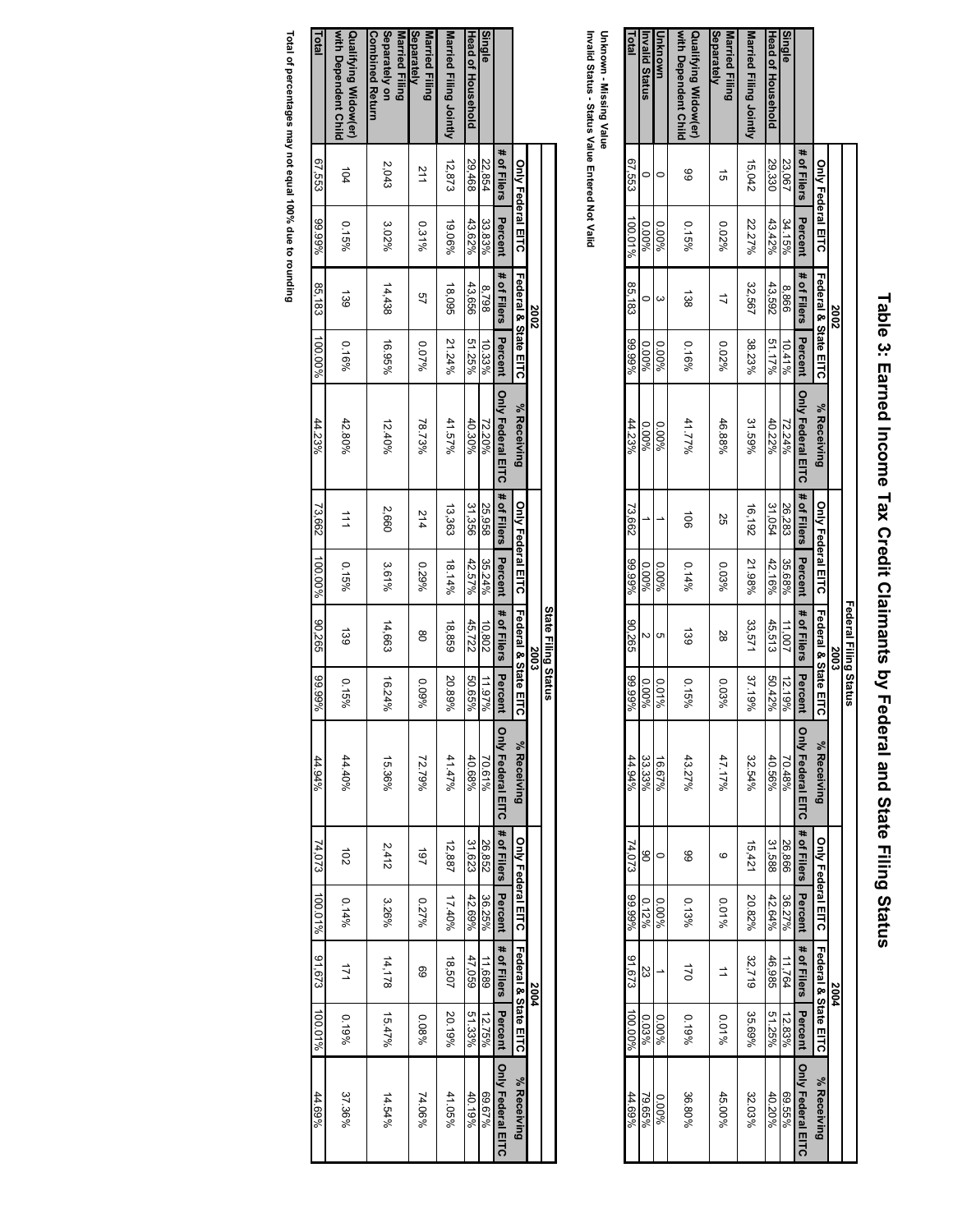|                 |                          |          | 2002                 |                      |                          |           | <b>2003</b> |            |                          | 2004           |                                 |                |
|-----------------|--------------------------|----------|----------------------|----------------------|--------------------------|-----------|-------------|------------|--------------------------|----------------|---------------------------------|----------------|
|                 | <b>Only Federal EITC</b> |          | Federal & State EITC |                      | <b>Only Federal EITC</b> |           | Federal &   | State EITC | <b>Only Federal EITC</b> |                | <b>Federal &amp; State EITC</b> |                |
|                 | # of Filers              | Percent  | # of Filers          | Percent              | # of Filers              | Percent   | # of Filers | Percent    | # of Filers              | <b>Percent</b> | # of Filers                     | <b>Percent</b> |
| 20 and<br>Under | 2,710                    | 4.01%    | 1,185                | 1.39%                | 2,715                    | 3.69%     | 1,189       | 1.32%      | 2,727                    | 3.68%          | 1,219                           | 1.33%          |
| 21-25           | 10,286                   | 15.23%   | 3,982                | 11.72%               | 11,573                   | $15.71\%$ | 10,916      | 12.09%     | 11,721                   | 15.82%         | 11,354                          | 12.39%         |
| 26-30           | 11,398                   | 16.87%   | 14,163               | 16.63%               | 13,090                   | 17.77%    | 15,511      | 17.18%     | 13,594                   | 18.35%         | 16, 164                         | 17.63%         |
| 31-35           | 9,192                    | 13.61%   | 14,998               | 17.61%               | 10,009                   | 13.59%    | 15,752      | 17.45%     | 9,731                    | 13.14%         | 15,613                          | 17.03%         |
| 36-40           | 8,833                    | 13.08%   | 15,543               | 18.25%               | 9,157                    | 12.43%    | 15,404      | 17.07%     | 8,664                    | 11.70%         | 15,081                          | 16.45%         |
| $41 - 45$       | 8,485                    | 12.56%   | 13,900               | 16.32%               | 8,841                    | 12.00%    | 14,394      | 15.95%     | 8,702                    | $11.75\%$      | 14,502                          | 15.82%         |
| 46-50           | 5,897                    | 8.73%    | 8,335                | %82.6                | 6,390                    | 8.67%     | 9,143       | 10.13%     | 999'9                    | 9,00%          | 0676                            | 10.13%         |
| 51-55           | 4,068                    | 6.02%    | 4,073                | 4.789%               | 4,456                    | 9690'9    | 4,521       | 5.01%      | 4,562                    | 9/16%          | 4,746                           | 5.18%          |
| 09-95           | 2,850                    | 4.22%    | 1,755                | 2.06%                | 3,291                    | 4.47%     | 1,985       | 2.20%      | 3,411                    | 4.60%          | 2,123                           | 2.32%          |
| თ-65<br>მ       | 2.656                    | 3.93%    | 257                  | 1.01%                | 2,879                    | 3.91%     | 1,000       | $1.11\%$   | 2,943                    | 3.97%          | 1,087                           | 1.19%          |
| <b>99+</b>      | 1,108                    | 1.64%    | 599                  | 0.35%                | 1,209                    | $1.64\%$  | 361         | 0.40%      | 1.297                    | 1.7596         | 391                             | 0.43%          |
| Missing         | S                        | $0.10\%$ | 83                   | $0.11\%$             | ςg                       | 962010    | 89          | $0.10\%$   | 9g                       | 9620'0         | $\frac{1}{2}$                   | $0.11\%$       |
| Totals          | 67,553                   | 100.00%  | 85,183               | $\frac{100.00\%}{1}$ | 73,662                   | 100.00%   | 90,265      | $100.00\%$ | 74,073                   | 100.00%        | 91,673                          | $100.00\%$     |

|               |                          |          | 2002                 |         |                          |                | 2002                       |                        |                          | 2004           |                                 |           |
|---------------|--------------------------|----------|----------------------|---------|--------------------------|----------------|----------------------------|------------------------|--------------------------|----------------|---------------------------------|-----------|
|               | <b>Only Federal EITC</b> |          | Federal & State EITC |         | <b>Only Federal EITC</b> |                | <b>Federal &amp; State</b> | EITC                   | <b>Only Federal EITC</b> |                | <b>Federal &amp; State EITC</b> |           |
|               | # of Filers Percent      |          | # of Filers          | Percent | # of Filers              | <b>Percent</b> | # of Filers Pe             | rcenn                  | # of Filers              | <b>Percent</b> | i # of Filers   Percen          |           |
|               | 26,724                   | 39.56%   | 883                  | 10.43%  | 29,772                   | 40.42%         | 10,297                     | $41\%$                 | 30,525                   | 41.21%         | 11,150                          | 12.16%    |
|               | 20,833                   | 30.84%   | 34,709               | 40.75%  | 22,555                   | 30.62%         | 36,433                     | $\overline{40}$<br>36% | 22.385                   | 30.22%         | 36,852                          | 40.20%    |
|               | 13,492                   | 19.97%   | 27,072               | 31.78%  | 14,470                   | 49.64%         | 28,715                     | بہ<br>$1.81\%$         | 14,740                   | 19.90%         | 20'012                          | 31.71%    |
|               | 4,646                    | 6.88%    | 10,498               | 12.32%  | 4,918                    | %89.9          | 10,664                     | $1.81\%$               | 4,613                    | 6.23%          | 10,525                          | $11.48\%$ |
|               | 1,357                    | 2.01%    | 3,000                | 3.52%   | 1,468                    | 1.99%          | 3,115                      | Ģο<br>%9r'             | 1,370                    | $1.85\%$       | 3,063                           | 3.34%     |
|               | 329                      | 9,660    | 612                  | 0.84%   | 328                      | $0.45\%$       | 732                        | $.81\%$                | 304                      | $0.41\%$       | 689                             | %92.0     |
|               | $\overline{5}$           | $0.16\%$ | 208                  | 0.24%   | 88                       | $0.12\%$       | 812                        | 0.24%                  | 8                        | $0.12\%$       | 203                             | 0.22%     |
|               | 42                       | 0.06%    | 54                   | 0.06%   | $rac{4}{5}$              | $0.05\%$       | 9g                         | $\circ$<br>6%%         | တ္တ                      | 0.04%          | 2                               | 0.08%     |
| $\frac{8}{1}$ | $\overline{2}$           | 0.03%    | $rac{4}{\sqrt{2}}$   | 9690'0  | S3                       | 0.03%          | ပ္ပ                        | 0.04%                  | 24                       | 0.03%          | 47                              | 9690'0    |

**Table 4: Earned Income Tax Credit Claimants by Number of Dependents in the Household**

Table 4: Earned Income Tax Credit Claimants by Number of Dependents in the Household

# Table 5: Earned Income Tax Credit Claimants by Age of the Primary Filer **Table 5: Earned Income Tax Credit Claimants by Age of the Primary Filer**

**Totals**

67,553

100.00% 100.00%

85,183

100.00% 100.00%

73,662

100.00% 100.00%

90,265

100.00% 100.00%

74,073

100.00% 100.00%

91,673

100.00%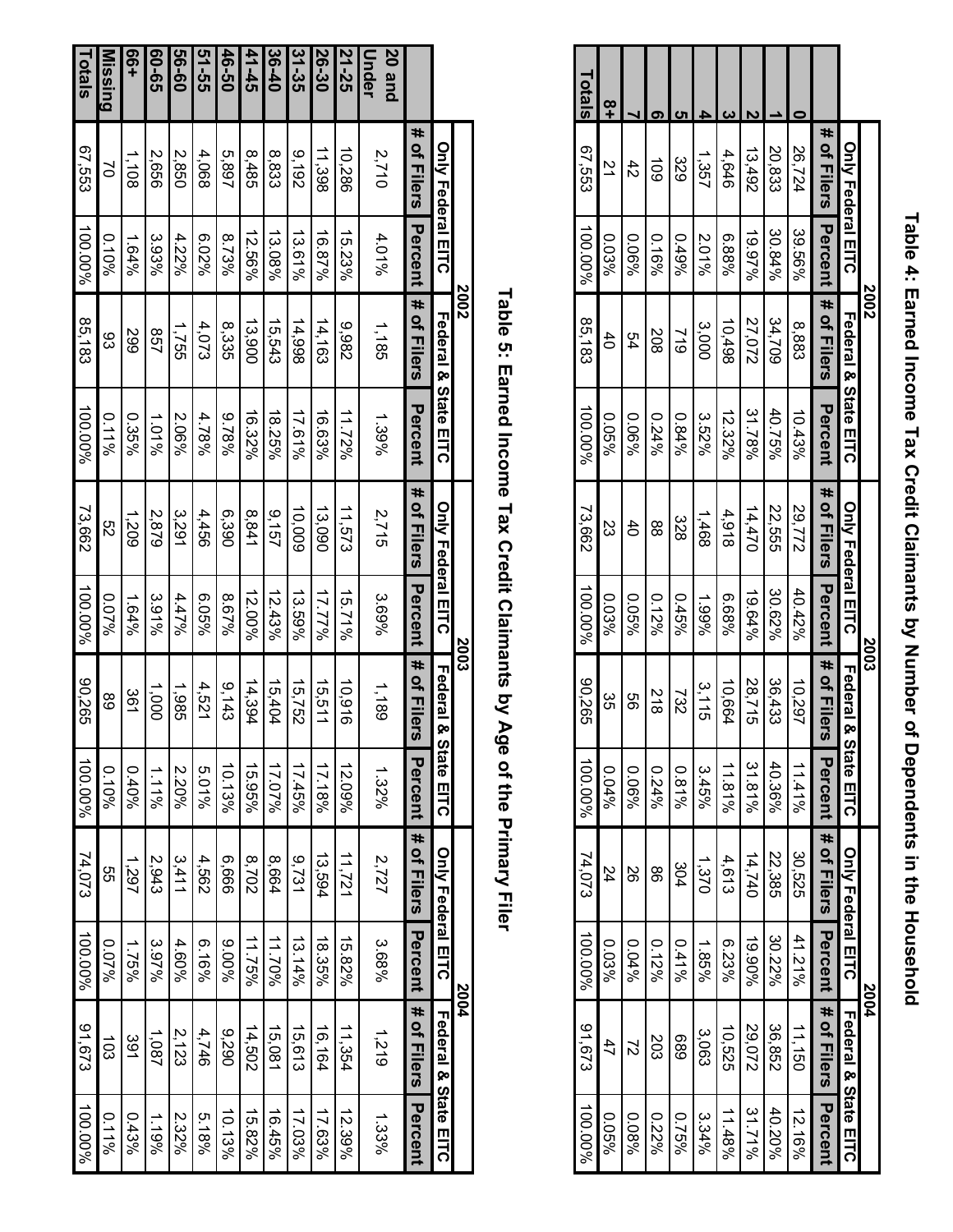## Appanoose County<br>Audubon County<br>Benton County<br>Black Hawk County **Adair County<br>Adams County Lee County** Johnson County<br>Jones County<br>Keokuk County<br>Kossuth County **Kossuth County Keokuk County Jones County Johnson County Jefferson County Jasper County Jackson County Iowa County Ida County Humboldt County Howard County Henry County Harrison County Hardin County Hancock County Hamilton County Guthrie County Grundy County Greene County Fremont County Franklin County Floyd County Fayette County Emmet County** <u>Davis County</u><br>Deaatur County<br>Des Moines County<br>Dickinson County<br><u>Dubuque County</u> **Dubuque County Dickinson County Des Moines County Delaware County Decatur County Davis County Dallas County** Cherokee County<br>Clarke County<br>Clayton County<br>Clayton County<br>Crawford County<br>Crawford County **Crawford County Clinton County Clayton County Clay County Clarke County Chickasaw County Cherokee County Cerro Gordo County Cedar County Cass County Carroll County Calhoun County Butler County Buena Vista County Buchanan County Bremer County Boone County Black Hawk County Benton County Audubon County Appanoose County Allamakee County Adams County Adair County** da County<br>owa County<br>owa County **Howard County<br>Humboldt County** Emmet County<br>Finance County<br>Finance County<br>Finance County<br>Temmet County<br>Tamilton County<br>Harrison County<br>Harrison County<br>Herrison County<br>Herrison County Butler County<br>Calhoun County<br>Carroll County Boone County<br>Bremer County<br><u>Buchanan County</u> **Allamakee County** ee County nena Vista County efferson County sper County erro Gordo County edar County **Sury County Nuno<sub>3</sub>** sse as County # of Households<br>in County **# of Households** 4,722 6,585 16,687 48,661<br>8,216 3,876<br>1,775 18,646<br>1,775 1981<br>1,921 21,69<br>20,639<br>20,639<br>20,639<br>20,638 5,632<br>20,642 5,63 10,590<br>52,512 3,006 7,380 6,655<br>9,107<br>15,836 3,515 4,376 5,585 17,730<br>3,571 8,152  $\frac{11,196}{8,856}$ 6,735 5,050<br>7,614 8,336 7,16<br>16,186<br>16,190 4,644<br>5,398 9,<u>717 4,89</u><br>9,31<u>7 7,5</u><br>9,559 5,218<br>2009<br>5,091 7,091 7,315  $\frac{3,760}{2,108}$ **# of Claims**1,1561<br>331<br>331 265<br>2654<br>2654<br>265 1,2021643<br>1856<br>1856<br>1856 l,837 2392631,931204312468<br>988 1<u>8628</u><br>1862 403<br>3032227<br>247 314<br>232 169159579<br>441 275248<br>454 284<br>284 <u>취님</u><br>4 275386<br>423 14<br>140 186245Only Federal EITC Claimed **Only Federal EITC Claimed % of Households**  $\frac{3.7\%}{4.7\%}$  3.1% 5.7% 6.6% 5.6% 5.5% 6.3% 5.3% 4.1% 6.5% 4.4% 6.6% 3.8% 5.7% 5.7% 4.5% 6.9%5.1%<br>5.2%<br>5.2%  $\frac{4.3\%}{4.4\%}\frac{4.4\%}{8.8\%}$  5.7% 6.4% 5.8% 7.1% 2.8% 5.3% 5.6% 6.0% 6.0% 5.2% 4.5%4.8%<br>0.6.6%<br>0.6% 5.8% 5.3% 5.<br>9.3% 5.6%<br>9.6% 5.6% 4.4%<br>5.5% 4.1% 6.1%<br>1.1% 6.1%<br>3.5% 6.6% 4.9% 5.3% 3.3%**Avg. Federal Clai** \$1,665 \$1,703 \$1,651 \$1,662 \$1,641 \$1,734 \$1,555 \$1,667 \$1,540 \$1,828 \$1,701 \$1,587 \$1,635 \$1,597 \$1,591 \$1,360 \$1,576 \$1,601 \$1,716\$1,694<br>\$1,700 \$1,671<br>\$1,615<br>\$1,601<br>\$1,601 \$1,745<br>81,716<br>81,767<br>\$1,656 \$1,692\$1,495<br>\$1,656<br>\$1,777<br>\$1,777 \$1,632<br>1,658<br>81,583<br>\$1,576 \$1,614 $\frac{51,644}{51,742}$ \$1,666<br>\$1,625<br>\$1,742 \$1,772 \$1,641 \$1,803 \$1,552 \$1,730**m # of Claims**1,515 39<br>1,515 39<br>1,513 458 1,329 465 2,353 387 702 549 322 247 359 293 $1,532$ <br> $544$  320 645 484 406 1,382 391 361 392 560 611196 62<br>196 639 <mark>4</mark><br>196 63 448 $\frac{258}{88}$ 32 32 32 32 32 32 25<br>358 5 1,058 534 45753 238 **% of Households** Both Federal and State EITC Claimed  **Both Federal and State EITC Claimed** 6.8% 6.8% 6.5% 5.4% 7.7%6.2%<br>5.8% 7.0%<br>6.8% 7.0% 7.1% 5.8%<br>1.8% 6.8%<br>1.8% 6.8% 5.8% 7.1% 7.1% 7.1%<br>7.1% 7.1% 7.1% 7.1%<br>7.1% 7.1% 7.1% 7.2% 7.9% 6.9% 7.1% 4.0% 6.5% 7.9% 7.3% 7.5% 6.8% 6.9%6.4% 7.1% 9.8%<br>0.8% 7.0% 8.9%<br>0.9% 7.1% 7.0% 6.7%<br>6.7% 6.1% 7.1% 7.3% 5.3%6.9%<br>% 9.2% 6.0% 7.0% 5.6% 5.1% 7.9% 6.2% 7.3% 6.3%**Avg. Federal Clai** \$1,514 \$1,637 \$1,540 \$1,578 \$1,496 \$1,492 \$1,623 \$1,547 \$1,606 \$1,514 \$1,55681,499<br>81,539<br>81,577 \$1,808<br>\$1,622<br>\$1,622<br>\$1,514 \$1,583<br>\$1,529<br>\$1,529<br>\$1,514 \$1,546\$1,684<br>\$1,636<br>\$1,519 \$1,539<br>\$1,524<br>\$1,523<br>\$1,567 \$1,413<br>\$1,451 \$1,623<br>\$1,616 \$1,623<br>\$1,512<br>\$1,512 \$1,525<br>\$1,508<br>\$1,598 \$1,425<br>\$1,589<br>\$1,589<br>\$1,601<br>\$1,601 \$1,587 \$1,569 \$1,591 \$1,575**m** | Avg. State Claim **Avg. State Claim** \$89 \$88 \$93 \$88 \$92 \$84 \$82 \$95 \$88 \$94 \$97 \$88 \$92 \$95 \$97 \$91 \$87 \$85 \$91 \$93 \$98 \$96 \$95 \$88 \$97 \$94 \$93 \$89 \$92 \$90 \$97 \$87 \$90 \$90 \$97 \$80 \$92 \$91 \$89 \$86 \$88 \$86 \$93 \$90898 898 898 898 898<br>898 898 898 898 898 Total % Claiming<br>Any EITC **Total % Claiming Poverty Rate** 12.0% 12.9% 14.4% 11.5% 11.9% 11.5%<br>11.5%<br>13.5% 12.8%  $\frac{12.4\%}{\frac{9.8\%}{13.1\%}}$ 12.6%<br>12.6% 11.5 11.<br>9 10.0%<br>9 10.0% 10.1% 8.6% 13.4% 11.4%  $\frac{13.4\%}{11.9\%}$  13.5% 11.8%  $\frac{14.3\%}{12.7\%}\times$ <br>  $\frac{12.7\%}{6.8\%}$  9.3% 11.5%<br>11.5% 12.7%<br>12.7% 12.7%<br>13.4% 12.0% 8.9% 11.4%<br>12.5%<br>13.6%  $\frac{11.3\%}{14.7\%}$ 10.1% 10.4%<br>10.4% 10.4% 11.3%<br>23.9% 7.7% 14.2% 11.5% l Poverty Rate<br>| by County<br>| by County **by County**8.9%5.0%10.4%9.6%9.8%12.9%<br>12.9%<br>12.9%<br>11.9%  $\frac{5.8\%}{7.1\%}$ 9.6%8.7%<br>2.7%7.8%8.8%<br>10.1%9.1% 11.6%<br>19.6%<br>19.9% 14.0%<br>17.3%<br>8.2%<br>8.2% 5.0%9.1%8.7%9.0%10.1%8.4%9.6%10.3%10.3%10.8%<br>10.6%<br>10.0% 6.1%<br>6.1%12%<br>1.2%7.2%<br>6.1%7% 15.1%9.7%8%<br>%7% Diff. In Rate of Poverty<br>and % of An<u>y EITC Claims</u>  **and % of Any EITC Claims Diff. In Rate of Poverty**  -4.1% 0.1%<br>|<mark>2.2%</mark><br>|2.7% لا إمام<br>الأواج<br>الأواج -1.4% -3.8% -4.7% -3.2% -2.3% -3.5% -2.5% -3.1% -3.0% -3.6% 0.<mark>5%</mark><br>| 9.6%|<br>| 9.8%|<br>| 9.8%|  $\frac{3.0\%}{3.3\%}$  $\frac{4.3\%}{1.1\%}$ -2.1% -2.9%<br>-2.9% -2.9% -2.9% -2.9% -3.9% -3.9% -3.9%<br>-2.9% -2.9% -2.9% -2.9% -3.9% -3.9% -3.9% -3.1% -1.8% -2.2% -1.9% 0.9%

## Table 6: Earned Income Tax Credit and Poverty Statistics by County for 2002 **Table 6: Earned Income Tax Credit and Poverty Statistics by County for 2002**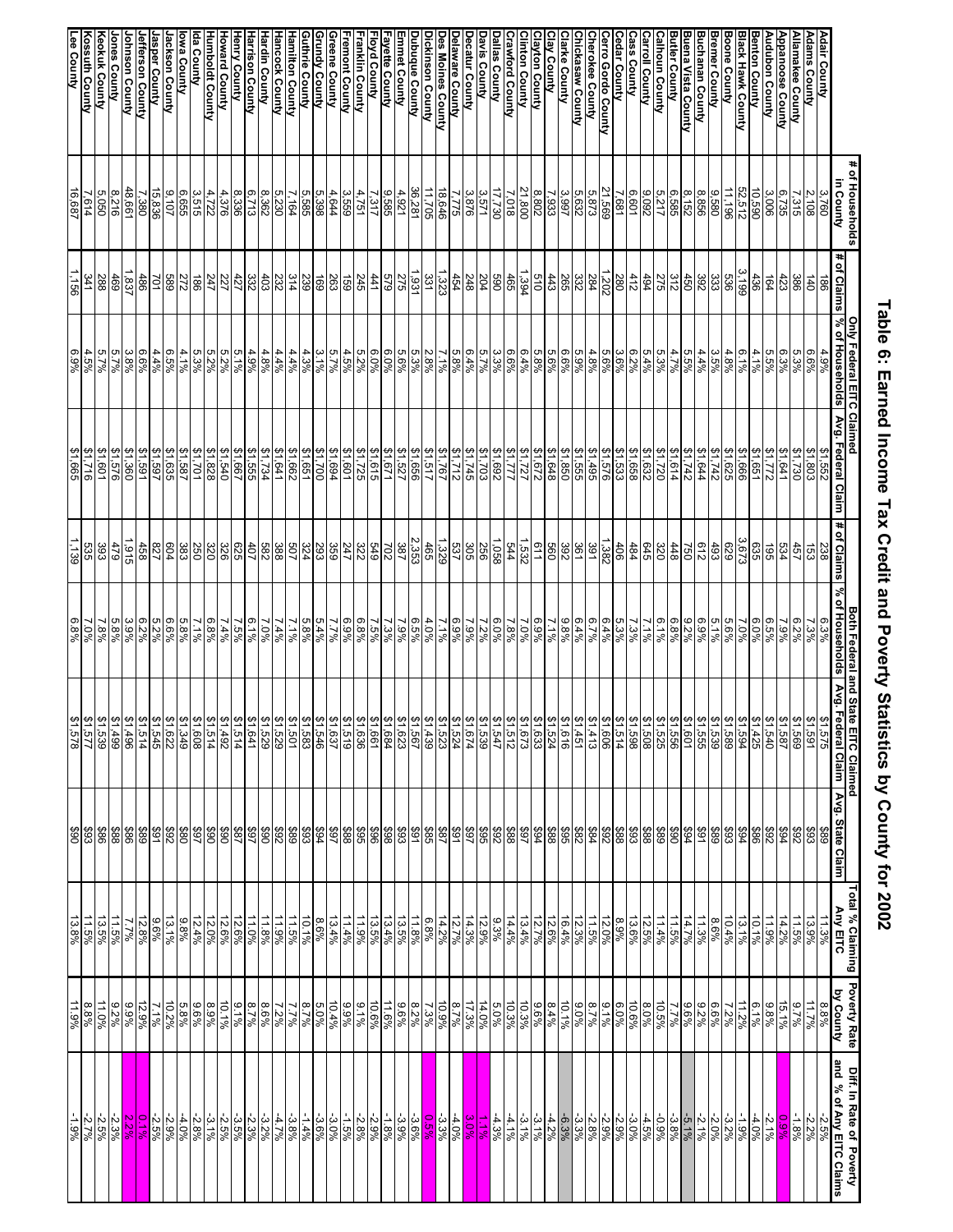|                                             | # of Households        |                                          | Only Federal EITC Claimed     |                                                                  |                     | Both Federal and State                                                                                                                                                                                                                                          | <b>EITC Claimed</b>                      |                          |                                                      |                                                     |                                                        |
|---------------------------------------------|------------------------|------------------------------------------|-------------------------------|------------------------------------------------------------------|---------------------|-----------------------------------------------------------------------------------------------------------------------------------------------------------------------------------------------------------------------------------------------------------------|------------------------------------------|--------------------------|------------------------------------------------------|-----------------------------------------------------|--------------------------------------------------------|
|                                             | in County              |                                          | # of Claims   % of Households | Avg. Federal Claim                                               |                     | , sp ouesnoH }o % suueD }o #                                                                                                                                                                                                                                    | Avg. Federal Claim                       |                          | <sup>r</sup> otal % Claiming<br>Any EITC<br>Any EITC | Poverty Rate<br>by County                           | Diff. In Rate of  Poverty<br>and  % of Any EITC Claims |
| inn County                                  | 83,776                 | 3,745                                    | 4.5%                          | \$1,584                                                          | 4,645               |                                                                                                                                                                                                                                                                 |                                          |                          |                                                      |                                                     |                                                        |
|                                             | 5,158                  | 279                                      | $\frac{5.4\%}{5.8\%}$         |                                                                  | 443                 | 5.5%<br>8.6%<br>6.5%                                                                                                                                                                                                                                            | $\frac{199}{109}$                        |                          |                                                      | $\frac{7.0\%}{8.8\%}$<br>12.1%                      |                                                        |
| <u>Louisa County</u><br>Lucas County        | 4,263                  | 249                                      |                               | $\frac{$1,676}{$1,768}$                                          | 623                 |                                                                                                                                                                                                                                                                 |                                          |                          | $\frac{10.0\%}{14.0\%}$                              |                                                     | ပ္ပုံရာရာ<br>၁၀ ၁၉ ခုနှစ်<br>၁၉ ၁၉ ခုနှစ်              |
| yon County                                  | 4,785                  |                                          | 4.8%                          | \$1,611                                                          | 323                 | $6.8\%$                                                                                                                                                                                                                                                         |                                          |                          | 11.6%                                                | 7.7%                                                |                                                        |
| ladison County                              | 5,861                  | 232<br>253                               | $4.3\%$                       | \$1,706                                                          | 370                 | 6.3%                                                                                                                                                                                                                                                            | $513$<br>$-520$                          |                          | $-69.6$                                              | 7.0%                                                |                                                        |
| lahaska County                              | 9,611                  | 535                                      | $5.6\%$                       | \$1,685                                                          | 999                 | 6.9%                                                                                                                                                                                                                                                            | 471                                      |                          | 12.5%                                                | 10.4%                                               | $-2.1%$                                                |
| larion County                               | 13,233                 | <b>202</b>                               | 4.6%                          | \$1,591                                                          | 732                 | 5.5%                                                                                                                                                                                                                                                            | ,505                                     |                          | 10.1%                                                | 8.0%                                                | $-2.1%$                                                |
| larshall County                             | 16,519                 | ,008                                     | 6.1%                          | \$1,810                                                          | 448                 | 8.8%                                                                                                                                                                                                                                                            |                                          |                          | $14.9\%$                                             | 10.1%                                               | $-4.8%$                                                |
| lills County                                | 5,757                  | 275                                      | 4.8%                          | \$1,837                                                          | 358                 | 6.2%                                                                                                                                                                                                                                                            |                                          |                          | 11.0%                                                | 8.1%                                                | -2.9%                                                  |
| litchell County                             |                        |                                          | $4.3\%$                       | \$1,828                                                          | 303                 | $6.5\%$                                                                                                                                                                                                                                                         | 1988119891<br> 1982  1981<br> 1982  1981 |                          | $10.9\%$                                             |                                                     | $-1.9%$                                                |
| onona County                                | $\frac{4,627}{4,721}$  |                                          | 6.3%                          | \$1,612                                                          |                     | 7.5%                                                                                                                                                                                                                                                            |                                          |                          | 13.7%                                                |                                                     | $-2.7%$                                                |
| <b>Ionroe County</b>                        |                        | $\frac{201}{225}$<br>$\frac{296}{203}$   | 6.3%                          | \$1,658                                                          | $\frac{353}{252}$   | 7.0%                                                                                                                                                                                                                                                            |                                          |                          | 13.3%                                                |                                                     | $-1.8%$                                                |
| ontgomery County                            | $\frac{3,594}{5,399}$  |                                          | 5.6%                          | \$1,763                                                          | 409                 | 7.6%                                                                                                                                                                                                                                                            |                                          |                          | $\frac{13.2%}{14.7%}$                                |                                                     |                                                        |
| uscatine County                             | 17,015                 | 1,126                                    | 6.6%                          | \$1,720                                                          | 1,370               |                                                                                                                                                                                                                                                                 |                                          |                          |                                                      |                                                     |                                                        |
| <b>Brien County</b>                         | 6,574                  | 311                                      | 4.7%                          | \$1,591                                                          | 432                 | $\frac{8.1\%}{6.9\%}\$                                                                                                                                                                                                                                          |                                          |                          | $1.3\%$                                              | 9.0%<br>11.15.8%<br>10.8%<br>10.0% 10.0%<br>10.0%   |                                                        |
| <b>Sceola County</b>                        | 3,006                  | 126                                      | 4.2%                          | \$1,685                                                          | 208                 |                                                                                                                                                                                                                                                                 |                                          |                          |                                                      |                                                     |                                                        |
|                                             | 7,315                  | 393<br>238                               | 5.4%                          | \$1,597                                                          | $rac{496}{315}$     | 6.8%<br>0.8%                                                                                                                                                                                                                                                    | $\frac{11.5}{1.528}$                     |                          | $\frac{11.1\%}{12.2\%}$                              |                                                     |                                                        |
| 'age County<br>'alo Alto County             | 4,662                  |                                          | $-61.9$                       | \$1,742                                                          |                     |                                                                                                                                                                                                                                                                 |                                          |                          |                                                      |                                                     |                                                        |
| <b>ymouth County</b>                        | 10,095                 | 489                                      | 4.8%                          | \$1,606                                                          | 556                 |                                                                                                                                                                                                                                                                 |                                          |                          | $\frac{10.4\%}{11.1\%}$                              |                                                     | $-3.8\%$                                               |
| ocahontas County                            | 3,972                  | $\frac{182}{18}$                         | $4.6\%$                       | \$1,655                                                          | 262                 | $6.6\%$                                                                                                                                                                                                                                                         | ,620                                     |                          |                                                      |                                                     |                                                        |
| olk County                                  | 162,573                | 7,848                                    | $4.8\%$                       | \$1,690                                                          | 10,269              | $6.3\%$                                                                                                                                                                                                                                                         | <b>ZZS</b>                               |                          |                                                      |                                                     |                                                        |
| ottawattamie County                         | 36,944                 | 2,149                                    | $5.8\%$                       | \$1,809                                                          | 2,594               | $7.0\%$                                                                                                                                                                                                                                                         |                                          |                          |                                                      |                                                     |                                                        |
| oweshiek County                             |                        |                                          | 4.4%                          | \$1,661                                                          | 498                 | 5.7%                                                                                                                                                                                                                                                            |                                          |                          |                                                      |                                                     |                                                        |
| inggold County                              |                        |                                          | 6.1%                          | \$1,960                                                          |                     |                                                                                                                                                                                                                                                                 |                                          |                          |                                                      |                                                     |                                                        |
|                                             |                        | $\frac{383}{173}$<br>$\frac{248}{4,010}$ | 4.5%<br>6.0%                  |                                                                  | 355                 |                                                                                                                                                                                                                                                                 |                                          |                          |                                                      |                                                     |                                                        |
|                                             |                        |                                          |                               |                                                                  | 4,314               | $\begin{array}{r l}\n & 0 & 0 & 0 & 0 \\  & 0 & 0 & 0 & 0 & 0 \\  & 0 & 0 & 0 & 0 & 0 & 0 \\  & 0 & 0 & 0 & 0 & 0 & 0 & 0 \\  & 0 & 0 & 0 & 0 & 0 & 0 & 0 & 0 \\  & 0 & 0 & 0 & 0 & 0 & 0 & 0 & 0 & 0 \\  & 0 & 0 & 0 & 0 & 0 & 0 & 0 & 0 & 0 & 0\n\end{array}$ |                                          |                          |                                                      |                                                     |                                                        |
| Sac County<br>Stelby County<br>Sioux County |                        | 300                                      | $5.5\%$                       | $\begin{array}{r} 61,594 \\ 81,849 \\ \hline 81,598 \end{array}$ | 396                 |                                                                                                                                                                                                                                                                 |                                          |                          |                                                      |                                                     |                                                        |
|                                             |                        | 411                                      | 3.6%                          |                                                                  |                     | 6.1%                                                                                                                                                                                                                                                            |                                          |                          |                                                      |                                                     |                                                        |
| <b>Story County</b><br>Tama County          |                        |                                          |                               | 81,434<br>\$1,624                                                | $\frac{1,144}{545}$ | $\frac{3.6\%}{7.1\%}$                                                                                                                                                                                                                                           |                                          |                          |                                                      |                                                     |                                                        |
|                                             |                        |                                          |                               |                                                                  |                     |                                                                                                                                                                                                                                                                 |                                          |                          |                                                      |                                                     |                                                        |
| aylor County                                |                        | $\frac{1}{36}$                           | 999888                        | \$1,825                                                          | 456<br>248          |                                                                                                                                                                                                                                                                 |                                          |                          |                                                      |                                                     |                                                        |
| nion County                                 |                        |                                          |                               | \$1,541                                                          |                     |                                                                                                                                                                                                                                                                 | ↮                                        |                          |                                                      |                                                     |                                                        |
| <b>Vapello County</b><br>an Buren County    | $\frac{3,628}{15,925}$ | $\frac{223}{1,189}$                      | $\frac{6.1\%}{7.5\%}$         | \$1,567<br>\$1,621                                               | 274<br>1,393        |                                                                                                                                                                                                                                                                 |                                          |                          |                                                      | $\frac{12.4\%}{12.5\%}$                             | $\frac{1.3\%}{-3.7\%}$                                 |
| Varren County                               | 15,865                 | 595                                      | $3.8\%$                       | \$1,670                                                          | $-116$              | 5.7%                                                                                                                                                                                                                                                            | ↮                                        |                          |                                                      |                                                     |                                                        |
| /ashington County                           | 8,692                  | 462                                      | 5.3%                          | \$1,691                                                          | 029                 | $6.6\%$                                                                                                                                                                                                                                                         | ↔<br>$9 + 24$                            |                          | 966'11<br>969'6                                      | $\frac{\frac{5.7\%}{8.0\%}}{\frac{11.2\%}{11.2\%}}$ | $\frac{3.8\%}{3.9\%}\sqrt[3]{\frac{2.4\%}{1.5\%}}$     |
| Vayne County                                | 3,398                  | 186                                      | 5.5%                          | \$1,733                                                          | 215                 | $6.3\%$                                                                                                                                                                                                                                                         | ↮<br>1299<br>1799                        |                          | 11.8%                                                |                                                     |                                                        |
| Vebster County                              | 17,128                 | 1,007                                    | 5.9%                          | \$1,812                                                          | 191'                | $6.8\%$                                                                                                                                                                                                                                                         |                                          |                          | 12.7%                                                |                                                     |                                                        |
| Vinnebago County                            | 5,135                  | 237                                      | 4.6%                          | \$1,658                                                          | 385                 | 7.5%                                                                                                                                                                                                                                                            | $\frac{503}{448}$                        |                          | $\frac{12.1%}{10.5%}$                                | 8.0%<br>9.0%                                        | $-4.1%$                                                |
| Vinneshiek County                           | 8,327                  | 420                                      | 5.0%                          | \$1,467                                                          | 451                 | 5.4%                                                                                                                                                                                                                                                            |                                          | $\frac{8888822}{888822}$ |                                                      |                                                     | $-1.5%$                                                |
| Voodbury County                             | 41,643                 | 2,858                                    | %6'9                          | \$1,851                                                          | 3,772               | $9.1\%$                                                                                                                                                                                                                                                         | ↮                                        |                          | 15.9%                                                | $\frac{10.8\%}{7.5\%}$                              |                                                        |
| Vorth County                                | 3,539                  | 991                                      | 4.7%                          | 069'1\$                                                          | 206                 | 5.8%                                                                                                                                                                                                                                                            | မ္မာမ္း<br>$\frac{11800}{18021}$         |                          | $0.5\%$                                              |                                                     |                                                        |
| Wright County                               | 6,563                  | 340                                      | 5.2%                          | \$1,775                                                          | 464                 | 7.1%                                                                                                                                                                                                                                                            |                                          |                          | $12.3\%$                                             |                                                     |                                                        |
| <b>State Total</b>                          | 258,836                | 65,506                                   | 5.2%                          | 81,678                                                           | 81,794              | 6.5%                                                                                                                                                                                                                                                            |                                          |                          | $1.7\%$                                              | $\frac{9.0\%}{9.1\%}$                               | - 1998<br>- 1998<br>- 1998<br>- 1998                   |
| Jrban Counties                              | 560,828                | 28,578                                   | $5.1\%$                       |                                                                  | 34,679              | 6.2%                                                                                                                                                                                                                                                            |                                          |                          | 1.3%                                                 |                                                     |                                                        |
| Rural Counties                              | 698,008                | 36,928                                   | 5.3%                          |                                                                  | 47,115              | 6.7%                                                                                                                                                                                                                                                            |                                          |                          | 2.0%                                                 | $9.5\%$                                             | $-2.5%$                                                |
| Nonresident                                 |                        | 2,047                                    |                               | \$1,667                                                          | 3,389               |                                                                                                                                                                                                                                                                 | 594                                      | 86\$                     |                                                      |                                                     |                                                        |

## Table 6: Earned Income Tax Credit and Poverty Statistics by County for 2002 **Table 6: Earned Income Tax Credit and Poverty Statistics by County for 2002**

# of Households in County - U.S. Census Bureau, Population Division, Released August 21, 2006<br>Poverty Rate by County - U.S. Census Bureau, Poverty and Health Statistics Branch<br>EITC - Earned Income Tax Credit<br>Urban Counties **Poverty Rate by County - U.S. Census Bureau, Poverty and Health Statistics Branch # of Households in County - U.S. Census Bureau, Population Division, Released August 21, 2006**

**Urban Counties includes Black Hawk, Dubuque, Johnson, Linn, Polk, Pottawattamie, Scott, Story and Woodbury. Rural Counties inc**

**ludes all other counties.**

**EITC - Earned Income Tax Credit**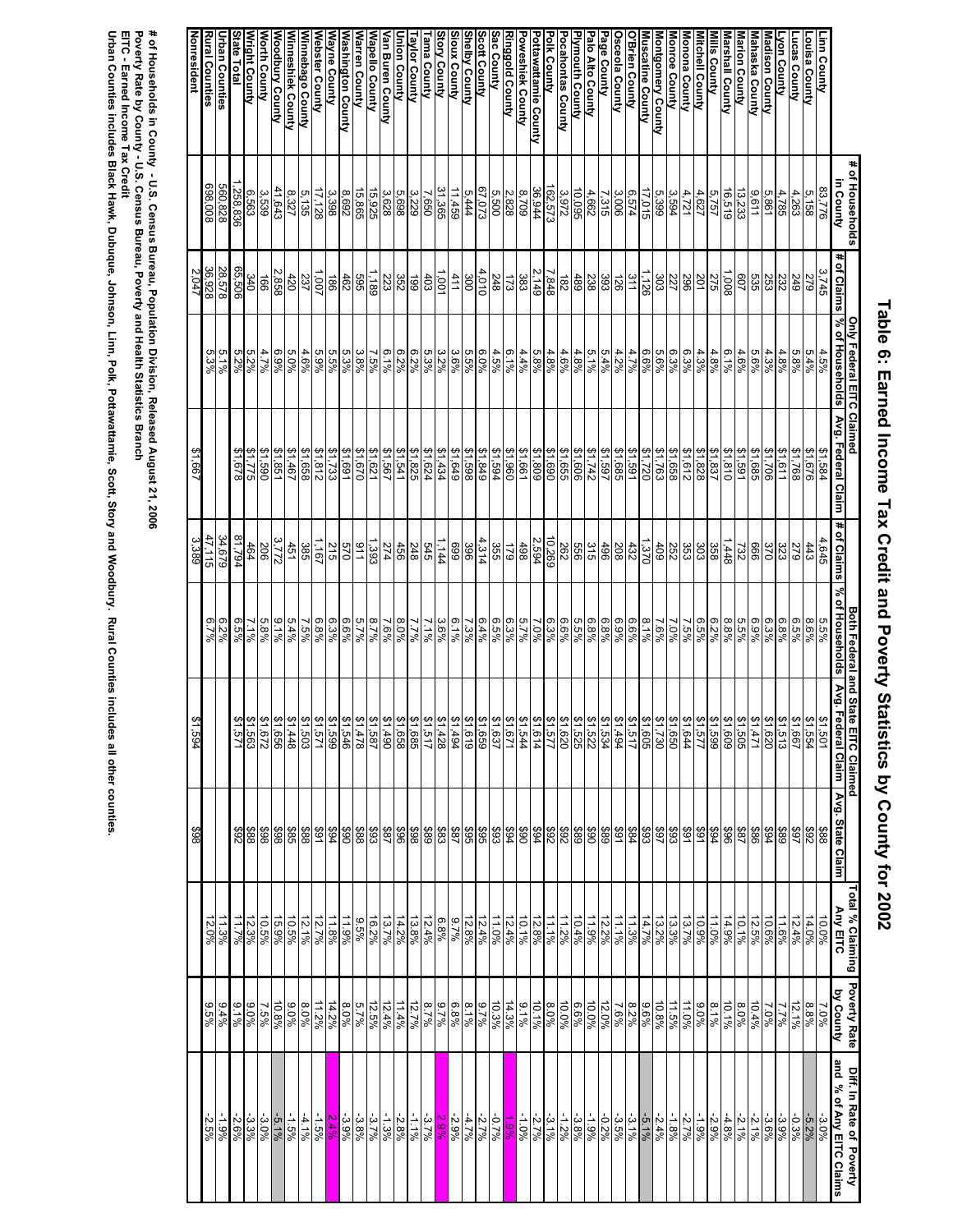|                                                 | in County                                       | # of Households   # of Households  % of Households<br>Receiving FIP | Receiving FIP                                                                                                                                        | # of Households<br>Receiving FA                                                                                                              | % of Households<br>Receiving FA               |                        | Poverty Rate Total % Claiming<br>by County   Any EITC                                                                                                                                                                                                                                                                                                                                    | Diff. In Rate of Poverty and %<br>of Households Receiving FA | Diff. In % Claiming Any EITC and<br>% of Households Receiving FA                                                     |
|-------------------------------------------------|-------------------------------------------------|---------------------------------------------------------------------|------------------------------------------------------------------------------------------------------------------------------------------------------|----------------------------------------------------------------------------------------------------------------------------------------------|-----------------------------------------------|------------------------|------------------------------------------------------------------------------------------------------------------------------------------------------------------------------------------------------------------------------------------------------------------------------------------------------------------------------------------------------------------------------------------|--------------------------------------------------------------|----------------------------------------------------------------------------------------------------------------------|
|                                                 | 3,760                                           | 29                                                                  | $0.8\%$                                                                                                                                              | 148                                                                                                                                          | 3.9%                                          | $8.8\%$                |                                                                                                                                                                                                                                                                                                                                                                                          | 4.9%                                                         | 7.3%                                                                                                                 |
| Adair County<br>Adams County                    | 2,108                                           |                                                                     | 0.7%                                                                                                                                                 | 80                                                                                                                                           |                                               | 11.7%                  |                                                                                                                                                                                                                                                                                                                                                                                          | 7.4%<br><mark>7.5%</mark><br>5.8%                            | $9.6\%$                                                                                                              |
| Allamakee County                                | 6,735<br>7,315                                  |                                                                     | 2.6%<br>0.7%                                                                                                                                         | 63                                                                                                                                           |                                               | 15.1%<br>$9.7\%$       |                                                                                                                                                                                                                                                                                                                                                                                          |                                                              | 5.0%<br>$9.3\%$                                                                                                      |
| <b>Appanoose County<br/>Audubon County</b>      | 3,006                                           |                                                                     | $0.9\%$                                                                                                                                              | $\frac{623}{84}$                                                                                                                             | 4   2  2  2 <br>  2  2  3  2 <br>  2  2  2  2 | 9.8%                   |                                                                                                                                                                                                                                                                                                                                                                                          | 7.0%                                                         | $9.1\%$                                                                                                              |
| <b>Benton County<br/>Black Hawk County</b>      | $\frac{10,590}{52,512}$                         |                                                                     |                                                                                                                                                      |                                                                                                                                              | $\frac{4.1\%}{8.1\%}$                         | 6.1%                   |                                                                                                                                                                                                                                                                                                                                                                                          | 2.0%                                                         | 8.0%<br>8.0%                                                                                                         |
| Boone County                                    | 11,196                                          |                                                                     |                                                                                                                                                      |                                                                                                                                              |                                               | 7.2%<br>11.2%          |                                                                                                                                                                                                                                                                                                                                                                                          | 3.1%                                                         | $6.1\%$                                                                                                              |
| <b>Bremer County</b>                            | 9,580                                           |                                                                     |                                                                                                                                                      |                                                                                                                                              |                                               |                        |                                                                                                                                                                                                                                                                                                                                                                                          | $\frac{2.9\%}{3.6\%}$                                        | 5.6%                                                                                                                 |
| Buchanan County                                 | 8,856                                           |                                                                     | 1.2%                                                                                                                                                 |                                                                                                                                              |                                               | 8.6%                   |                                                                                                                                                                                                                                                                                                                                                                                          | $5.9\%$                                                      | $8.1\%$                                                                                                              |
| Buena Vista County<br>Butler County             | $\frac{8,152}{6,585}$                           |                                                                     | $0.8\%$<br>1.196                                                                                                                                     | $\frac{436}{1248}$ $\frac{4748}{1288}$ $\frac{88}{1248}$ $\frac{1248}{124}$                                                                  | 4 ယ ယ ယ ပ <br>သ  ပ လ  ပ  ပ<br> အ  အ  အ  အ     | $9.6\%$<br>7.7%        | $\frac{11}{12} \frac{2}{12} \frac{1}{8} \frac{2}{8} \frac{1}{8} \frac{2}{8} \frac{1}{8} \frac{2}{8} \frac{1}{8} \frac{2}{8} \frac{1}{8} \frac{2}{8} \frac{1}{8} \frac{2}{8} \frac{1}{8} \frac{2}{8} \frac{1}{8} \frac{2}{8} \frac{1}{8} \frac{2}{8} \frac{1}{8} \frac{2}{8} \frac{1}{8} \frac{2}{8} \frac{1}{8} \frac{2}{8} \frac{1}{8} \frac{2}{8} \frac{2}{8} \frac{2}{8} \frac{2}{8}$ | 5.9%<br>5.1%                                                 | 11.0%                                                                                                                |
| <b>Calhoun County</b>                           | 5,217                                           |                                                                     | $0.9\%$                                                                                                                                              |                                                                                                                                              |                                               | 10.5%                  |                                                                                                                                                                                                                                                                                                                                                                                          | 6.8%                                                         | 7.7%<br>8.9%                                                                                                         |
| Carroll County                                  | 9,092                                           |                                                                     | $1.8\%$                                                                                                                                              | $\frac{192}{85225}$                                                                                                                          | $3.7\%$<br>7.2%                               | $8.0\%$                | $\frac{11.4\%}{12.5\%}$                                                                                                                                                                                                                                                                                                                                                                  |                                                              | 5.3%                                                                                                                 |
| <b>Cass County</b>                              | 6,601                                           |                                                                     | 1.3%                                                                                                                                                 |                                                                                                                                              | $\frac{4.3\%}{2.7\%}$                         | 10.6%                  |                                                                                                                                                                                                                                                                                                                                                                                          |                                                              |                                                                                                                      |
| Cedar County                                    | 7,681                                           |                                                                     | $0.8\%$                                                                                                                                              |                                                                                                                                              |                                               | 8.0%                   |                                                                                                                                                                                                                                                                                                                                                                                          |                                                              | 9.3%<br>6.3%<br>9.3%                                                                                                 |
| Cerro Gordo County                              | 21,569<br>5,873                                 |                                                                     | 1.4%<br>1.2%                                                                                                                                         |                                                                                                                                              | 4.9%                                          | $8.7\%$<br>$9.1\%$     |                                                                                                                                                                                                                                                                                                                                                                                          |                                                              | 6.7%                                                                                                                 |
| Cherokee County<br>Chickasaw County             | 5,632                                           |                                                                     | 0.9%                                                                                                                                                 |                                                                                                                                              | $\frac{4.8\%}{3.5\%}$                         | $9.0\%$                |                                                                                                                                                                                                                                                                                                                                                                                          |                                                              | 8.8%                                                                                                                 |
| <b>Clarke County</b>                            |                                                 |                                                                     |                                                                                                                                                      |                                                                                                                                              |                                               | $\frac{10.1\%}{8.4\%}$ |                                                                                                                                                                                                                                                                                                                                                                                          |                                                              | 8.9%                                                                                                                 |
| Clay County<br>Clayton County<br>Clinton County | $\frac{3.997}{7.933}$<br>$\frac{8.802}{21.800}$ |                                                                     | $\begin{array}{c c c c} + & 0 & 0 & 0 & 0 \\ \hline 1 & 0 & 0 & 0 & 0 \\ \hline 0 & 0 & 0 & 0 & 0 \\ \hline 0 & 0 & 0 & 0 & 0 \\ \hline \end{array}$ |                                                                                                                                              | $\frac{7.68}{2.298}$<br>2.22%<br>7.3%         |                        |                                                                                                                                                                                                                                                                                                                                                                                          | $\frac{2.5988}{1.4\%}\left.\frac{2.9988}{1.4\%}\right $      |                                                                                                                      |
|                                                 |                                                 |                                                                     |                                                                                                                                                      |                                                                                                                                              |                                               | 9.6%<br>0.3%           |                                                                                                                                                                                                                                                                                                                                                                                          |                                                              | $\frac{10.5\%}{6.1\%}$                                                                                               |
| <b>Crawford County</b>                          | 7,018                                           |                                                                     |                                                                                                                                                      |                                                                                                                                              | $\frac{5.7\%}{2.0\%}$                         | 10.3%                  |                                                                                                                                                                                                                                                                                                                                                                                          |                                                              | 8.6%                                                                                                                 |
| <b>Dallas County</b><br>Davis County            | 17,730                                          |                                                                     | $\frac{0.6\%}{1.0\%}$                                                                                                                                |                                                                                                                                              | 4.4%                                          | 5.0%<br>$44.0\%$       |                                                                                                                                                                                                                                                                                                                                                                                          | $3.0\%$                                                      |                                                                                                                      |
| Decatur County                                  | $\frac{3.571}{7,775}$                           |                                                                     | 2.7%                                                                                                                                                 |                                                                                                                                              |                                               | 17.3%                  |                                                                                                                                                                                                                                                                                                                                                                                          |                                                              |                                                                                                                      |
| Delaware County                                 |                                                 | $\frac{11888}{208}$                                                 | $\frac{1.1\%}{2.8\%}$                                                                                                                                |                                                                                                                                              | $\frac{12.3\%}{3.5\%}\frac{8.7\%}{2.9\%}$     | $8.7\%$                |                                                                                                                                                                                                                                                                                                                                                                                          | $\frac{\frac{9.6\%}{5.2\%}}{\frac{5.2\%}{5.4\%}}$            | $\frac{8.4\%}{2.0\%}\frac{2.0\%}{2.6\%}$                                                                             |
| Dickinson County<br>Des Moines County           | $\frac{18,646}{11,705}$                         |                                                                     |                                                                                                                                                      |                                                                                                                                              |                                               | 10.9%                  |                                                                                                                                                                                                                                                                                                                                                                                          |                                                              |                                                                                                                      |
| Dubuque County                                  |                                                 |                                                                     |                                                                                                                                                      |                                                                                                                                              |                                               |                        |                                                                                                                                                                                                                                                                                                                                                                                          |                                                              |                                                                                                                      |
| Emmet County<br>Fayette County                  | $\frac{36,281}{4,921}$                          |                                                                     | $\frac{1.5\%}{2.3\%}$                                                                                                                                | $\frac{1,585}{243}$                                                                                                                          | $\frac{4.4\%}{4.9\%}$                         | 82%                    |                                                                                                                                                                                                                                                                                                                                                                                          | $3.8\%$<br>4.7%                                              |                                                                                                                      |
| Floyd County                                    | 9,585<br>7,317                                  | 뇌김  워팅  회원  동                                                       | 2.0%                                                                                                                                                 | 518<br>684                                                                                                                                   | 7.1%                                          | 10.6%<br>11.6%         |                                                                                                                                                                                                                                                                                                                                                                                          | 3.5%<br>$4.5\%$                                              | $\begin{array}{r l}\n\hline\n1.4\% & 6.2\% \\ \hline\n6.5\% & 6.5\% \\ \hline\n6.5\% & 0.5\% \\ \hline\n\end{array}$ |
| <b>ranklin County</b>                           | 4,751                                           |                                                                     | $0.8\%$                                                                                                                                              | 141                                                                                                                                          |                                               | $9.1\%$                |                                                                                                                                                                                                                                                                                                                                                                                          | $-61.9$                                                      | 9'0.0                                                                                                                |
| Fremont County<br>Greene County                 | $3,559$<br>4,644                                |                                                                     | 2.0%<br>1.5%                                                                                                                                         |                                                                                                                                              |                                               | 9,8.9                  |                                                                                                                                                                                                                                                                                                                                                                                          |                                                              |                                                                                                                      |
|                                                 |                                                 |                                                                     |                                                                                                                                                      |                                                                                                                                              |                                               | 10.4%                  |                                                                                                                                                                                                                                                                                                                                                                                          |                                                              | $\frac{6.1\%}{8.9\%}$                                                                                                |
| <b>Grundy County</b>                            | $\frac{5,398}{5,585}$                           | 일왕의회원                                                               | 0.6%<br>0.6%                                                                                                                                         | $\frac{25}{2}$ $\frac{8}{2}$ $\frac{8}{2}$ $\frac{8}{2}$ $\frac{8}{2}$ $\frac{8}{2}$ $\frac{8}{2}$ $\frac{8}{2}$ $\frac{8}{2}$ $\frac{8}{2}$ |                                               | 8.0%<br>8.7%<br>7.7%   |                                                                                                                                                                                                                                                                                                                                                                                          | များ<br>အခြင်းဖြစ်<br>မြန်မြန်မြန်                           | 7.1%                                                                                                                 |
| Guthrie County<br><u>Hamilton County</u>        |                                                 |                                                                     |                                                                                                                                                      |                                                                                                                                              |                                               |                        |                                                                                                                                                                                                                                                                                                                                                                                          |                                                              | $7.5\%$                                                                                                              |
| Hancock County                                  |                                                 |                                                                     |                                                                                                                                                      |                                                                                                                                              |                                               | 7.2%                   |                                                                                                                                                                                                                                                                                                                                                                                          | 5.0%<br>4.6%                                                 | 8.7%<br>7.8%                                                                                                         |
| Hardin County                                   | ကိုအဖြစ်<br>2009<br>၁၉၀<br>၁၉၀                  |                                                                     | $\frac{0.888}{1.9888}$                                                                                                                               |                                                                                                                                              |                                               | $8.6\%$                |                                                                                                                                                                                                                                                                                                                                                                                          |                                                              |                                                                                                                      |
| Harrison County<br>Henry County                 |                                                 |                                                                     |                                                                                                                                                      |                                                                                                                                              |                                               | $\frac{8.7\%}{9.1\%}$  |                                                                                                                                                                                                                                                                                                                                                                                          |                                                              |                                                                                                                      |
| <b>Howard County</b>                            | 4,376                                           | 38                                                                  | 0.9%                                                                                                                                                 | 134                                                                                                                                          | 3.1%                                          | 10.1%                  |                                                                                                                                                                                                                                                                                                                                                                                          | $\frac{2.1\%}{7.0\%}$                                        | 4.5%<br>7.7%<br>7.7%                                                                                                 |
|                                                 | 4,722                                           |                                                                     | $-5.9%$                                                                                                                                              | $rac{155}{93}$                                                                                                                               |                                               | 8.9%                   |                                                                                                                                                                                                                                                                                                                                                                                          | 8.6%<br>8.9%                                                 | 8.7%                                                                                                                 |
| Humboldt County<br>Ida County                   | 3,515                                           |                                                                     | 0.7%                                                                                                                                                 |                                                                                                                                              | $\frac{3.3\%}{2.7\%}$                         | $9.6\%$                |                                                                                                                                                                                                                                                                                                                                                                                          |                                                              | $9.7\%$                                                                                                              |
| <u>owa County<br/>Jackson County</u>            | 6,655                                           | 4 8 8  <mark>ລ</mark>                                               | 0.7%                                                                                                                                                 | 159                                                                                                                                          | $2.4%$<br>5.1%                                | 5.8%                   |                                                                                                                                                                                                                                                                                                                                                                                          | 3.4%                                                         | 7.4%                                                                                                                 |
|                                                 | 9,107                                           |                                                                     | 1.5%                                                                                                                                                 | 464                                                                                                                                          |                                               | 10.2%                  | 13.1%                                                                                                                                                                                                                                                                                                                                                                                    | $5.1\%$                                                      | $8.0\%$                                                                                                              |
| Jasper County<br>Jefferson County               | 15,836<br>7,380                                 | 6t<br>$\overline{25}$                                               | 1.2%<br>2.0%                                                                                                                                         | <b>875</b><br>875                                                                                                                            | 3.9%<br>7.8%                                  | $\frac{7.1\%}{12.9\%}$ | $\frac{9.6\%}{12.8\%}$                                                                                                                                                                                                                                                                                                                                                                   | 3.2%                                                         | 5.8%<br>5.0%                                                                                                         |
| chnson County                                   | 48,661                                          | 60 <sup>2</sup>                                                     | $0.8\%$                                                                                                                                              | 647                                                                                                                                          | 3.4%                                          | 9,8.9                  | 7.7%                                                                                                                                                                                                                                                                                                                                                                                     | 9/8                                                          | 4.3%                                                                                                                 |
|                                                 | 8,216                                           |                                                                     | 1.0%                                                                                                                                                 | 294                                                                                                                                          |                                               | 9.2%                   |                                                                                                                                                                                                                                                                                                                                                                                          | 5.6%                                                         | 8.0%                                                                                                                 |
| Jones County<br>Keokuk County                   | 5,050                                           | $\frac{2 S z}{2}$                                                   | 1.4%                                                                                                                                                 | 284<br>229                                                                                                                                   |                                               | 11.0%                  |                                                                                                                                                                                                                                                                                                                                                                                          |                                                              | 7.9%                                                                                                                 |
| <b>Kossuth County</b>                           | 7,614                                           |                                                                     | $0.8\%$<br>2.6%                                                                                                                                      |                                                                                                                                              |                                               | 11.9%<br>$8.8\%$       | $\frac{\frac{11.5\%}{13.5\%}}{\frac{11.5\%}{13.8\%}}$                                                                                                                                                                                                                                                                                                                                    | 5.8%                                                         | $6.0\%$<br>$8.5\%$                                                                                                   |
| Lee County                                      | 16,687                                          | 442                                                                 |                                                                                                                                                      | ,295                                                                                                                                         |                                               |                        |                                                                                                                                                                                                                                                                                                                                                                                          | 4.1%                                                         |                                                                                                                      |

# Table 7: Family Investment Program, Food Assistance and Poverty Statistics by County for 2002 **Table 7: Family Investment Program, Food Assistance and Poverty Statistics by County for 2002**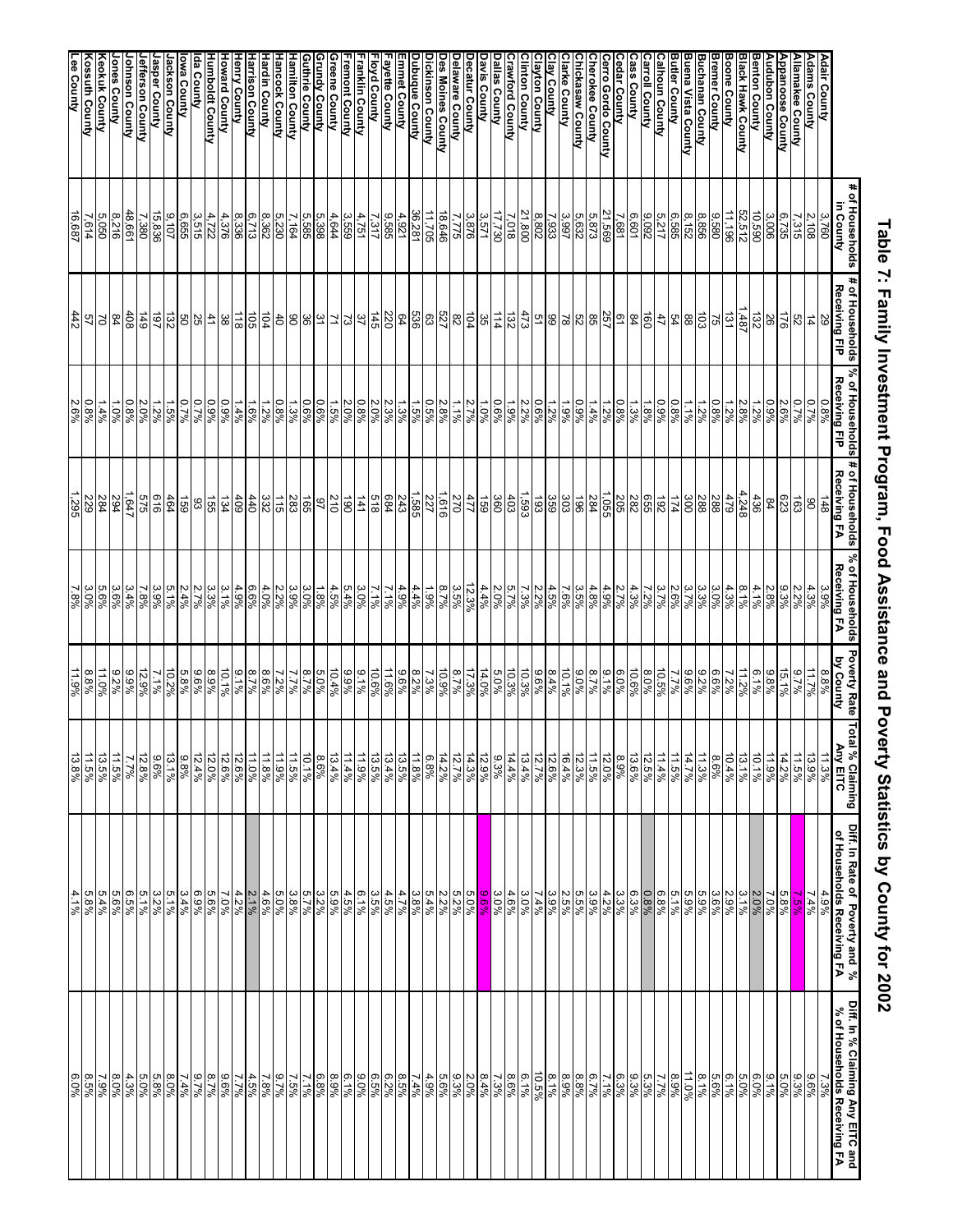|                                                      | # of Households<br>in County                    | # of Households  % of Households # of Households<br>Receiving FIP                                                                                                                                                                                                                                                                                                                                                                  | Receiving FIP                             | Receiving FA                                                             | % of Households<br>Receiving FA | Poverty Rate<br>by County | Total<br>al % Claiming<br>Any EITC                                                                      | Diff. In Rate of Poverty and %<br>of Households Receiving FA | Diff. In % Claiming Any EITC and<br>% of Households Receiving FA                         |
|------------------------------------------------------|-------------------------------------------------|------------------------------------------------------------------------------------------------------------------------------------------------------------------------------------------------------------------------------------------------------------------------------------------------------------------------------------------------------------------------------------------------------------------------------------|-------------------------------------------|--------------------------------------------------------------------------|---------------------------------|---------------------------|---------------------------------------------------------------------------------------------------------|--------------------------------------------------------------|------------------------------------------------------------------------------------------|
|                                                      | 83,776                                          |                                                                                                                                                                                                                                                                                                                                                                                                                                    |                                           | 4,042                                                                    | $4.8\%$                         |                           |                                                                                                         | 2.2%                                                         |                                                                                          |
| Linn County<br><u>Louisa County</u><br>Louisa County | 5,158                                           | $\frac{36}{36}$ $\frac{8}{8}$ $\frac{8}{9}$                                                                                                                                                                                                                                                                                                                                                                                        | $\frac{1.6\%}{2.0\%}$                     | $\frac{252}{244}$                                                        | $\frac{4.9\%}{5.7\%}$           | 7.0%                      | $\frac{10.0\%}{14.0\%}$                                                                                 | 3.9%<br>8.4%                                                 | 5.2%<br>0.1%                                                                             |
|                                                      | 4,263                                           |                                                                                                                                                                                                                                                                                                                                                                                                                                    |                                           |                                                                          |                                 | 12.1%                     |                                                                                                         |                                                              |                                                                                          |
| -yon County                                          | 4,785                                           |                                                                                                                                                                                                                                                                                                                                                                                                                                    | $0.6\%$                                   | 82                                                                       | 1.7%                            | $7.7\%$                   | 11.6%                                                                                                   | 6.0%                                                         | $9.9\%$                                                                                  |
| Madison County                                       | 5,861                                           |                                                                                                                                                                                                                                                                                                                                                                                                                                    | $0.8\%$                                   | $\overline{5}$                                                           | 2.9%                            | $7.0\%$                   | 10.6%                                                                                                   | 4.1%                                                         | $7.7\%$                                                                                  |
| Mahaska County                                       | 9,611                                           | 186                                                                                                                                                                                                                                                                                                                                                                                                                                | $1.9\%$                                   | 645                                                                      | 6.7%                            | 10.4%                     | 12.5%                                                                                                   | 3.7%                                                         | 5.8%                                                                                     |
| <b>Aarion County</b>                                 | 13,233                                          | go                                                                                                                                                                                                                                                                                                                                                                                                                                 | $1.1\%$                                   | <b>544</b>                                                               | 4.1%                            | 8.0%                      | 10.1%                                                                                                   | $3.9\%$                                                      | $6.0\%$                                                                                  |
| Marshall County                                      | 16,519                                          | 317                                                                                                                                                                                                                                                                                                                                                                                                                                |                                           | 1,062                                                                    | 6.4%                            | 10.1%                     | 14.9%                                                                                                   | 3.7%                                                         | 8.4%                                                                                     |
| lills County                                         | 5,757                                           | $\frac{1}{2}$                                                                                                                                                                                                                                                                                                                                                                                                                      | $\frac{1.9\%}{2.3\%}$                     | 333                                                                      | $5.8\%$                         | 8.1%                      | 11.0%                                                                                                   | 2.3%                                                         | 5.2%                                                                                     |
| Mitchell County                                      | 4,627                                           |                                                                                                                                                                                                                                                                                                                                                                                                                                    | $0.5\%$                                   | 46                                                                       | 2.1%                            | $9.0\%$                   | 10.9%                                                                                                   | 6.9%                                                         | $8.8\%$                                                                                  |
|                                                      | 4,721                                           | အ <u>ျားသူသူသူ</u>                                                                                                                                                                                                                                                                                                                                                                                                                 | $1.1\%$                                   | $\frac{218}{234}$<br>$\frac{234}{288}$<br>$\frac{1328}{20}$              | 4.6%                            | $\frac{11.0\%}{2}$        | 13.7%                                                                                                   | 6.4%                                                         | $9.1\%$                                                                                  |
| Monona County<br>Monroe County                       |                                                 |                                                                                                                                                                                                                                                                                                                                                                                                                                    |                                           |                                                                          |                                 | $\frac{11.5\%}{2}$        |                                                                                                         |                                                              |                                                                                          |
|                                                      |                                                 |                                                                                                                                                                                                                                                                                                                                                                                                                                    |                                           |                                                                          |                                 | 10.8%                     |                                                                                                         |                                                              |                                                                                          |
| Montgomery County<br>Muscatine County                |                                                 |                                                                                                                                                                                                                                                                                                                                                                                                                                    |                                           |                                                                          |                                 |                           |                                                                                                         |                                                              |                                                                                          |
| <b>O'Brien County</b>                                | $\frac{3,594}{5,399}$<br>$\frac{17,015}{6,574}$ |                                                                                                                                                                                                                                                                                                                                                                                                                                    | $\frac{1.68888}{1.5988}$                  |                                                                          | စစ္ပြဲ<br>၁၉၀၀၀<br>၁၉၀          | 8.2%                      | $\frac{13.3\%}{11.3\%}\times13\%$                                                                       | 5.0%<br>4.6%<br>5.0%<br>5.9%                                 | 6.8%<br>6.9%<br>6.9%<br>9.4%                                                             |
| Osceola County                                       | 3,006                                           |                                                                                                                                                                                                                                                                                                                                                                                                                                    | $0.6\%$                                   |                                                                          | 1.7%                            | 7.6%                      | 11.1%                                                                                                   |                                                              |                                                                                          |
| Page County                                          | 7,315                                           |                                                                                                                                                                                                                                                                                                                                                                                                                                    | 2.3%                                      | 540                                                                      | 7.4%                            | 12.0%                     | 12.2%                                                                                                   | 4.6%                                                         |                                                                                          |
| Palo Alto County                                     | 4,662                                           |                                                                                                                                                                                                                                                                                                                                                                                                                                    | $0.6\%$                                   |                                                                          | 3.0%                            | $10.0\%$                  | 41.9%                                                                                                   | 7.0%                                                         |                                                                                          |
| Plymouth County                                      | $\frac{3,972}{3,972}$                           | $\frac{168}{28}$                                                                                                                                                                                                                                                                                                                                                                                                                   |                                           | $\begin{array}{r l}\n & 141 \\  & 218 \\  & 897 \\  & 8297\n\end{array}$ | 2.2%                            | 6.6%                      | 10.4%                                                                                                   |                                                              | $\begin{array}{l c} 4.808 \\ -0.808 \\ -0.808 \\ -0.808 \\ -0.808 \\ \hline \end{array}$ |
| Pocahontas County                                    |                                                 |                                                                                                                                                                                                                                                                                                                                                                                                                                    |                                           |                                                                          | 4.7%                            | 10.0%                     | 11.2%                                                                                                   |                                                              |                                                                                          |
| Polk County                                          |                                                 |                                                                                                                                                                                                                                                                                                                                                                                                                                    |                                           |                                                                          | 5.1%                            | 8.0%                      | 41.1%                                                                                                   |                                                              | $6.0\%$                                                                                  |
| Pottawattamie County                                 | 36,944                                          |                                                                                                                                                                                                                                                                                                                                                                                                                                    |                                           | 2,428                                                                    | $6.6\%$                         | 10.1%                     | 12.8%                                                                                                   |                                                              | $6.3\%$                                                                                  |
| Poweshiek County                                     | $\frac{8,709}{2,828}$                           |                                                                                                                                                                                                                                                                                                                                                                                                                                    | $1.1\%$                                   | 293                                                                      | 3.4%                            | $9.1\%$                   | 10.1%                                                                                                   |                                                              | 6.7%                                                                                     |
| Ringgold County<br>Sac County                        | 5,500                                           |                                                                                                                                                                                                                                                                                                                                                                                                                                    | 1.2%                                      | 135                                                                      | $3.1\%$<br>4.8%                 | 14.3%                     |                                                                                                         |                                                              |                                                                                          |
|                                                      |                                                 | $\frac{1}{2} \Big  \mathbb{S} \Big  \mathbb{S} \Big  \mathbb{S} \Big  \mathbb{S} \Big  \mathbb{S} \Big  \mathbb{S} \Big  \mathbb{S} \Big  \mathbb{S} \Big  \mathbb{S} \Big  \mathbb{S} \Big  \mathbb{S} \Big  \mathbb{S} \Big  \mathbb{S} \Big  \mathbb{S} \Big  \mathbb{S} \Big  \mathbb{S} \Big  \mathbb{S} \Big  \mathbb{S} \Big  \mathbb{S} \Big  \mathbb{S} \Big  \mathbb{S} \Big  \mathbb{S} \Big  \mathbb{S} \Big  \mathbb$ | 0 0 0 0 0 0<br> 2 0 0 0 0<br> 0 0 0 0 0 0 |                                                                          | $\frac{1}{7.4\%}$               | 9/7%                      | $\frac{12.4\%}{11.0\%}\n\frac{11.0\%}{12.8\%}$                                                          |                                                              | 7.7%<br>7.8%<br>7.8%                                                                     |
| <b>Scott County</b><br>Shelby County                 | $67,073$<br>$5,444$                             |                                                                                                                                                                                                                                                                                                                                                                                                                                    |                                           |                                                                          |                                 |                           |                                                                                                         |                                                              |                                                                                          |
| Sioux County                                         |                                                 |                                                                                                                                                                                                                                                                                                                                                                                                                                    |                                           | $\frac{4,989}{1993}$                                                     | $\frac{3.7\%}{2.2\%}$           | $\frac{8!38888}{8!288}$   |                                                                                                         |                                                              |                                                                                          |
| Story County                                         | $\frac{11,459}{31,365}$                         |                                                                                                                                                                                                                                                                                                                                                                                                                                    | $1.0\%$                                   |                                                                          |                                 |                           | $\frac{9.7\%}{6.8\%}$                                                                                   |                                                              | 7.5%<br>3.8%                                                                             |
| ama County                                           |                                                 |                                                                                                                                                                                                                                                                                                                                                                                                                                    | $1.1\%$                                   |                                                                          | 3.4%                            | 8.7%                      | 12.4%                                                                                                   |                                                              | $9.0\%$                                                                                  |
| aylor County                                         |                                                 |                                                                                                                                                                                                                                                                                                                                                                                                                                    |                                           |                                                                          | $4.8\%$                         | 12.7%                     |                                                                                                         |                                                              | 9,0.06                                                                                   |
| Jnion County                                         | 7,650<br>0,722<br>0,608<br>0,628                |                                                                                                                                                                                                                                                                                                                                                                                                                                    | 0.9%<br>1.5%<br>1.5%                      | $\frac{262}{155}$<br>$\frac{152}{194}$                                   | 7.896                           | 96511                     | $\frac{13.8\%}{14.2\%}$                                                                                 |                                                              | 6.4%                                                                                     |
| 'an Buren County                                     |                                                 |                                                                                                                                                                                                                                                                                                                                                                                                                                    |                                           |                                                                          | $5.4\%$                         | 12.4%                     | 13.7%                                                                                                   |                                                              |                                                                                          |
| Napello County                                       | 15,925                                          |                                                                                                                                                                                                                                                                                                                                                                                                                                    | 3.0%                                      | $\frac{1,696}{382}$                                                      | 10.7%                           | 12.5%                     | 16.2%                                                                                                   |                                                              | 8.3%<br>5.6%                                                                             |
| Marren County                                        | 15,865                                          |                                                                                                                                                                                                                                                                                                                                                                                                                                    | $1.0\%$                                   |                                                                          | 2.4%                            | 5.7%                      | $9.5\%$                                                                                                 |                                                              | $7.1\%$                                                                                  |
| Washington County<br><u>Mayne County</u>             | $\frac{8,692}{3,398}$<br>17,128                 |                                                                                                                                                                                                                                                                                                                                                                                                                                    | $1.0\%$                                   | $\frac{311}{198}$                                                        | $\frac{3.6\%}{5.8\%}$           | $8.0\%$                   | 11.9%                                                                                                   | $\frac{4.4\%}{2.8\%}$                                        | 8.3%                                                                                     |
|                                                      |                                                 |                                                                                                                                                                                                                                                                                                                                                                                                                                    |                                           |                                                                          |                                 | 14.2%                     |                                                                                                         |                                                              |                                                                                          |
| <b>Nebster County</b>                                |                                                 |                                                                                                                                                                                                                                                                                                                                                                                                                                    | $\frac{1.6\%}{2.6\%}$                     |                                                                          |                                 | 112%                      | $\begin{array}{r}\n 11.8\% \\  12.7\% \\  \hline\n 10.5\% \\  \hline\n 10.5\% \\  \hline\n \end{array}$ |                                                              | $\frac{6.08}{6.298}$<br>$\frac{6.08}{6.2\%}$                                             |
| Winnebago County                                     | $\frac{5,135}{8,327}$                           |                                                                                                                                                                                                                                                                                                                                                                                                                                    | $1.1\%$                                   | 201                                                                      | 3.9%                            |                           |                                                                                                         |                                                              |                                                                                          |
| Winneshiek County                                    |                                                 |                                                                                                                                                                                                                                                                                                                                                                                                                                    | 1.2%                                      | 351                                                                      | $4.2\%$                         | 8.0%                      |                                                                                                         | $\frac{4.1\%}{4.8\%}$                                        |                                                                                          |
| Moodbury County                                      | 41,643                                          | $\frac{92}{28}$                                                                                                                                                                                                                                                                                                                                                                                                                    | 2.2%                                      | 2,413                                                                    | $5.8\%$                         | 10.8%                     | 15.9%                                                                                                   | 5.0%                                                         | 10.1%                                                                                    |
| Worth County                                         | 3,539                                           |                                                                                                                                                                                                                                                                                                                                                                                                                                    | $0.6\%$                                   | 84                                                                       | 2.4%                            | 7.5%                      | 10.5%                                                                                                   | 5.1%                                                         | 8.1%                                                                                     |
| Wright County                                        | 6,563                                           |                                                                                                                                                                                                                                                                                                                                                                                                                                    | 1.2%                                      | 255                                                                      | 3.9%                            | 9,0%                      | 12.3%                                                                                                   | 5.1%                                                         | 8.4%                                                                                     |
| Total                                                | 258,836                                         | 20,617                                                                                                                                                                                                                                                                                                                                                                                                                             | l.6%                                      | 64,545                                                                   | 5.1%                            | $9.1\%$                   | 41.7%                                                                                                   | 4.0%                                                         | $6.6\%$                                                                                  |
| Urban Counties                                       | 560,828                                         | 10,643                                                                                                                                                                                                                                                                                                                                                                                                                             | 1.9%                                      | 30,616                                                                   | 5.5%                            | 9'40'                     | 11.3%                                                                                                   | 3.9%                                                         | 5.8%                                                                                     |
| <b>Rural Counties</b>                                | 698,008                                         | 9,974                                                                                                                                                                                                                                                                                                                                                                                                                              | $.4\%$                                    | 33,929                                                                   | 4.9%                            | 9.5%                      | 12.0%                                                                                                   | $4.6\%$                                                      | 2%                                                                                       |
|                                                      |                                                 |                                                                                                                                                                                                                                                                                                                                                                                                                                    |                                           |                                                                          |                                 |                           |                                                                                                         |                                                              |                                                                                          |

Table 7: Family Investment Program, Food Assistance and Poverty Statistics by County for 2002 **Table 7: Family Investment Program, Food Assistance and Poverty Statistics by County for 2002**

# of Households in County - U.S. Census Bureau, Poverty and Health Statistics Branch<br>Poverty Rate by County - U.S. Census Bureau, Poverty and Health Statistics Branch<br>FIP - Family Investment Program<br>Urban Counties includes **Poverty Rate by County - U.S. Census Bureau, Poverty and Health Statistics Branch # of Households in County - U.S. Census Bureau, Population Division, Released August 21, 2006**

**FIP - Family Investment Program**

**FA - Food Assistance**

**Urban Counties includes Black Hawk, Dubuque, Johnson, Linn, Polk, Pottawattamie, Scott, Story and Woodbury. Rural Counties inc ludes all other counties.**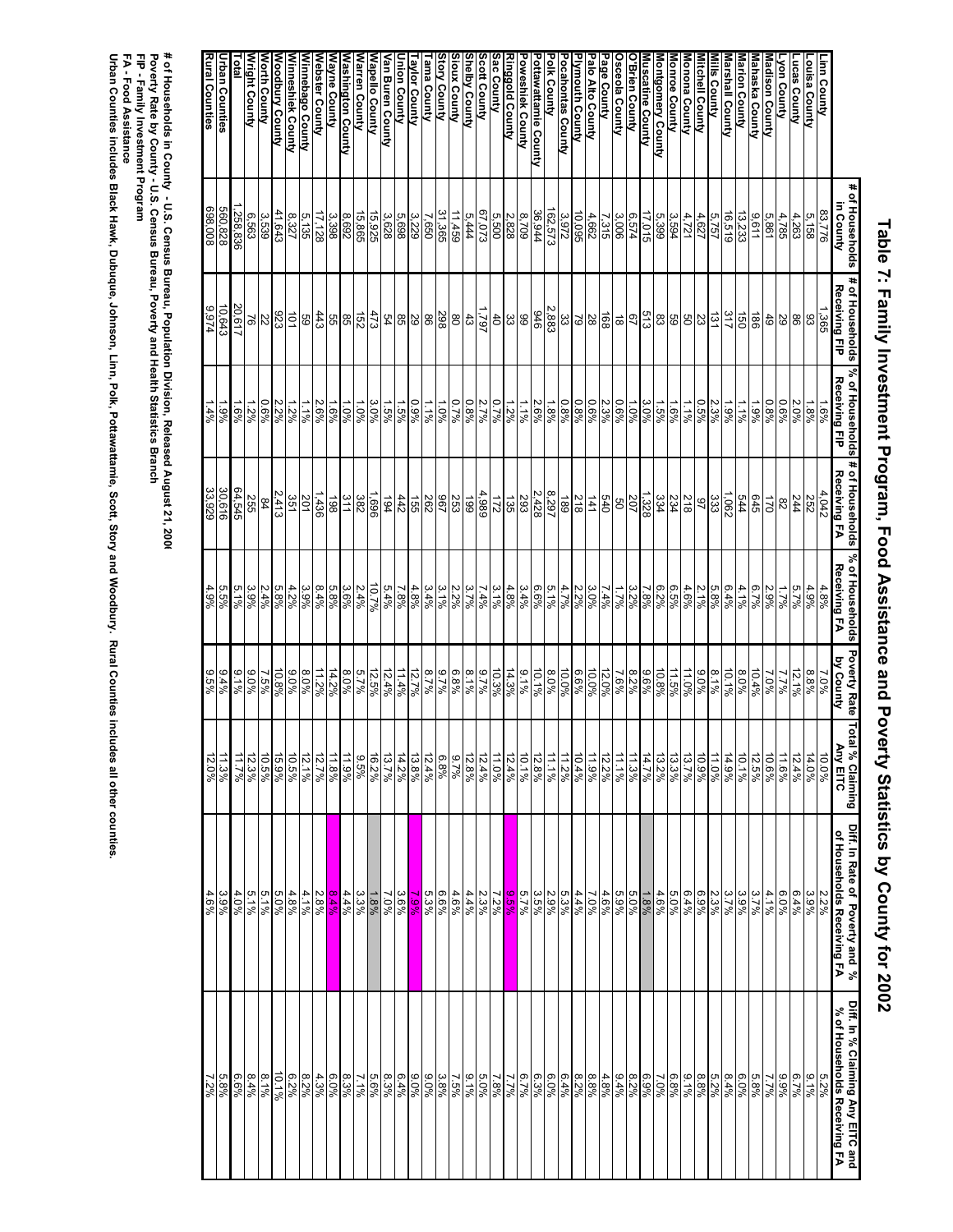|                                                    | ot Households                                                                   |                                                                                                     |                                                        |                                                    |                                       |                                                                       | and State                                     |                  |                                                                                                                                                                                                                                                                                                                |                                                    |                                                                           |
|----------------------------------------------------|---------------------------------------------------------------------------------|-----------------------------------------------------------------------------------------------------|--------------------------------------------------------|----------------------------------------------------|---------------------------------------|-----------------------------------------------------------------------|-----------------------------------------------|------------------|----------------------------------------------------------------------------------------------------------------------------------------------------------------------------------------------------------------------------------------------------------------------------------------------------------------|----------------------------------------------------|---------------------------------------------------------------------------|
|                                                    | in County                                                                       | # of Claims                                                                                         | Only Federal ElTC Claimed<br>% of Households   Avg. Fe | Avg. Federal Claim                                 |                                       | <b># of Claims   % of Households</b><br># of Claims   % of Households | Avg. Fe<br>e EITC Claimed<br>ederal Claim   A | Avg. State Claim | otal % Claiming<br>Any EITC                                                                                                                                                                                                                                                                                    | Poverty Rate<br>by County                          | Dift. In Rate of Poverty<br>and  % of Any EITC Claims                     |
|                                                    | 3,774                                                                           |                                                                                                     | $5.1\%$                                                | \$1,645                                            | 555                                   | $6.8\%$                                                               |                                               |                  |                                                                                                                                                                                                                                                                                                                | $8.5\%$                                            | 3.4%                                                                      |
| Adams County<br>Allamakee County                   | 2,112<br>7,333                                                                  | 880                                                                                                 | 5.4%<br>7.1%                                           | \$1,709<br>\$1,651                                 | 469<br>$\overline{9}$                 | 6.4%<br>7.4%                                                          |                                               |                  |                                                                                                                                                                                                                                                                                                                | 8.8%<br>9.2%                                       |                                                                           |
| ppanoose County                                    | 6,728                                                                           | 490                                                                                                 | 7.3%                                                   | \$1,593                                            | 536                                   | 8.0%                                                                  |                                               |                  | $\begin{array}{r l}\n11.98 \\ 14.888 \\ 15.788\n\end{array}$                                                                                                                                                                                                                                                   | $13.6\%$                                           | $\frac{4.7\%}{2.6\%}$                                                     |
| <b>Audubon County</b>                              | 3,020                                                                           | 121                                                                                                 | 5.7%                                                   |                                                    | 213                                   | 7.1%                                                                  |                                               |                  |                                                                                                                                                                                                                                                                                                                | 8.5%                                               | $-4.2%$                                                                   |
| Benton County                                      | 10,705                                                                          |                                                                                                     | 4.2%                                                   |                                                    | 666                                   | 6.2%                                                                  |                                               |                  | $10.4\%$                                                                                                                                                                                                                                                                                                       | $6.5\%$                                            |                                                                           |
| <b>Black Hawk County</b>                           | 52,931                                                                          | 452<br>0332<br>0326<br>042                                                                          | 6.496                                                  | 51568897<br>15.68899<br>516.639<br>51.645          | 3,920                                 | 7.4%                                                                  | ↮                                             |                  |                                                                                                                                                                                                                                                                                                                | $\frac{\frac{11.5\%}{7.6\%}}{\frac{2.3\%}{8.8\%}}$ |                                                                           |
| <b>Boone County</b>                                | 11,268                                                                          |                                                                                                     | 4.7%                                                   |                                                    | 665                                   | 88%<br>80%<br>80%                                                     |                                               |                  |                                                                                                                                                                                                                                                                                                                |                                                    |                                                                           |
| <b>Bremer County</b>                               | $\frac{9,633}{8,899}$                                                           |                                                                                                     | $\frac{3.6\%}{4.6\%}$                                  |                                                    | $\frac{483}{612}$                     |                                                                       | မာမာ                                          |                  |                                                                                                                                                                                                                                                                                                                |                                                    |                                                                           |
| uchanan County                                     |                                                                                 |                                                                                                     |                                                        |                                                    |                                       |                                                                       |                                               |                  | $\begin{array}{r} 13.8\% \\ 10.6\% \\ \hline 8.6\% \\ \hline 11.59\% \\ \hline 11.6\% \\ \hline 10.5\% \\ \hline \end{array}$                                                                                                                                                                                  |                                                    |                                                                           |
| uena Vista County                                  | $\frac{8,140}{6,625}$                                                           | $\frac{486}{334}$                                                                                   | 5.0%<br>$6.0\%$                                        | \$1,591<br>\$1,738                                 | 812<br>434                            | 6.6%<br>10.0%                                                         |                                               |                  |                                                                                                                                                                                                                                                                                                                | 9.5%<br>7.9%<br>9.9%                               |                                                                           |
| <u>Butler County<br/>Calhoun County</u>            |                                                                                 |                                                                                                     | 5.0%                                                   | \$1,610                                            | 285                                   | $5.5\%$                                                               |                                               |                  |                                                                                                                                                                                                                                                                                                                |                                                    |                                                                           |
| arroll Co <u>unty</u>                              | 9,128                                                                           | 488                                                                                                 | 5.3%                                                   | \$1,645                                            | 079                                   | $6.8\%$                                                               |                                               |                  | 12.1%                                                                                                                                                                                                                                                                                                          |                                                    |                                                                           |
| ass County                                         |                                                                                 | 437                                                                                                 | $6.6\%$                                                | \$1,793                                            | 447                                   | $6.8\%$                                                               |                                               |                  |                                                                                                                                                                                                                                                                                                                |                                                    |                                                                           |
| Cedar County<br>Cerro Gordo County                 | $\frac{6,599}{7,743}$                                                           |                                                                                                     | 3.9%                                                   | $\frac{$1,515}{$1,614}$                            |                                       |                                                                       |                                               |                  |                                                                                                                                                                                                                                                                                                                |                                                    |                                                                           |
|                                                    |                                                                                 |                                                                                                     | $5.7\%$                                                |                                                    |                                       |                                                                       |                                               |                  |                                                                                                                                                                                                                                                                                                                |                                                    |                                                                           |
| herokee County                                     | $\frac{5,873}{5,660}$                                                           |                                                                                                     | $4.8\%$                                                | \$1,507<br>\$1,410                                 |                                       |                                                                       |                                               |                  |                                                                                                                                                                                                                                                                                                                |                                                    |                                                                           |
| hickasaw County<br>larke County                    |                                                                                 |                                                                                                     | 8.6%<br>8.5%                                           | \$1,864                                            |                                       |                                                                       |                                               |                  |                                                                                                                                                                                                                                                                                                                |                                                    |                                                                           |
| lay County                                         |                                                                                 | $\frac{30}{224} \frac{17}{28} \frac{8}{28} \frac{18}{28} \frac{18}{28} \frac{17}{28} \frac{17}{28}$ |                                                        |                                                    | $\frac{4522288888}{2222222}$          |                                                                       |                                               |                  |                                                                                                                                                                                                                                                                                                                |                                                    |                                                                           |
|                                                    |                                                                                 |                                                                                                     | 5.9%<br>5.5%                                           |                                                    |                                       |                                                                       |                                               |                  |                                                                                                                                                                                                                                                                                                                |                                                    |                                                                           |
| <b>Elayton County<br/>Elinton County</b>           | $\begin{array}{r l}\n & 0.961 \\  & 0.927 \\  & 7.015 \\  & 7.015\n\end{array}$ | $\frac{1,424}{473}$                                                                                 | 6.5%<br>6.7%                                           | $\frac{$1,714}{$1,591}$<br>$\frac{$1,790}{$1,672}$ | 099<br>229                            |                                                                       |                                               |                  |                                                                                                                                                                                                                                                                                                                |                                                    |                                                                           |
| rawford County                                     |                                                                                 |                                                                                                     |                                                        |                                                    |                                       |                                                                       |                                               |                  |                                                                                                                                                                                                                                                                                                                |                                                    |                                                                           |
| llas County                                        | 18,453                                                                          |                                                                                                     | 3.4%                                                   | \$1,685                                            | $\frac{1,136}{255}$                   | 6.2%                                                                  |                                               |                  |                                                                                                                                                                                                                                                                                                                |                                                    |                                                                           |
| <u>Davis County</u><br>Decatur County              | 3,873<br>3,609                                                                  | $\frac{632}{281}$                                                                                   | 6.5%<br>7.3%                                           | \$1,670<br>21,747                                  | 298                                   | 7.7%<br>$\frac{2}{7.1\%}$                                             |                                               |                  |                                                                                                                                                                                                                                                                                                                |                                                    |                                                                           |
|                                                    | 7,812                                                                           | 449                                                                                                 | 5.7%                                                   | 81,776                                             | 564                                   | 7.2%                                                                  |                                               |                  |                                                                                                                                                                                                                                                                                                                |                                                    |                                                                           |
| elaware County<br>Ies Moines County                | 18,768                                                                          | 1,475                                                                                               | 7.9%                                                   | \$1,738                                            | 1,373                                 | 7.3%                                                                  |                                               |                  |                                                                                                                                                                                                                                                                                                                |                                                    |                                                                           |
| ickinson County                                    | 11,878                                                                          | $\frac{368}{2,133}$                                                                                 | 3.1%                                                   | \$1,613                                            | 437                                   | 3.7%<br>6.7%<br>7.8%<br>7.5%                                          |                                               |                  |                                                                                                                                                                                                                                                                                                                |                                                    |                                                                           |
| ubuque County<br>mmet County                       | 36,893                                                                          |                                                                                                     | 5.8%<br>5.5%                                           | \$1,569<br>\$1,801                                 | $\frac{2,462}{727}$                   |                                                                       |                                               |                  |                                                                                                                                                                                                                                                                                                                |                                                    |                                                                           |
|                                                    |                                                                                 |                                                                                                     | $6.1\%$                                                |                                                    |                                       |                                                                       |                                               |                  |                                                                                                                                                                                                                                                                                                                |                                                    |                                                                           |
| <sup>-</sup> ayette County<br>-loyd County         | $\frac{4,930}{9,622}$<br>7,327                                                  |                                                                                                     | $6.1\%$                                                | 81,677<br>\$1,614                                  | <b>550</b>                            |                                                                       |                                               |                  |                                                                                                                                                                                                                                                                                                                |                                                    |                                                                           |
|                                                    |                                                                                 |                                                                                                     | 5.4%                                                   | $rac{21,808}{51,552}$                              | $\frac{333}{234}$                     | 7.0%                                                                  |                                               |                  |                                                                                                                                                                                                                                                                                                                |                                                    |                                                                           |
| Franklin County<br>Fremont County<br>Greene County |                                                                                 |                                                                                                     | $4.3\%$                                                |                                                    |                                       | $6.6\%$                                                               |                                               |                  |                                                                                                                                                                                                                                                                                                                |                                                    |                                                                           |
| <b>Fundy County</b>                                |                                                                                 | $\frac{218}{288}$                                                                                   | $\frac{6.1\%}{2.9\%}$                                  | $$1,731$<br>$$1,700$                               | $\frac{340}{295}$<br>$\frac{29}{285}$ | 7.3%                                                                  |                                               |                  |                                                                                                                                                                                                                                                                                                                |                                                    |                                                                           |
| uthrie County                                      |                                                                                 |                                                                                                     | 4.8%                                                   | \$1,660                                            |                                       |                                                                       |                                               |                  |                                                                                                                                                                                                                                                                                                                |                                                    |                                                                           |
|                                                    |                                                                                 |                                                                                                     | 4.6%                                                   | \$1,605                                            |                                       |                                                                       |                                               |                  |                                                                                                                                                                                                                                                                                                                |                                                    |                                                                           |
| <u>Hamilton County</u><br>Hancock County           | 5,241                                                                           | 229                                                                                                 | 4.4%                                                   | \$1,788                                            | $rac{292}{597}$                       | 8.0%<br>P.7%                                                          |                                               |                  | $\frac{11.8\%}{12.3\%}$                                                                                                                                                                                                                                                                                        |                                                    |                                                                           |
| ardin County                                       | $\frac{8,373}{6,807}$                                                           | $\frac{433}{324}$                                                                                   | $5.2\%$                                                | \$1,686                                            |                                       | 7.1%                                                                  |                                               |                  |                                                                                                                                                                                                                                                                                                                |                                                    |                                                                           |
| arrison County                                     |                                                                                 |                                                                                                     | $4.8\%$                                                | \$1,721                                            | 432                                   | $6.3\%$                                                               |                                               |                  | 11.1%                                                                                                                                                                                                                                                                                                          | 8.6%                                               |                                                                           |
| <b>Howard County</b><br>enry County                | 8,346<br>4,393                                                                  |                                                                                                     | 5.7%<br>5.8%                                           | \$1,700<br>\$1,589                                 | 861                                   | 7.9%<br>7.5%                                                          |                                               |                  |                                                                                                                                                                                                                                                                                                                |                                                    |                                                                           |
| umboldt County                                     | 4,754                                                                           |                                                                                                     | 5.3%                                                   | \$1,691                                            |                                       | 6.5%                                                                  |                                               |                  | $\begin{array}{l} \frac{1368}{128888888888} \\ = 0.0000 \\ = 0.0000 \\ = 0.0000 \\ = 0.0000 \\ = 0.0000 \\ = 0.0000 \\ = 0.0000 \\ = 0.0000 \\ = 0.0000 \\ = 0.0000 \\ = 0.0000 \\ = 0.0000 \\ = 0.0000 \\ = 0.0000 \\ = 0.0000 \\ = 0.0000 \\ = 0.0000 \\ = 0.0000 \\ = 0.0000 \\ = 0.0000 \\ = 0.0000 \\ = $ |                                                    |                                                                           |
|                                                    |                                                                                 |                                                                                                     | $5.1\%$                                                | \$1,685                                            | 207                                   | 7.0%                                                                  |                                               |                  |                                                                                                                                                                                                                                                                                                                |                                                    |                                                                           |
| <u>lda County<br/>Iowa County</u>                  | $\frac{3,514}{6,701}$                                                           |                                                                                                     | $4.0\%$                                                | \$1,517                                            |                                       | 6.2%                                                                  |                                               |                  |                                                                                                                                                                                                                                                                                                                |                                                    |                                                                           |
| ackson County                                      | 9,164                                                                           |                                                                                                     | 6.3%                                                   | \$1,646<br>\$1,555                                 | 635                                   | 6.9%<br>5.5%                                                          |                                               |                  | 13.3%                                                                                                                                                                                                                                                                                                          |                                                    |                                                                           |
| asper County                                       | 15,919                                                                          |                                                                                                     | $4.8\%$                                                |                                                    | 188                                   |                                                                       | <u> မဲဆြမ်ဆြမ်ဆြမ်ဆြမ်မြ</u>                  |                  |                                                                                                                                                                                                                                                                                                                |                                                    | $\begin{array}{l} -3.4\% \\ -2.9\% \\ \hline 2.3\% \\ -2.7\% \end{array}$ |
| Jefferson County<br>Johnson County                 | 49,776<br>7,430                                                                 | $\frac{498}{2,125}$                                                                                 | $4.3\%$<br>6.7%                                        | \$1,358<br>\$1,639                                 | $\frac{499}{2,048}$                   | 6.7%<br>4.1%                                                          |                                               |                  | $\frac{13.4\%}{8.4\%}$                                                                                                                                                                                                                                                                                         |                                                    |                                                                           |
| ones County                                        | 8,229                                                                           | 488                                                                                                 | 5.9%                                                   | \$1,563                                            | 555                                   |                                                                       |                                               |                  |                                                                                                                                                                                                                                                                                                                | 8.8%                                               |                                                                           |
|                                                    | 5,025                                                                           | <b>290</b>                                                                                          | 5.8%                                                   | 51,674                                             | 348                                   | 6.9%                                                                  |                                               |                  |                                                                                                                                                                                                                                                                                                                | 10.0%                                              |                                                                           |
| Keskuk County<br>Kossuth County<br>Lee County      | 7,624                                                                           | 341                                                                                                 | 4.5%                                                   | \$1,784                                            | 492                                   | $6.5\%$                                                               |                                               |                  | $\frac{12.7\%}{10.9\%}$                                                                                                                                                                                                                                                                                        | $\frac{9.196}{11.2%}$                              | $-1.8%$                                                                   |
|                                                    | 16,752                                                                          | 1,215                                                                                               | 7.3%                                                   | \$1,675                                            | 1,197                                 | 2.1%                                                                  |                                               |                  |                                                                                                                                                                                                                                                                                                                |                                                    | $-3.2\%$                                                                  |

## Table 8: Earned Income Tax Credit and Poverty Statistics by County for 2003 **Table 8: Earned Income Tax Credit and Poverty Statistics by County for 2003**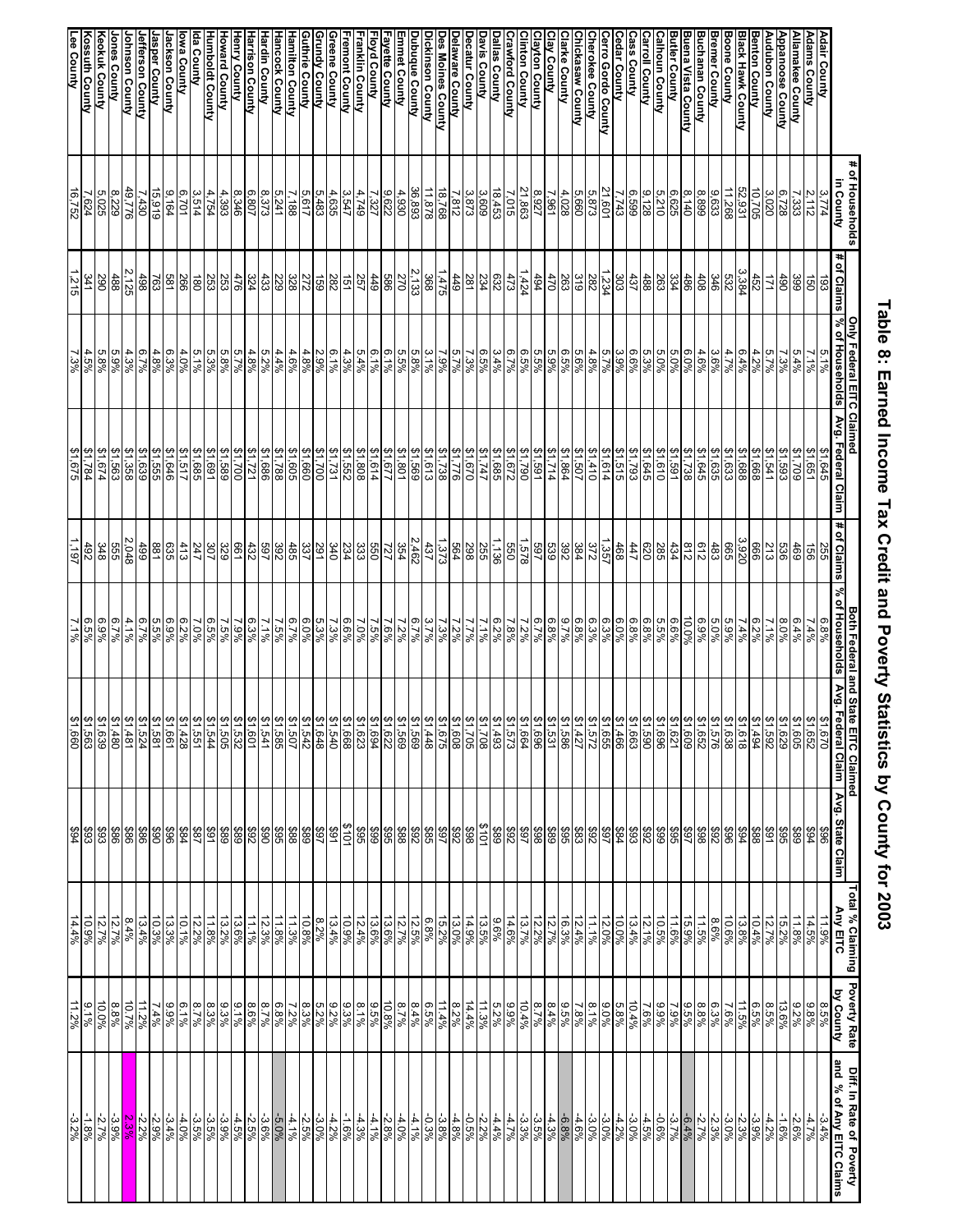|                                      | # of Households                                 |                     | Only Federal EITC Claimed |                    |                       |                       | Both Federal and State EITC Claimed |                                                                                 | Total % Claiming | <b>Poverty Rate</b>    | Diff. In Rate of Poverty |
|--------------------------------------|-------------------------------------------------|---------------------|---------------------------|--------------------|-----------------------|-----------------------|-------------------------------------|---------------------------------------------------------------------------------|------------------|------------------------|--------------------------|
|                                      | in County                                       | of Claims           | % of Households           | Avg. Federal Claim | # of Claims           | % of Households       | Avg. Federal Claim                  | Avg. State Claim                                                                | Any EITC         | by County              | and % of Any EITC Claims |
| Linn County                          | 85,462                                          | 4,172               |                           | \$1,583            | 4,761                 |                       | $$1,533$<br>$$1,584$                |                                                                                 | 10.5%            |                        |                          |
| Louisa County                        | 5,192                                           | 325                 | $\frac{4.9\%}{6.3\%}$     | \$1,759            | 463                   | $\frac{5.6\%}{8.9\%}$ |                                     | <b>\$90</b>                                                                     | 15.2%            | 7.8%<br>8.9%           | $-\frac{2.7\%}{6.3\%}$   |
|                                      | 4,271                                           | 274                 | 6.496                     | \$1,655            | 96Z                   | 6.9%                  | \$1,658                             | 86\$                                                                            | 13.3%            | 11.6%                  | $-1.7%$                  |
| Lucas County<br>Lyon County          | 4,858                                           | 208                 | 4.3%                      | \$1,646            | 308                   |                       | $\frac{$1,618}{$1,523}$             | <b>Z6\$</b>                                                                     | 10.6%            | 7.3%                   | $-3.3%$                  |
| Madison County                       | 5,947                                           | 273                 | 4.6%                      | \$1,662            | 344                   | 6.3%<br>5.8%          |                                     | 06\$                                                                            | 10.4%            | 6.8%                   | $-3.6%$                  |
|                                      | 9,667                                           |                     | 5.9%                      |                    | 621                   |                       | $$1,436$<br>$$1,554$                | \$85<br>\$89                                                                    | 12.3%            | 10.5%                  | $-1.8%$                  |
| Mahaska County<br>Marion County      | 13,404                                          | <b>620</b><br>020   | 4.6%                      | \$1,660<br>\$1,608 | 722                   | 6.4%<br>5.4%          |                                     |                                                                                 | 10.0%            | 7.8%                   |                          |
| Marshall County                      | 16,599                                          | 1,113               | 6.7%                      | \$1,725            | 493                   | $9.0\%$               |                                     | 66\$                                                                            | 15.7%            | 10.6%                  | $\frac{-2.2\%}{-5.1\%}$  |
| Mills County                         | 5,806                                           | 267                 | 4.6%                      | \$1,784            |                       |                       |                                     |                                                                                 | 10.5%            | 8.3%                   |                          |
| Mitchell County                      | 4,648                                           | 213                 | 4.6%                      | \$1,696            | $\frac{3 8 5}{2 8 5}$ | 5.9%<br>6.1%          |                                     | 894                                                                             | 10.6%            | $8.7\%$                | $-1.9%$                  |
| Monona County                        | 4,727                                           | 303                 | 6.4%                      | \$1,690            |                       | $7.4\%$               |                                     |                                                                                 | 13.8%            | 10.4%                  | $-3.4%$                  |
| Monroe County                        | 3,591                                           | 218                 | 6.1%                      | \$1,644            |                       | 7.0%                  |                                     | 96\$                                                                            | 13.1%            | 10.1%                  | $-3.0\%$                 |
| Montgomery County                    | 5,396                                           | 306                 | 5.7%                      | \$1,748            | 393                   | 7.3%                  |                                     |                                                                                 | 13.0%            | 10.1%                  |                          |
| Muscatine County                     | 17,180                                          | 1,158               | $6.7\%$                   | \$1,802            | 1,379                 | $8.0\%$               |                                     |                                                                                 | 14.8%            |                        |                          |
| O'Brien County                       | 6,593                                           | 316                 | $4.8\%$                   | \$1,519            | 415                   | $6.3\%$               |                                     |                                                                                 | 11.1%            | $\frac{9.5\%}{7.8\%}$  | $\frac{2.9\%}{-5.3\%}$   |
|                                      | 3,007                                           | 137                 | 4.6%                      | \$1,765            | 204                   | $6.8\%$               |                                     |                                                                                 | 11.3%            | 6.8%                   | $-4.5%$                  |
| <u>Osceola County</u><br>Page County | 7,314                                           | 413                 | 5.6%                      | \$1,549            | 496                   | $6.8\%$               |                                     |                                                                                 | 12.4%            | $\frac{11.4\%}{9.0\%}$ | $-1.0%$                  |
| Palo Alto County                     | 4,706                                           | 256                 | 5.4%                      | \$1,684            | 287<br>588<br>261     | 6.1%<br>6.8%          |                                     |                                                                                 | 11.5%            |                        | $-2.5\%$                 |
| Plymouth County                      | 10,169                                          | $\frac{429}{181}$   | $\frac{4.2\%}{4.6\%}$     | \$1,783            |                       |                       |                                     |                                                                                 | 10.0%            | $\frac{6.4\%}{9.6\%}$  | $-3.6%$                  |
| Pocahontas County                    | 3,948                                           |                     |                           | \$1,659            |                       |                       |                                     |                                                                                 | 11.2%            |                        | $-1.6%$                  |
| Polk County                          | 165,883                                         | 8,455               | 5.1%                      | \$1,648            | 10,790                | 6.5%                  |                                     |                                                                                 | 11.6%            | 8.6%                   | $-3.0\%$                 |
| Pottawattamie County                 | $\frac{37,285}{8,737}$<br>$\frac{2,832}{5,543}$ | 2,175               | $\frac{5.8\%}{4.7\%}$     | \$1,789            | 2,774                 | $\frac{7.4\%}{5.8\%}$ |                                     |                                                                                 | 13.3%            | $\frac{10.2\%}{9.0\%}$ | $-3.1\%$<br>$-1.5\%$     |
| Poweshiek County                     |                                                 | 414                 |                           | \$1,630            |                       |                       |                                     |                                                                                 | 10.5%            |                        |                          |
| Ringgold County                      |                                                 | 166<br>265          | $\frac{5.9\%}{4.8\%}$     | \$1,894            | $\frac{506}{191}$     | $6.7\%$               |                                     |                                                                                 | 12.6%            | $\frac{12.4\%}{9.0\%}$ | $-0.2%$                  |
| Sac County                           |                                                 |                     |                           | \$1,631            |                       |                       |                                     |                                                                                 | 11.1%            |                        | $-2.1\%$                 |
| <b>Scott County</b>                  | 67,815                                          | 4,436               | $6.5\%$                   | \$1,807            | 4,782                 | 7.1%                  |                                     |                                                                                 | 13.6%            | 10.3%                  | $\frac{3.3\%}{-5.2\%}$   |
| <b>Shelby County</b>                 | 5,444                                           | 307                 | 5.6%<br>4.0%              | \$1,503            | 708                   | 7.3%                  |                                     |                                                                                 | 13.0%            | 7.8%<br>6.5%           |                          |
| Sioux County                         | 11,554                                          | 463                 |                           | \$1,629            |                       | $6.1\%$               |                                     |                                                                                 | 10.1%            |                        |                          |
|                                      |                                                 | 1,115               |                           | \$1,368<br>\$1,554 |                       |                       |                                     |                                                                                 | 2.1%             |                        | 2.7%                     |
| <u>Story County</u><br>Tama County   | $\frac{32,130}{7,669}$                          | 410                 | 3.5%<br>8.3%              |                    | $\frac{171}{542}$     | 3.6%<br>7.1%          |                                     |                                                                                 | 12.4%            | 8.8%<br>8.9%           | -3.5%                    |
| Taylor County                        | 3,242                                           | 215                 |                           | \$1,697            | 238                   | 7.3%                  |                                     | အိုုတ္တုုပ္အတြက္လုုပ္သည္အျပင္ဆုုပ္သည့္<br>အိုုပ္အတြက္လုုပ္ရွင္သည္အျပင္ဆုုပ္သည့္ | 14.0%            | 10.7%                  | -3.3%                    |
| Union County                         | $\frac{5,771}{3,634}$                           | $\frac{386}{21225}$ | 6.6%<br>6.7%              | \$1,636            | $\frac{488}{261}$     | 8.5%<br>7.2%          |                                     |                                                                                 | 15.1%            | 11.196                 | 4.0%                     |
| Van Buren County                     |                                                 |                     |                           | \$1,585            |                       |                       |                                     |                                                                                 | 13.0%            | 11.2%                  | $-1.8%$                  |
| Wapello County                       | 15,955                                          |                     | 7.7%                      | \$1,618            | 407                   | 8.8%                  |                                     |                                                                                 | 16.5%            | 12.2%                  | $4.3\%$<br>$4.2\%$       |
| Warren County                        | 16,098                                          |                     | 4.2%                      | \$1,619            | 964                   |                       |                                     |                                                                                 | 10.2%            | 6.0%                   |                          |
| Washington County                    | 8,750                                           | 487                 | 5.6%                      | \$1,579            | 581                   |                       |                                     |                                                                                 | 12.2%            | 7.7%                   | $4.5\%$                  |
| Wayne County                         | 3,399                                           | 961                 | 5.8%                      | \$1,614            | 222                   | 6.6%<br>6.5%          |                                     |                                                                                 | 12.3%            | 12.5%                  | $0.2\%$                  |
| Webster County                       | 17,175                                          | ,049                | $6.1\%$                   | \$1,798            | ,147                  | 6.7%                  |                                     | 16\$                                                                            | $12.8\%$         | 10.8%                  | $-2.0%$                  |
| Winnebago County                     | 5,140                                           | 265                 | 5.2%                      | \$1,514            | 394                   | 7.7%                  |                                     | 881                                                                             | 12.8%            | 8.3%                   | $-4.5%$                  |
| Winneshiek County                    | 8,390                                           | 447                 | 5.3%                      | 21,422             | 513                   | $6.1\%$               |                                     |                                                                                 | 11.4%            | 7.8%                   | -3.6%                    |
| Woodbury County                      | 41,690                                          | 3,146               | 7.5%                      | \$1,819            | 3,941                 | 9.5%                  |                                     | 86\$                                                                            | 17.0%            | 11.2%                  | $-5.8%$                  |
| <b>Worth County</b>                  | 3,541                                           | 63                  | 4.6%                      | \$1,581            | 232                   | $6.6\%$               |                                     | 96\$                                                                            | 11.2%            | 7.2%                   | $4.0\%$                  |

## Table 8: Earned Income Tax Credit and Poverty Statistics by County for 2003 **Table 8: Earned Income Tax Credit and Poverty Statistics by County for 2003**

# of Households in County - U.S. Census Bureau, Population Division, Released August 21, 2006<br>Poverty Rate by County - U.S. Census Bureau, Poverty and Health Statistics Branch<br>EITC - Earned Income Tax Credit<br>Urban Counties **Poverty Rate by County - U.S. Census Bureau, Poverty and Health Statistics Branch # of Households in County - U.S. Census Bureau, Population Division, Released August 21, 2006**

**Urban Counties includes Black Hawk, Dubuque, Johnson, Linn, Polk, Pottawattamie, Scott, Story and Woodbury. Rural Counties inc**

**ludes all other counties.**

**Wright County**

**State Total**

**Urban Counties**

Wright County<br>**State Total<br>Urban Counties<br>Rural Counties**<br>Nonresident

**Rural Counties**

**Nonresident**

6,562<br>1,271,932

569,865<br>702,067

 $\frac{31,141}{4,052}$ 

5.5%<br>6.1%

358

73,662

5.5%5.8%

\$1,680<br>\$1,664

592'06<br>29<del>1</del>

36,649

53,616

5,924

\$1,640

\$99

\$1,679

6.4%<br>7.6%

7.0%<br>7.1%

81,539<br>\$1,598

883<br>893

12.5% 12.9% 11.9% 13.7%

8.9%<br>9.9%<br>9.9%

-4.2% -3.8% -2.1% -4.7%

**EITC - Earned Income Tax Credit**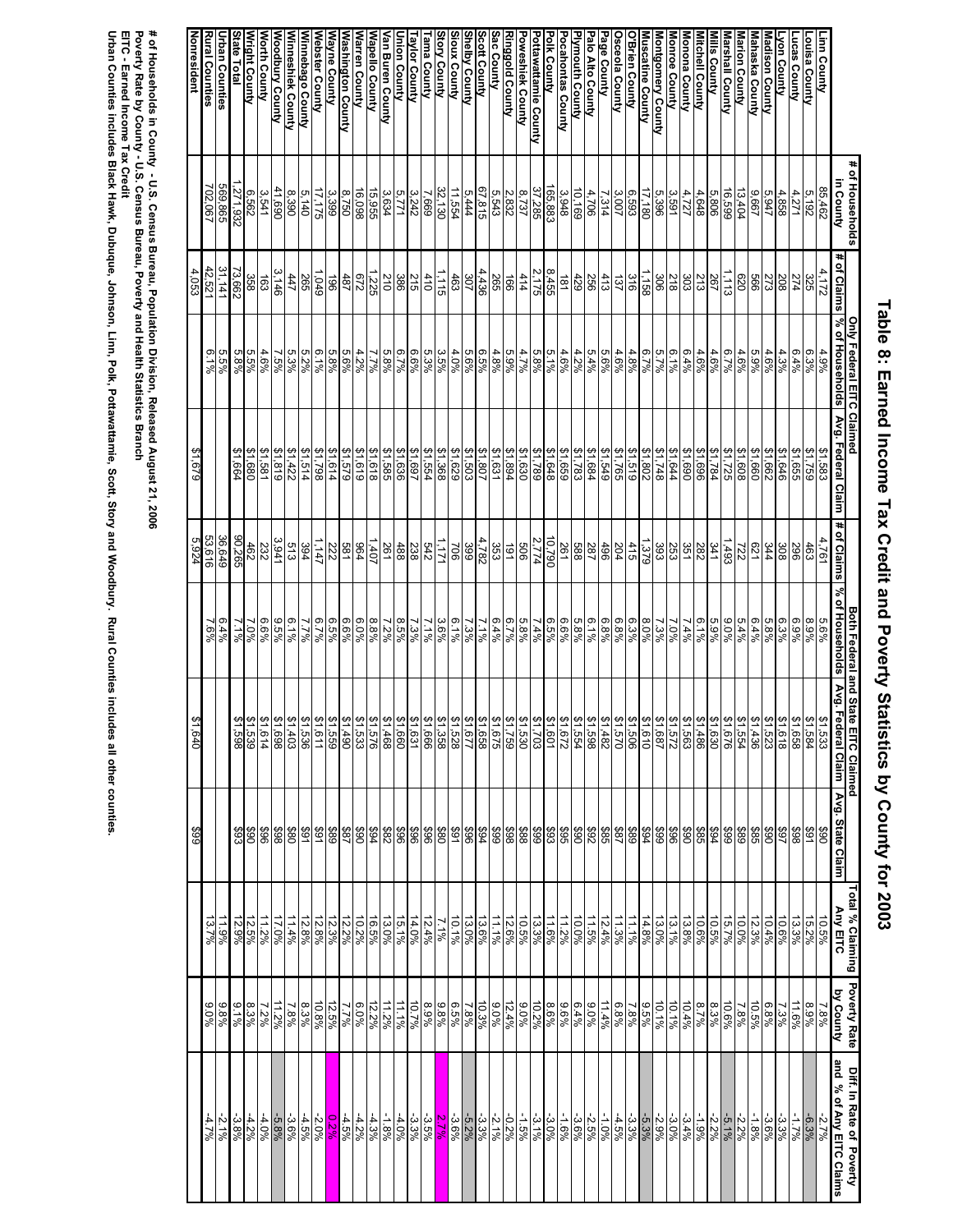|        |                                                                                                                                                                                                                                                                                                                                                                                                                                                                                                                                                                                                 |                                                                                                                                                                         |                                                                                                                                                                                                                                                                                                                                                                                                                                                                                                                                                                           |                                                                                                                                                                                                                         | <b>Poverty Rate</b>                                                                                                                                                                                                                                                                                                                                                                                                                                                                                                                                                                                                                                                                                                                                                                    | Total<br>% Claiming                                                                                                                                                                                                                                                                                                                                                                        | Diff. In Rate of Poverty and %                                                                                                                                                                                                                                                                                                                                                                                                                                                                                                                                                                                            | Diff. In % Claiming Any EITC and<br>% of Households Receiving FA                                                                                                                                                                                                                                                                                                                                                       |
|--------|-------------------------------------------------------------------------------------------------------------------------------------------------------------------------------------------------------------------------------------------------------------------------------------------------------------------------------------------------------------------------------------------------------------------------------------------------------------------------------------------------------------------------------------------------------------------------------------------------|-------------------------------------------------------------------------------------------------------------------------------------------------------------------------|---------------------------------------------------------------------------------------------------------------------------------------------------------------------------------------------------------------------------------------------------------------------------------------------------------------------------------------------------------------------------------------------------------------------------------------------------------------------------------------------------------------------------------------------------------------------------|-------------------------------------------------------------------------------------------------------------------------------------------------------------------------------------------------------------------------|----------------------------------------------------------------------------------------------------------------------------------------------------------------------------------------------------------------------------------------------------------------------------------------------------------------------------------------------------------------------------------------------------------------------------------------------------------------------------------------------------------------------------------------------------------------------------------------------------------------------------------------------------------------------------------------------------------------------------------------------------------------------------------------|--------------------------------------------------------------------------------------------------------------------------------------------------------------------------------------------------------------------------------------------------------------------------------------------------------------------------------------------------------------------------------------------|---------------------------------------------------------------------------------------------------------------------------------------------------------------------------------------------------------------------------------------------------------------------------------------------------------------------------------------------------------------------------------------------------------------------------------------------------------------------------------------------------------------------------------------------------------------------------------------------------------------------------|------------------------------------------------------------------------------------------------------------------------------------------------------------------------------------------------------------------------------------------------------------------------------------------------------------------------------------------------------------------------------------------------------------------------|
|        |                                                                                                                                                                                                                                                                                                                                                                                                                                                                                                                                                                                                 |                                                                                                                                                                         |                                                                                                                                                                                                                                                                                                                                                                                                                                                                                                                                                                           |                                                                                                                                                                                                                         |                                                                                                                                                                                                                                                                                                                                                                                                                                                                                                                                                                                                                                                                                                                                                                                        |                                                                                                                                                                                                                                                                                                                                                                                            |                                                                                                                                                                                                                                                                                                                                                                                                                                                                                                                                                                                                                           | 7.7%                                                                                                                                                                                                                                                                                                                                                                                                                   |
|        |                                                                                                                                                                                                                                                                                                                                                                                                                                                                                                                                                                                                 |                                                                                                                                                                         |                                                                                                                                                                                                                                                                                                                                                                                                                                                                                                                                                                           |                                                                                                                                                                                                                         |                                                                                                                                                                                                                                                                                                                                                                                                                                                                                                                                                                                                                                                                                                                                                                                        |                                                                                                                                                                                                                                                                                                                                                                                            |                                                                                                                                                                                                                                                                                                                                                                                                                                                                                                                                                                                                                           | 10.3%                                                                                                                                                                                                                                                                                                                                                                                                                  |
|        |                                                                                                                                                                                                                                                                                                                                                                                                                                                                                                                                                                                                 |                                                                                                                                                                         |                                                                                                                                                                                                                                                                                                                                                                                                                                                                                                                                                                           |                                                                                                                                                                                                                         |                                                                                                                                                                                                                                                                                                                                                                                                                                                                                                                                                                                                                                                                                                                                                                                        | 11.8%                                                                                                                                                                                                                                                                                                                                                                                      |                                                                                                                                                                                                                                                                                                                                                                                                                                                                                                                                                                                                                           | 9.3%<br>5.3%                                                                                                                                                                                                                                                                                                                                                                                                           |
|        |                                                                                                                                                                                                                                                                                                                                                                                                                                                                                                                                                                                                 |                                                                                                                                                                         |                                                                                                                                                                                                                                                                                                                                                                                                                                                                                                                                                                           | 10.0%                                                                                                                                                                                                                   | 13.6%                                                                                                                                                                                                                                                                                                                                                                                                                                                                                                                                                                                                                                                                                                                                                                                  |                                                                                                                                                                                                                                                                                                                                                                                            |                                                                                                                                                                                                                                                                                                                                                                                                                                                                                                                                                                                                                           |                                                                                                                                                                                                                                                                                                                                                                                                                        |
|        |                                                                                                                                                                                                                                                                                                                                                                                                                                                                                                                                                                                                 |                                                                                                                                                                         |                                                                                                                                                                                                                                                                                                                                                                                                                                                                                                                                                                           |                                                                                                                                                                                                                         |                                                                                                                                                                                                                                                                                                                                                                                                                                                                                                                                                                                                                                                                                                                                                                                        |                                                                                                                                                                                                                                                                                                                                                                                            |                                                                                                                                                                                                                                                                                                                                                                                                                                                                                                                                                                                                                           | $9.8\%$                                                                                                                                                                                                                                                                                                                                                                                                                |
|        |                                                                                                                                                                                                                                                                                                                                                                                                                                                                                                                                                                                                 |                                                                                                                                                                         |                                                                                                                                                                                                                                                                                                                                                                                                                                                                                                                                                                           |                                                                                                                                                                                                                         |                                                                                                                                                                                                                                                                                                                                                                                                                                                                                                                                                                                                                                                                                                                                                                                        |                                                                                                                                                                                                                                                                                                                                                                                            |                                                                                                                                                                                                                                                                                                                                                                                                                                                                                                                                                                                                                           | 6.7%<br>5.3%                                                                                                                                                                                                                                                                                                                                                                                                           |
|        |                                                                                                                                                                                                                                                                                                                                                                                                                                                                                                                                                                                                 |                                                                                                                                                                         |                                                                                                                                                                                                                                                                                                                                                                                                                                                                                                                                                                           |                                                                                                                                                                                                                         |                                                                                                                                                                                                                                                                                                                                                                                                                                                                                                                                                                                                                                                                                                                                                                                        |                                                                                                                                                                                                                                                                                                                                                                                            |                                                                                                                                                                                                                                                                                                                                                                                                                                                                                                                                                                                                                           |                                                                                                                                                                                                                                                                                                                                                                                                                        |
|        |                                                                                                                                                                                                                                                                                                                                                                                                                                                                                                                                                                                                 |                                                                                                                                                                         |                                                                                                                                                                                                                                                                                                                                                                                                                                                                                                                                                                           |                                                                                                                                                                                                                         |                                                                                                                                                                                                                                                                                                                                                                                                                                                                                                                                                                                                                                                                                                                                                                                        |                                                                                                                                                                                                                                                                                                                                                                                            |                                                                                                                                                                                                                                                                                                                                                                                                                                                                                                                                                                                                                           |                                                                                                                                                                                                                                                                                                                                                                                                                        |
|        |                                                                                                                                                                                                                                                                                                                                                                                                                                                                                                                                                                                                 |                                                                                                                                                                         |                                                                                                                                                                                                                                                                                                                                                                                                                                                                                                                                                                           |                                                                                                                                                                                                                         |                                                                                                                                                                                                                                                                                                                                                                                                                                                                                                                                                                                                                                                                                                                                                                                        |                                                                                                                                                                                                                                                                                                                                                                                            |                                                                                                                                                                                                                                                                                                                                                                                                                                                                                                                                                                                                                           | $\frac{6.0\%}{5.5\%}\frac{7.9\%}{2.1\%}$                                                                                                                                                                                                                                                                                                                                                                               |
|        |                                                                                                                                                                                                                                                                                                                                                                                                                                                                                                                                                                                                 |                                                                                                                                                                         |                                                                                                                                                                                                                                                                                                                                                                                                                                                                                                                                                                           |                                                                                                                                                                                                                         |                                                                                                                                                                                                                                                                                                                                                                                                                                                                                                                                                                                                                                                                                                                                                                                        |                                                                                                                                                                                                                                                                                                                                                                                            |                                                                                                                                                                                                                                                                                                                                                                                                                                                                                                                                                                                                                           |                                                                                                                                                                                                                                                                                                                                                                                                                        |
|        |                                                                                                                                                                                                                                                                                                                                                                                                                                                                                                                                                                                                 |                                                                                                                                                                         |                                                                                                                                                                                                                                                                                                                                                                                                                                                                                                                                                                           |                                                                                                                                                                                                                         |                                                                                                                                                                                                                                                                                                                                                                                                                                                                                                                                                                                                                                                                                                                                                                                        |                                                                                                                                                                                                                                                                                                                                                                                            |                                                                                                                                                                                                                                                                                                                                                                                                                                                                                                                                                                                                                           | 8.4%<br>8.5%                                                                                                                                                                                                                                                                                                                                                                                                           |
|        |                                                                                                                                                                                                                                                                                                                                                                                                                                                                                                                                                                                                 |                                                                                                                                                                         |                                                                                                                                                                                                                                                                                                                                                                                                                                                                                                                                                                           |                                                                                                                                                                                                                         |                                                                                                                                                                                                                                                                                                                                                                                                                                                                                                                                                                                                                                                                                                                                                                                        |                                                                                                                                                                                                                                                                                                                                                                                            |                                                                                                                                                                                                                                                                                                                                                                                                                                                                                                                                                                                                                           | 7.5%                                                                                                                                                                                                                                                                                                                                                                                                                   |
|        |                                                                                                                                                                                                                                                                                                                                                                                                                                                                                                                                                                                                 |                                                                                                                                                                         |                                                                                                                                                                                                                                                                                                                                                                                                                                                                                                                                                                           |                                                                                                                                                                                                                         |                                                                                                                                                                                                                                                                                                                                                                                                                                                                                                                                                                                                                                                                                                                                                                                        |                                                                                                                                                                                                                                                                                                                                                                                            |                                                                                                                                                                                                                                                                                                                                                                                                                                                                                                                                                                                                                           |                                                                                                                                                                                                                                                                                                                                                                                                                        |
|        |                                                                                                                                                                                                                                                                                                                                                                                                                                                                                                                                                                                                 |                                                                                                                                                                         |                                                                                                                                                                                                                                                                                                                                                                                                                                                                                                                                                                           |                                                                                                                                                                                                                         |                                                                                                                                                                                                                                                                                                                                                                                                                                                                                                                                                                                                                                                                                                                                                                                        |                                                                                                                                                                                                                                                                                                                                                                                            |                                                                                                                                                                                                                                                                                                                                                                                                                                                                                                                                                                                                                           |                                                                                                                                                                                                                                                                                                                                                                                                                        |
|        |                                                                                                                                                                                                                                                                                                                                                                                                                                                                                                                                                                                                 |                                                                                                                                                                         |                                                                                                                                                                                                                                                                                                                                                                                                                                                                                                                                                                           |                                                                                                                                                                                                                         |                                                                                                                                                                                                                                                                                                                                                                                                                                                                                                                                                                                                                                                                                                                                                                                        |                                                                                                                                                                                                                                                                                                                                                                                            |                                                                                                                                                                                                                                                                                                                                                                                                                                                                                                                                                                                                                           |                                                                                                                                                                                                                                                                                                                                                                                                                        |
|        |                                                                                                                                                                                                                                                                                                                                                                                                                                                                                                                                                                                                 | 1.1%                                                                                                                                                                    |                                                                                                                                                                                                                                                                                                                                                                                                                                                                                                                                                                           |                                                                                                                                                                                                                         |                                                                                                                                                                                                                                                                                                                                                                                                                                                                                                                                                                                                                                                                                                                                                                                        |                                                                                                                                                                                                                                                                                                                                                                                            |                                                                                                                                                                                                                                                                                                                                                                                                                                                                                                                                                                                                                           |                                                                                                                                                                                                                                                                                                                                                                                                                        |
|        |                                                                                                                                                                                                                                                                                                                                                                                                                                                                                                                                                                                                 |                                                                                                                                                                         |                                                                                                                                                                                                                                                                                                                                                                                                                                                                                                                                                                           |                                                                                                                                                                                                                         |                                                                                                                                                                                                                                                                                                                                                                                                                                                                                                                                                                                                                                                                                                                                                                                        |                                                                                                                                                                                                                                                                                                                                                                                            |                                                                                                                                                                                                                                                                                                                                                                                                                                                                                                                                                                                                                           |                                                                                                                                                                                                                                                                                                                                                                                                                        |
|        |                                                                                                                                                                                                                                                                                                                                                                                                                                                                                                                                                                                                 |                                                                                                                                                                         |                                                                                                                                                                                                                                                                                                                                                                                                                                                                                                                                                                           |                                                                                                                                                                                                                         |                                                                                                                                                                                                                                                                                                                                                                                                                                                                                                                                                                                                                                                                                                                                                                                        |                                                                                                                                                                                                                                                                                                                                                                                            |                                                                                                                                                                                                                                                                                                                                                                                                                                                                                                                                                                                                                           |                                                                                                                                                                                                                                                                                                                                                                                                                        |
|        |                                                                                                                                                                                                                                                                                                                                                                                                                                                                                                                                                                                                 |                                                                                                                                                                         |                                                                                                                                                                                                                                                                                                                                                                                                                                                                                                                                                                           |                                                                                                                                                                                                                         |                                                                                                                                                                                                                                                                                                                                                                                                                                                                                                                                                                                                                                                                                                                                                                                        |                                                                                                                                                                                                                                                                                                                                                                                            |                                                                                                                                                                                                                                                                                                                                                                                                                                                                                                                                                                                                                           |                                                                                                                                                                                                                                                                                                                                                                                                                        |
|        |                                                                                                                                                                                                                                                                                                                                                                                                                                                                                                                                                                                                 |                                                                                                                                                                         |                                                                                                                                                                                                                                                                                                                                                                                                                                                                                                                                                                           |                                                                                                                                                                                                                         |                                                                                                                                                                                                                                                                                                                                                                                                                                                                                                                                                                                                                                                                                                                                                                                        |                                                                                                                                                                                                                                                                                                                                                                                            |                                                                                                                                                                                                                                                                                                                                                                                                                                                                                                                                                                                                                           |                                                                                                                                                                                                                                                                                                                                                                                                                        |
|        |                                                                                                                                                                                                                                                                                                                                                                                                                                                                                                                                                                                                 |                                                                                                                                                                         |                                                                                                                                                                                                                                                                                                                                                                                                                                                                                                                                                                           |                                                                                                                                                                                                                         |                                                                                                                                                                                                                                                                                                                                                                                                                                                                                                                                                                                                                                                                                                                                                                                        |                                                                                                                                                                                                                                                                                                                                                                                            |                                                                                                                                                                                                                                                                                                                                                                                                                                                                                                                                                                                                                           |                                                                                                                                                                                                                                                                                                                                                                                                                        |
|        |                                                                                                                                                                                                                                                                                                                                                                                                                                                                                                                                                                                                 |                                                                                                                                                                         |                                                                                                                                                                                                                                                                                                                                                                                                                                                                                                                                                                           |                                                                                                                                                                                                                         |                                                                                                                                                                                                                                                                                                                                                                                                                                                                                                                                                                                                                                                                                                                                                                                        |                                                                                                                                                                                                                                                                                                                                                                                            |                                                                                                                                                                                                                                                                                                                                                                                                                                                                                                                                                                                                                           |                                                                                                                                                                                                                                                                                                                                                                                                                        |
|        |                                                                                                                                                                                                                                                                                                                                                                                                                                                                                                                                                                                                 |                                                                                                                                                                         |                                                                                                                                                                                                                                                                                                                                                                                                                                                                                                                                                                           |                                                                                                                                                                                                                         |                                                                                                                                                                                                                                                                                                                                                                                                                                                                                                                                                                                                                                                                                                                                                                                        |                                                                                                                                                                                                                                                                                                                                                                                            |                                                                                                                                                                                                                                                                                                                                                                                                                                                                                                                                                                                                                           |                                                                                                                                                                                                                                                                                                                                                                                                                        |
|        |                                                                                                                                                                                                                                                                                                                                                                                                                                                                                                                                                                                                 |                                                                                                                                                                         |                                                                                                                                                                                                                                                                                                                                                                                                                                                                                                                                                                           |                                                                                                                                                                                                                         |                                                                                                                                                                                                                                                                                                                                                                                                                                                                                                                                                                                                                                                                                                                                                                                        |                                                                                                                                                                                                                                                                                                                                                                                            |                                                                                                                                                                                                                                                                                                                                                                                                                                                                                                                                                                                                                           |                                                                                                                                                                                                                                                                                                                                                                                                                        |
|        |                                                                                                                                                                                                                                                                                                                                                                                                                                                                                                                                                                                                 |                                                                                                                                                                         |                                                                                                                                                                                                                                                                                                                                                                                                                                                                                                                                                                           |                                                                                                                                                                                                                         |                                                                                                                                                                                                                                                                                                                                                                                                                                                                                                                                                                                                                                                                                                                                                                                        |                                                                                                                                                                                                                                                                                                                                                                                            |                                                                                                                                                                                                                                                                                                                                                                                                                                                                                                                                                                                                                           |                                                                                                                                                                                                                                                                                                                                                                                                                        |
|        |                                                                                                                                                                                                                                                                                                                                                                                                                                                                                                                                                                                                 |                                                                                                                                                                         |                                                                                                                                                                                                                                                                                                                                                                                                                                                                                                                                                                           |                                                                                                                                                                                                                         |                                                                                                                                                                                                                                                                                                                                                                                                                                                                                                                                                                                                                                                                                                                                                                                        |                                                                                                                                                                                                                                                                                                                                                                                            |                                                                                                                                                                                                                                                                                                                                                                                                                                                                                                                                                                                                                           |                                                                                                                                                                                                                                                                                                                                                                                                                        |
|        |                                                                                                                                                                                                                                                                                                                                                                                                                                                                                                                                                                                                 |                                                                                                                                                                         |                                                                                                                                                                                                                                                                                                                                                                                                                                                                                                                                                                           |                                                                                                                                                                                                                         |                                                                                                                                                                                                                                                                                                                                                                                                                                                                                                                                                                                                                                                                                                                                                                                        |                                                                                                                                                                                                                                                                                                                                                                                            |                                                                                                                                                                                                                                                                                                                                                                                                                                                                                                                                                                                                                           |                                                                                                                                                                                                                                                                                                                                                                                                                        |
|        |                                                                                                                                                                                                                                                                                                                                                                                                                                                                                                                                                                                                 |                                                                                                                                                                         |                                                                                                                                                                                                                                                                                                                                                                                                                                                                                                                                                                           |                                                                                                                                                                                                                         |                                                                                                                                                                                                                                                                                                                                                                                                                                                                                                                                                                                                                                                                                                                                                                                        |                                                                                                                                                                                                                                                                                                                                                                                            |                                                                                                                                                                                                                                                                                                                                                                                                                                                                                                                                                                                                                           |                                                                                                                                                                                                                                                                                                                                                                                                                        |
|        |                                                                                                                                                                                                                                                                                                                                                                                                                                                                                                                                                                                                 |                                                                                                                                                                         |                                                                                                                                                                                                                                                                                                                                                                                                                                                                                                                                                                           |                                                                                                                                                                                                                         |                                                                                                                                                                                                                                                                                                                                                                                                                                                                                                                                                                                                                                                                                                                                                                                        |                                                                                                                                                                                                                                                                                                                                                                                            |                                                                                                                                                                                                                                                                                                                                                                                                                                                                                                                                                                                                                           |                                                                                                                                                                                                                                                                                                                                                                                                                        |
|        |                                                                                                                                                                                                                                                                                                                                                                                                                                                                                                                                                                                                 |                                                                                                                                                                         |                                                                                                                                                                                                                                                                                                                                                                                                                                                                                                                                                                           |                                                                                                                                                                                                                         |                                                                                                                                                                                                                                                                                                                                                                                                                                                                                                                                                                                                                                                                                                                                                                                        |                                                                                                                                                                                                                                                                                                                                                                                            |                                                                                                                                                                                                                                                                                                                                                                                                                                                                                                                                                                                                                           |                                                                                                                                                                                                                                                                                                                                                                                                                        |
|        |                                                                                                                                                                                                                                                                                                                                                                                                                                                                                                                                                                                                 |                                                                                                                                                                         |                                                                                                                                                                                                                                                                                                                                                                                                                                                                                                                                                                           |                                                                                                                                                                                                                         |                                                                                                                                                                                                                                                                                                                                                                                                                                                                                                                                                                                                                                                                                                                                                                                        |                                                                                                                                                                                                                                                                                                                                                                                            |                                                                                                                                                                                                                                                                                                                                                                                                                                                                                                                                                                                                                           |                                                                                                                                                                                                                                                                                                                                                                                                                        |
|        |                                                                                                                                                                                                                                                                                                                                                                                                                                                                                                                                                                                                 |                                                                                                                                                                         |                                                                                                                                                                                                                                                                                                                                                                                                                                                                                                                                                                           |                                                                                                                                                                                                                         |                                                                                                                                                                                                                                                                                                                                                                                                                                                                                                                                                                                                                                                                                                                                                                                        |                                                                                                                                                                                                                                                                                                                                                                                            |                                                                                                                                                                                                                                                                                                                                                                                                                                                                                                                                                                                                                           | $\frac{6.1\%}{7.7\%}$                                                                                                                                                                                                                                                                                                                                                                                                  |
|        |                                                                                                                                                                                                                                                                                                                                                                                                                                                                                                                                                                                                 |                                                                                                                                                                         |                                                                                                                                                                                                                                                                                                                                                                                                                                                                                                                                                                           |                                                                                                                                                                                                                         |                                                                                                                                                                                                                                                                                                                                                                                                                                                                                                                                                                                                                                                                                                                                                                                        |                                                                                                                                                                                                                                                                                                                                                                                            |                                                                                                                                                                                                                                                                                                                                                                                                                                                                                                                                                                                                                           |                                                                                                                                                                                                                                                                                                                                                                                                                        |
|        |                                                                                                                                                                                                                                                                                                                                                                                                                                                                                                                                                                                                 |                                                                                                                                                                         |                                                                                                                                                                                                                                                                                                                                                                                                                                                                                                                                                                           |                                                                                                                                                                                                                         |                                                                                                                                                                                                                                                                                                                                                                                                                                                                                                                                                                                                                                                                                                                                                                                        |                                                                                                                                                                                                                                                                                                                                                                                            |                                                                                                                                                                                                                                                                                                                                                                                                                                                                                                                                                                                                                           | 89%<br>23%<br>2.7%                                                                                                                                                                                                                                                                                                                                                                                                     |
| 8,373  |                                                                                                                                                                                                                                                                                                                                                                                                                                                                                                                                                                                                 | 1.4%                                                                                                                                                                    |                                                                                                                                                                                                                                                                                                                                                                                                                                                                                                                                                                           | $4.6\%$                                                                                                                                                                                                                 |                                                                                                                                                                                                                                                                                                                                                                                                                                                                                                                                                                                                                                                                                                                                                                                        |                                                                                                                                                                                                                                                                                                                                                                                            |                                                                                                                                                                                                                                                                                                                                                                                                                                                                                                                                                                                                                           |                                                                                                                                                                                                                                                                                                                                                                                                                        |
|        |                                                                                                                                                                                                                                                                                                                                                                                                                                                                                                                                                                                                 |                                                                                                                                                                         |                                                                                                                                                                                                                                                                                                                                                                                                                                                                                                                                                                           |                                                                                                                                                                                                                         |                                                                                                                                                                                                                                                                                                                                                                                                                                                                                                                                                                                                                                                                                                                                                                                        |                                                                                                                                                                                                                                                                                                                                                                                            |                                                                                                                                                                                                                                                                                                                                                                                                                                                                                                                                                                                                                           |                                                                                                                                                                                                                                                                                                                                                                                                                        |
|        |                                                                                                                                                                                                                                                                                                                                                                                                                                                                                                                                                                                                 |                                                                                                                                                                         |                                                                                                                                                                                                                                                                                                                                                                                                                                                                                                                                                                           |                                                                                                                                                                                                                         |                                                                                                                                                                                                                                                                                                                                                                                                                                                                                                                                                                                                                                                                                                                                                                                        |                                                                                                                                                                                                                                                                                                                                                                                            |                                                                                                                                                                                                                                                                                                                                                                                                                                                                                                                                                                                                                           |                                                                                                                                                                                                                                                                                                                                                                                                                        |
|        |                                                                                                                                                                                                                                                                                                                                                                                                                                                                                                                                                                                                 |                                                                                                                                                                         |                                                                                                                                                                                                                                                                                                                                                                                                                                                                                                                                                                           |                                                                                                                                                                                                                         |                                                                                                                                                                                                                                                                                                                                                                                                                                                                                                                                                                                                                                                                                                                                                                                        |                                                                                                                                                                                                                                                                                                                                                                                            |                                                                                                                                                                                                                                                                                                                                                                                                                                                                                                                                                                                                                           | 9<br>410-18<br>98-18<br>98-18                                                                                                                                                                                                                                                                                                                                                                                          |
|        |                                                                                                                                                                                                                                                                                                                                                                                                                                                                                                                                                                                                 |                                                                                                                                                                         |                                                                                                                                                                                                                                                                                                                                                                                                                                                                                                                                                                           |                                                                                                                                                                                                                         |                                                                                                                                                                                                                                                                                                                                                                                                                                                                                                                                                                                                                                                                                                                                                                                        |                                                                                                                                                                                                                                                                                                                                                                                            |                                                                                                                                                                                                                                                                                                                                                                                                                                                                                                                                                                                                                           |                                                                                                                                                                                                                                                                                                                                                                                                                        |
|        |                                                                                                                                                                                                                                                                                                                                                                                                                                                                                                                                                                                                 |                                                                                                                                                                         |                                                                                                                                                                                                                                                                                                                                                                                                                                                                                                                                                                           |                                                                                                                                                                                                                         |                                                                                                                                                                                                                                                                                                                                                                                                                                                                                                                                                                                                                                                                                                                                                                                        |                                                                                                                                                                                                                                                                                                                                                                                            |                                                                                                                                                                                                                                                                                                                                                                                                                                                                                                                                                                                                                           |                                                                                                                                                                                                                                                                                                                                                                                                                        |
| 9,164  | 124                                                                                                                                                                                                                                                                                                                                                                                                                                                                                                                                                                                             | $1.4\%$                                                                                                                                                                 |                                                                                                                                                                                                                                                                                                                                                                                                                                                                                                                                                                           | $5.0\%$                                                                                                                                                                                                                 | 9.9%                                                                                                                                                                                                                                                                                                                                                                                                                                                                                                                                                                                                                                                                                                                                                                                   | 13.3%                                                                                                                                                                                                                                                                                                                                                                                      | 4.9%                                                                                                                                                                                                                                                                                                                                                                                                                                                                                                                                                                                                                      | 7.5%<br>8.3%                                                                                                                                                                                                                                                                                                                                                                                                           |
|        |                                                                                                                                                                                                                                                                                                                                                                                                                                                                                                                                                                                                 |                                                                                                                                                                         |                                                                                                                                                                                                                                                                                                                                                                                                                                                                                                                                                                           |                                                                                                                                                                                                                         |                                                                                                                                                                                                                                                                                                                                                                                                                                                                                                                                                                                                                                                                                                                                                                                        |                                                                                                                                                                                                                                                                                                                                                                                            |                                                                                                                                                                                                                                                                                                                                                                                                                                                                                                                                                                                                                           | 6.3%                                                                                                                                                                                                                                                                                                                                                                                                                   |
|        |                                                                                                                                                                                                                                                                                                                                                                                                                                                                                                                                                                                                 |                                                                                                                                                                         |                                                                                                                                                                                                                                                                                                                                                                                                                                                                                                                                                                           |                                                                                                                                                                                                                         |                                                                                                                                                                                                                                                                                                                                                                                                                                                                                                                                                                                                                                                                                                                                                                                        |                                                                                                                                                                                                                                                                                                                                                                                            |                                                                                                                                                                                                                                                                                                                                                                                                                                                                                                                                                                                                                           |                                                                                                                                                                                                                                                                                                                                                                                                                        |
|        |                                                                                                                                                                                                                                                                                                                                                                                                                                                                                                                                                                                                 |                                                                                                                                                                         |                                                                                                                                                                                                                                                                                                                                                                                                                                                                                                                                                                           |                                                                                                                                                                                                                         |                                                                                                                                                                                                                                                                                                                                                                                                                                                                                                                                                                                                                                                                                                                                                                                        |                                                                                                                                                                                                                                                                                                                                                                                            |                                                                                                                                                                                                                                                                                                                                                                                                                                                                                                                                                                                                                           | 4.5%                                                                                                                                                                                                                                                                                                                                                                                                                   |
|        |                                                                                                                                                                                                                                                                                                                                                                                                                                                                                                                                                                                                 |                                                                                                                                                                         |                                                                                                                                                                                                                                                                                                                                                                                                                                                                                                                                                                           |                                                                                                                                                                                                                         |                                                                                                                                                                                                                                                                                                                                                                                                                                                                                                                                                                                                                                                                                                                                                                                        |                                                                                                                                                                                                                                                                                                                                                                                            |                                                                                                                                                                                                                                                                                                                                                                                                                                                                                                                                                                                                                           | 8.7%                                                                                                                                                                                                                                                                                                                                                                                                                   |
|        |                                                                                                                                                                                                                                                                                                                                                                                                                                                                                                                                                                                                 |                                                                                                                                                                         |                                                                                                                                                                                                                                                                                                                                                                                                                                                                                                                                                                           |                                                                                                                                                                                                                         |                                                                                                                                                                                                                                                                                                                                                                                                                                                                                                                                                                                                                                                                                                                                                                                        |                                                                                                                                                                                                                                                                                                                                                                                            |                                                                                                                                                                                                                                                                                                                                                                                                                                                                                                                                                                                                                           | 6.9%<br>$7.6\%$                                                                                                                                                                                                                                                                                                                                                                                                        |
| 16,752 | 427                                                                                                                                                                                                                                                                                                                                                                                                                                                                                                                                                                                             | 2.6%                                                                                                                                                                    | 1,365                                                                                                                                                                                                                                                                                                                                                                                                                                                                                                                                                                     |                                                                                                                                                                                                                         | 11.2%                                                                                                                                                                                                                                                                                                                                                                                                                                                                                                                                                                                                                                                                                                                                                                                  | 14.4%                                                                                                                                                                                                                                                                                                                                                                                      | $3.1\%$                                                                                                                                                                                                                                                                                                                                                                                                                                                                                                                                                                                                                   | 6.3%                                                                                                                                                                                                                                                                                                                                                                                                                   |
|        | in County<br>$\frac{16,768}{11,878}$ $\frac{4,930}{9,622}$ $\frac{4,930}{7,327}$ $\frac{9,622}{7,327}$<br>52,931<br>3,774<br>49,776<br>$\frac{7,961}{8,927}$<br>$\frac{8,927}{21,863}$<br>$\frac{21,601}{5,873}$<br>$\frac{11288}{8833}$ $\frac{8889}{88140}$ $\frac{6825}{5,210}$<br>$\frac{8,229}{5,025}$<br>6,701<br>$rac{6,807}{8,346}$<br>5,241<br>$6,599$<br>7,743<br>9,128<br>7,624<br>3,514<br>4,754<br>4,393<br>4,749<br>$\frac{18,453}{3,809}$ $\frac{3,873}{7,812}$<br>$\frac{5,660}{4,028}$<br>10,705<br>$\frac{2,112}{7,333}$<br>6,728<br>$\frac{15,919}{7,430}$<br>7,015<br>3,020 | Receiving FIP<br> 원 <mark>월 회 회</mark> 회 <br>474<br>$\frac{193}{143}$<br>$rac{21}{132}$<br>898<br>$\frac{8}{5}$ $\frac{8}{8}$ $\frac{1}{6}$ $\frac{8}{5}$<br>28<br>高8 하 | # of Households   # of Households  % of Households<br>Receiving FIP<br>0.7%<br>$0.8\%$<br>$\frac{1}{88}$<br>$\frac{1}{88}$<br>$\frac{1}{88}$<br>$\frac{1}{88}$<br>27%<br>27%%%<br>$\frac{0.7\%}{1.0\%}$<br>$\frac{0.6\%}{2.1\%}$<br>$0.7\%$<br>$\frac{0.8\%}{2.8\%}$<br>0.7%<br>$0.8\%$<br>0.9%<br>0.9%<br>$0.7\%$<br>0.7%<br>$0.5\%$<br>4.9%<br>1.3%<br>$1.7\%$<br>$0.9\%$<br>$0.8\%$<br>1.2%%%<br>$\frac{1.2%}{0.7%}$<br>2.7%<br>$0.7\%$<br>$1.5\%$<br>$0.8\%$<br>1.2%<br>$\frac{1.4\%}{1.3\%}$<br>1.2%<br>2.0%<br>1.2%<br>1.1%<br>$1.5\%$<br>$1.3\%$<br>1.2%<br>$-0\%$ | # of Households<br>Receiving FA<br>$\frac{4,504}{517}$<br>213<br>$\frac{375}{272}$<br>303<br>$\frac{4}{3}$<br>404<br>$ \mathbb{E} \mathbb{E}$<br>$\overrightarrow{99}$<br>324<br>294<br>,928<br>$rac{101}{1}$<br>$88\,$ | % of Households<br>Receiving FA<br>$\begin{array}{l c}9.1 & 4 & 6 & 6 & 6 & 6 \\ \hline 1 & 8 & 6 & 8 & 8 & 6 \\ \hline 2 & 8 & 8 & 8 & 8 & 8 \\ \hline 3 & 8 & 8 & 8 & 8 & 8 \\ \hline \end{array}$<br>9<br>1698<br>21998<br>21998<br>$\begin{array}{r} 3.1\% \\ 6.5\% \\ \hline 7.9\% \\ 7.9\% \end{array}$<br>$\begin{array}{r l} \hline 5088 \\ -18288 \\ -18288 \\ \hline \end{array}$<br>$\begin{array}{r} 4.6\% \\ 3.7\% \\ -1.8\% \\ \hline \end{array}$<br>$8.5\%$<br>4.1%<br>$\begin{array}{l c} 3 & 8 & 8 \ 8 & 3 & 3 \ 8 & 1 & 9 \ 1 & 1 & 8 \ \end{array}$<br>$\frac{4.0\%}{6.8\%}$<br><u> ၁၂၀၂၀ ၁၂၀၂၀</u><br>၂၁၀၀၀ ၁၉<br>၁၉ ၂၁ ၁၉ ၁၉<br>4.4%<br>$rac{5.6\%}{4.5\%}$<br>$4.6\%$<br>4.0%<br>2.9%<br>3.8%<br>3.9%<br>2.5%<br>$\frac{2.1\%}{3.1\%}$<br>$\frac{4.2\%}{2.5\%}$ | by County<br>$\frac{10.4\%}{\frac{5.8\%}{8.0\%}}$<br>8.5%<br>8.1%<br>$\frac{6.5\%}{8.7\%}$<br>11.4%<br>$14.4\%$<br>8.2%<br>$\frac{8.7\%}{10.4\%}$<br>88%<br>8.8%<br>8.4%<br>8.5%<br>$9.1\%$<br>$6.1\%$<br>8.7%<br>10.8%<br>%6' 4<br>%6' 4<br>7.68%<br>69%%%<br>8.5%<br>6.5%<br>$9.2\%$<br>10.0%<br>8.8%<br>10.7%<br>$\frac{7.4\%}{11.2\%}$<br>5.2%<br>11.3%<br>$7.6\%$<br>11.5%<br>$9.8\%$ | <b>Any EITC</b><br>%6'LL<br>10.6%<br>86%<br>86%%<br>$10.3\%$<br>13.4%<br>$\begin{array}{r l} \hline 11.988 \\ 13.688 \\ \hline 13.288 \\ \hline 12.288 \\ \hline \end{array}$<br>$\frac{11.8\%}{12.3\%}$<br>$\begin{array}{r l} 13.6\% \\ 12.4\% \\ \hline 12.4\% \\ \hline 13.8\% \\ \hline 14.3\% \\ \hline \end{array}$<br>$\begin{array}{r l}\n\hline\n15.2\% \\ \hline\n0.55\% \\ \hline\n12.5\% \\ \hline\n13.6\% \\ \hline\n\end{array}$<br>$\frac{10.0\%}{12.0\%}$<br>13.4%<br>10.4%<br>15.2%<br>12.7%<br>14.5%<br>12.7%<br>10.1%<br>14.9%<br>$\frac{10.5\%}{12.1\%}$<br>10.9%<br>12.7%<br>13.0%<br>13.8%<br>8.4% | of Households Receiving FA<br>4.4%<br>5.8%<br>$\frac{3.4\%}{4.4\%}$<br>$\frac{2.9\%}{6.1\%}$<br>$4.3\%$<br>4.1%<br>$\frac{3.1\%}{2.8\%}$<br>$\begin{array}{r} 2181 \\ 238 \\ 888 \\ 888 \\ \end{array}$<br>$\begin{array}{l c}3.088\\ \hline 0.2288\\ \hline 5.7\% \end{array}$<br>5.6%<br><mark>6.7%</mark><br>4.8%<br>5.8%<br>3.5%<br>$\frac{4.7\%}{5.9\%}$<br>$3.0\%$<br>5.6%<br>2.7%<br>$4.2\%$<br>4.9%<br>$6.8\%$ |

# Table 9: Family Investment Program, Food Assistance and Poverty Statistics by County for 2003 **Table 9: Family Investment Program, Food Assistance and Poverty Statistics by County for 2003**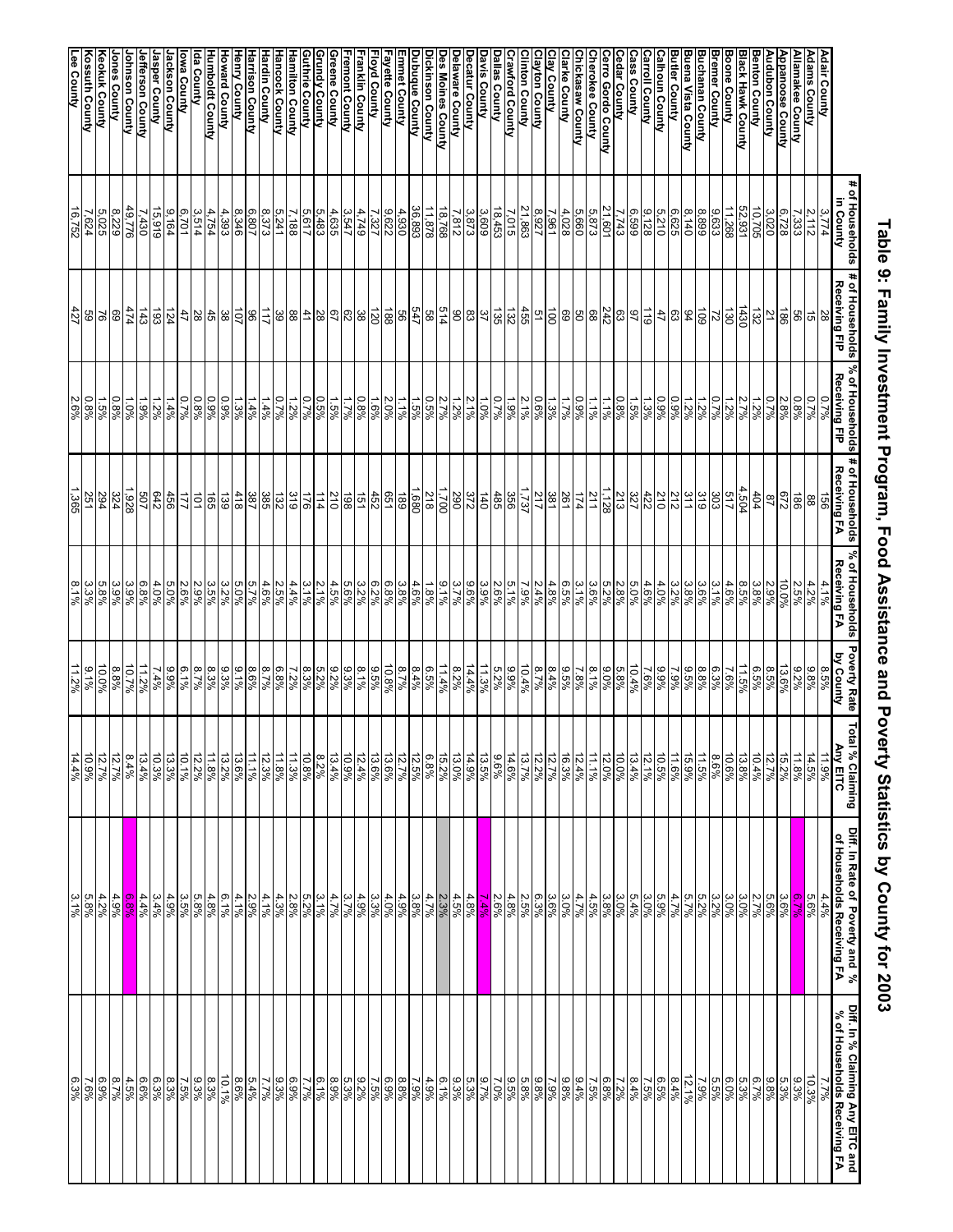|                                              | # of Households<br>in County                   | Receiving FIP                                                                                                                                                                                                                                                                                                                                                                                                                         | Receiving FIP                                   | Receiving FA                                                                                                                                                                                                                                                                                                                                                      | % of Households<br>Receiving FA | <b>Poverty Rate</b><br>by County      | Total<br><b>Any EITC</b><br>l % Claiming                                                                                                                                                                                                                                                                                           | Diff. In Rate of Poverty and %<br>of Households Receiving FA | Diff. In % Claiming Any ElTC and<br>% of Households Receiving FA |
|----------------------------------------------|------------------------------------------------|---------------------------------------------------------------------------------------------------------------------------------------------------------------------------------------------------------------------------------------------------------------------------------------------------------------------------------------------------------------------------------------------------------------------------------------|-------------------------------------------------|-------------------------------------------------------------------------------------------------------------------------------------------------------------------------------------------------------------------------------------------------------------------------------------------------------------------------------------------------------------------|---------------------------------|---------------------------------------|------------------------------------------------------------------------------------------------------------------------------------------------------------------------------------------------------------------------------------------------------------------------------------------------------------------------------------|--------------------------------------------------------------|------------------------------------------------------------------|
|                                              |                                                | 1438                                                                                                                                                                                                                                                                                                                                                                                                                                  | 1.7%                                            | 4,706                                                                                                                                                                                                                                                                                                                                                             |                                 | $7.8\%$                               |                                                                                                                                                                                                                                                                                                                                    | 2.3%                                                         | 4.9%                                                             |
| Linn County<br>Louisa County<br>Lucas County | $\frac{85,462}{5,192}$                         |                                                                                                                                                                                                                                                                                                                                                                                                                                       | $-9\%$                                          |                                                                                                                                                                                                                                                                                                                                                                   | 5.5%<br>8.0%                    | $8.9\%$                               | $\frac{10.5\%}{15.2\%}$                                                                                                                                                                                                                                                                                                            | $3.9\%$                                                      | 10.1%                                                            |
|                                              | 4,271                                          | 이 이                                                                                                                                                                                                                                                                                                                                                                                                                                   | 2.1%                                            | 262<br>293                                                                                                                                                                                                                                                                                                                                                        | 6.9%                            | 11.6%                                 |                                                                                                                                                                                                                                                                                                                                    | $4.7\%$                                                      | $6.5\%$                                                          |
| Lyon County                                  | 4,858                                          |                                                                                                                                                                                                                                                                                                                                                                                                                                       | 0.7%                                            | 114                                                                                                                                                                                                                                                                                                                                                               | 2.3%                            | 7.3%                                  | 10.6%                                                                                                                                                                                                                                                                                                                              | 5.0%                                                         | 8.3%                                                             |
|                                              | 5,947                                          | 35                                                                                                                                                                                                                                                                                                                                                                                                                                    | $0.8\%$                                         |                                                                                                                                                                                                                                                                                                                                                                   | 3.4%                            | 6.8%                                  | 10.4%                                                                                                                                                                                                                                                                                                                              | 3.4%                                                         | 7.0%                                                             |
| Madison County<br>Mahaska County             | 9,667                                          |                                                                                                                                                                                                                                                                                                                                                                                                                                       | $-59%$                                          |                                                                                                                                                                                                                                                                                                                                                                   | $7.1\%$                         | 10.5%                                 |                                                                                                                                                                                                                                                                                                                                    | 3.4%                                                         | 5.2%                                                             |
| Marion County                                | 13,404                                         | $rac{181}{158}$                                                                                                                                                                                                                                                                                                                                                                                                                       | $1.2\%$                                         | $\frac{200}{554}$                                                                                                                                                                                                                                                                                                                                                 | 4.1%                            | 7.896                                 | 12.3%<br>10.0%                                                                                                                                                                                                                                                                                                                     | 3.7%                                                         | 5.9%                                                             |
| <b>Aarshall County</b>                       | 16,599                                         | 323                                                                                                                                                                                                                                                                                                                                                                                                                                   | $-9%$                                           | 1,220                                                                                                                                                                                                                                                                                                                                                             | 7.3%                            | 10.6%                                 | 15.7%                                                                                                                                                                                                                                                                                                                              | 3.3%                                                         | 8.4%                                                             |
| dills County                                 | 5,806                                          | $\frac{1}{5}$                                                                                                                                                                                                                                                                                                                                                                                                                         | 1.9%                                            |                                                                                                                                                                                                                                                                                                                                                                   | 4.7%                            | 8.3%                                  | 10.5%                                                                                                                                                                                                                                                                                                                              | 3.6%                                                         | 5.8%                                                             |
| Mitchell County                              | 4,648                                          |                                                                                                                                                                                                                                                                                                                                                                                                                                       | $0.6\%$                                         | $\frac{21}{21} = \frac{21}{21} = \frac{21}{21} = \frac{21}{21} = \frac{21}{21} = \frac{21}{21} = \frac{21}{21} = \frac{21}{21} = \frac{21}{21} = \frac{21}{21} = \frac{21}{21} = \frac{21}{21} = \frac{21}{21} = \frac{21}{21} = \frac{21}{21} = \frac{21}{21} = \frac{21}{21} = \frac{21}{21} = \frac{21}{21} = \frac{21}{21} = \frac{21}{21} = \frac{21}{21} =$ | 2.5%                            | 8.7%                                  | $\begin{array}{c c c c c c} \hline 12888 & 12188 \\ 121888 & 12188 \\ 12188 & 12188 \\ \hline \end{array}$                                                                                                                                                                                                                         | $6.2\%$                                                      | $8.1\%$                                                          |
| <b>Aonona County</b>                         | $\frac{4,727}{3,591}$<br>5,396                 |                                                                                                                                                                                                                                                                                                                                                                                                                                       | $1.1\%$                                         |                                                                                                                                                                                                                                                                                                                                                                   | 5.0%                            | 10.4%                                 |                                                                                                                                                                                                                                                                                                                                    | 5.4%                                                         | 8.9%<br>6.3%                                                     |
| <b>Ionroe County</b>                         |                                                |                                                                                                                                                                                                                                                                                                                                                                                                                                       |                                                 |                                                                                                                                                                                                                                                                                                                                                                   |                                 | 10.1%                                 |                                                                                                                                                                                                                                                                                                                                    | $3.3\%$                                                      |                                                                  |
| <b>Annagomery County</b>                     |                                                |                                                                                                                                                                                                                                                                                                                                                                                                                                       | $rac{1.5\%}{1.5\%}$                             |                                                                                                                                                                                                                                                                                                                                                                   | $6.8\%$<br>6.8%                 | 10.1%                                 |                                                                                                                                                                                                                                                                                                                                    | $3.3\%$                                                      | $6.1\%$                                                          |
| luscatine County                             | 17,180                                         |                                                                                                                                                                                                                                                                                                                                                                                                                                       | 2.7%                                            |                                                                                                                                                                                                                                                                                                                                                                   | 7.4%                            | $9.5\%$                               |                                                                                                                                                                                                                                                                                                                                    | 2.1%                                                         | $7.4\%$                                                          |
| O'Brien County                               | 6,593                                          |                                                                                                                                                                                                                                                                                                                                                                                                                                       | 1.1%                                            |                                                                                                                                                                                                                                                                                                                                                                   | $3.3\%$                         | 7.8%                                  | 11.1%                                                                                                                                                                                                                                                                                                                              | 4.5%                                                         | 7.8%                                                             |
| <b>Dsceola County</b>                        | 3,007                                          |                                                                                                                                                                                                                                                                                                                                                                                                                                       |                                                 |                                                                                                                                                                                                                                                                                                                                                                   | 1.9%                            | 6.8%                                  | 11.3%                                                                                                                                                                                                                                                                                                                              | 4.9%                                                         | $9.4\%$                                                          |
| Page County                                  | 7,314                                          |                                                                                                                                                                                                                                                                                                                                                                                                                                       | 0.7%<br>2.2%<br>0.7%                            |                                                                                                                                                                                                                                                                                                                                                                   | 6.4%                            | 11.4%                                 | 12.4%                                                                                                                                                                                                                                                                                                                              | 5.0%                                                         | $6.1\%$                                                          |
| Palo Alto County                             | 4,706                                          |                                                                                                                                                                                                                                                                                                                                                                                                                                       |                                                 |                                                                                                                                                                                                                                                                                                                                                                   | $3.5\%$                         | 9.0%                                  | 11.5%                                                                                                                                                                                                                                                                                                                              | 5.5%                                                         | 8.1%                                                             |
| Plymouth County                              | 10,169                                         |                                                                                                                                                                                                                                                                                                                                                                                                                                       | $-8\%$                                          | $\frac{ \mathbb{S}  \mathbb{S}  \mathbb{S} }{ \mathbb{S} }$                                                                                                                                                                                                                                                                                                       | 2.5%                            | 6.4%                                  | 10.0%                                                                                                                                                                                                                                                                                                                              | 3.9%                                                         | $7.5\%$                                                          |
| <b>Pocahontas County</b>                     | 3,948                                          |                                                                                                                                                                                                                                                                                                                                                                                                                                       | $1.0\%$                                         |                                                                                                                                                                                                                                                                                                                                                                   | 5.2%                            | 9.6%                                  | 11.2%                                                                                                                                                                                                                                                                                                                              | 4.4%                                                         | $6.0\%$                                                          |
| Polk County                                  | 165,883                                        |                                                                                                                                                                                                                                                                                                                                                                                                                                       | $\frac{1.788}{1.2988}$<br>$\frac{1.298}{1.098}$ |                                                                                                                                                                                                                                                                                                                                                                   |                                 | $\frac{8.6\%}{\frac{10.2\%}{12.4\%}}$ | $\frac{11.6\%}{12.6\%}\n\phantom{+0.65\%}\n\phantom{+0.65\%}\n\phantom{+0.65\%}\n\phantom{+0.65\%}\n\phantom{+0.65\%}\n\phantom{+0.65\%}\n\phantom{+0.65\%}\n\phantom{+0.65\%}\n\phantom{+0.65\%}\n\phantom{+0.65\%}\n\phantom{+0.65\%}\n\phantom{+0.65\%}\n\phantom{+0.65\%}\n\phantom{+0.65\%}\n\phantom{+0.65\%}\n\phantom{+0.$ | 3.1%                                                         | $6.1\%$                                                          |
| Pottawattamie County                         | 37,285                                         |                                                                                                                                                                                                                                                                                                                                                                                                                                       |                                                 |                                                                                                                                                                                                                                                                                                                                                                   |                                 |                                       |                                                                                                                                                                                                                                                                                                                                    | 2.9%                                                         |                                                                  |
| <b>Poweshiek County</b>                      | $\frac{8,737}{2,832}$<br>$\frac{2,832}{5,543}$ |                                                                                                                                                                                                                                                                                                                                                                                                                                       |                                                 |                                                                                                                                                                                                                                                                                                                                                                   |                                 |                                       |                                                                                                                                                                                                                                                                                                                                    | 5.4%                                                         | 88888                                                            |
| Ringgold County                              |                                                |                                                                                                                                                                                                                                                                                                                                                                                                                                       | $0.6\%$                                         |                                                                                                                                                                                                                                                                                                                                                                   | $3.0\%$                         |                                       |                                                                                                                                                                                                                                                                                                                                    | 8.0%<br>0.0%                                                 |                                                                  |
| Scott County<br>ac County                    | 67,815                                         |                                                                                                                                                                                                                                                                                                                                                                                                                                       | 2.5%                                            |                                                                                                                                                                                                                                                                                                                                                                   | 8.0%                            | 9.0%<br>10.3%                         | 13.6%<br>11.1%                                                                                                                                                                                                                                                                                                                     | 2.3%                                                         | 5.6%<br>8.2%                                                     |
| <b>helby County</b>                          | 5,444                                          | $\frac{18}{18} \times \frac{18}{18} \times \frac{18}{18} \times \frac{18}{18} \times \frac{18}{18} \times \frac{18}{18} \times \frac{18}{18} \times \frac{18}{18} \times \frac{18}{18} \times \frac{18}{18} \times \frac{18}{18} \times \frac{18}{18} \times \frac{18}{18} \times \frac{18}{18} \times \frac{18}{18} \times \frac{18}{18} \times \frac{18}{18} \times \frac{18}{18} \times \frac{18}{18} \times \frac{18}{18} \times$ |                                                 | $\frac{5,434}{220}$                                                                                                                                                                                                                                                                                                                                               | 4.0%                            | 7.8%                                  | 13.0%                                                                                                                                                                                                                                                                                                                              | 3.8%                                                         | 8.9%                                                             |
| sioux County                                 | 11,554                                         |                                                                                                                                                                                                                                                                                                                                                                                                                                       | $\frac{68.0}{68.0}$                             |                                                                                                                                                                                                                                                                                                                                                                   | 1.7%                            | 9/65/9                                | 10.1%                                                                                                                                                                                                                                                                                                                              | 4.8%                                                         | 8.4%                                                             |
| tory County                                  | 32,130                                         | 313                                                                                                                                                                                                                                                                                                                                                                                                                                   | $1.0\%$                                         | 1,046                                                                                                                                                                                                                                                                                                                                                             | 3.3%                            | 9.8%                                  | 7.1%                                                                                                                                                                                                                                                                                                                               | 969'9                                                        | 3.9%                                                             |
| ama County                                   | 7,669                                          |                                                                                                                                                                                                                                                                                                                                                                                                                                       | $1.2\%$                                         | 306                                                                                                                                                                                                                                                                                                                                                               | $4.0\%$                         | 8.9%                                  | 12.4%                                                                                                                                                                                                                                                                                                                              | 4.9%                                                         | 8.4%                                                             |
| aylor County                                 | 3,242                                          |                                                                                                                                                                                                                                                                                                                                                                                                                                       | 0.7%                                            | 137                                                                                                                                                                                                                                                                                                                                                               | $4.2\%$                         | 10.7%                                 | 44.0%                                                                                                                                                                                                                                                                                                                              | $6.5\%$                                                      | $9.7\%$                                                          |
| Jnion County                                 | 5,771                                          | 8 <mark>직 없 ឌ ឡ ភូ ភូ</mark>                                                                                                                                                                                                                                                                                                                                                                                                          | 1.8%                                            | $\frac{45}{36}$                                                                                                                                                                                                                                                                                                                                                   | $\frac{7.0\%}{5.3\%}$           | 11.1%                                 |                                                                                                                                                                                                                                                                                                                                    | $4.1\%$                                                      | 8.2%                                                             |
|                                              | $\frac{3,634}{15,955}$                         |                                                                                                                                                                                                                                                                                                                                                                                                                                       |                                                 |                                                                                                                                                                                                                                                                                                                                                                   |                                 | 11.2%                                 |                                                                                                                                                                                                                                                                                                                                    | 5.9%                                                         | 7.7%                                                             |
| ∕lan Buren County<br><u>Wapello Count</u> y  |                                                |                                                                                                                                                                                                                                                                                                                                                                                                                                       |                                                 |                                                                                                                                                                                                                                                                                                                                                                   |                                 | 12.2%                                 |                                                                                                                                                                                                                                                                                                                                    | $1.0\%$                                                      | 5.3%                                                             |
| Marren County                                | $\frac{16,098}{8,750}$                         |                                                                                                                                                                                                                                                                                                                                                                                                                                       | 3.0%                                            |                                                                                                                                                                                                                                                                                                                                                                   | 2.7%<br>3.9%                    | $6.0\%$                               |                                                                                                                                                                                                                                                                                                                                    | $3.3\%$                                                      | $7.4\%$                                                          |
| Vashington County                            |                                                |                                                                                                                                                                                                                                                                                                                                                                                                                                       | 1.2%                                            |                                                                                                                                                                                                                                                                                                                                                                   |                                 | 7.7%                                  |                                                                                                                                                                                                                                                                                                                                    | $3.8\%$                                                      | 8.3%                                                             |
| Nayne County                                 | 3,399                                          | $\frac{55}{407}$                                                                                                                                                                                                                                                                                                                                                                                                                      | $1.6\%$                                         | 209                                                                                                                                                                                                                                                                                                                                                               | $6.2\%$                         | 12.5%                                 | 12.3%                                                                                                                                                                                                                                                                                                                              | 6.3%                                                         | 6.1%                                                             |
| Nebster County                               | 17,175                                         |                                                                                                                                                                                                                                                                                                                                                                                                                                       | 2.4%                                            | 1,302                                                                                                                                                                                                                                                                                                                                                             | $7.6\%$                         | 10.8%                                 | 12.8%                                                                                                                                                                                                                                                                                                                              | 3.2%                                                         | 5.2%                                                             |
| Minnebago County                             | 5,140                                          | $\frac{8}{69}$                                                                                                                                                                                                                                                                                                                                                                                                                        | 1.3%                                            | 217                                                                                                                                                                                                                                                                                                                                                               | 4.2%                            | 8.3%                                  | 12.8%                                                                                                                                                                                                                                                                                                                              | 4.1%                                                         | 8.6%                                                             |
| Minneshiek County                            | 8,390                                          |                                                                                                                                                                                                                                                                                                                                                                                                                                       | $0.9\%$                                         | 216                                                                                                                                                                                                                                                                                                                                                               | 2.6%<br>0.5%                    | 7.8%                                  | 11.4%                                                                                                                                                                                                                                                                                                                              | 5.2%                                                         | 8.9%                                                             |
| <b>Noodbury County</b>                       | 41,690                                         | 915                                                                                                                                                                                                                                                                                                                                                                                                                                   | 2.2%                                            | 2,726                                                                                                                                                                                                                                                                                                                                                             |                                 | 11.2%                                 | 17.0%                                                                                                                                                                                                                                                                                                                              | 4.7%                                                         | 10.5%                                                            |
| <b>North County</b>                          | 3,541                                          | $\overline{z}$                                                                                                                                                                                                                                                                                                                                                                                                                        | $0.6\%$                                         | $\overline{5}$                                                                                                                                                                                                                                                                                                                                                    | 2.9%                            | 7.2%                                  | 11.2%                                                                                                                                                                                                                                                                                                                              | 4.3%                                                         | 8.3%                                                             |
| Wright County                                | 299'9                                          | 83                                                                                                                                                                                                                                                                                                                                                                                                                                    | $1.3\%$                                         | 251                                                                                                                                                                                                                                                                                                                                                               | $3.8\%$                         | $8.3\%$                               | 12.5%                                                                                                                                                                                                                                                                                                                              | $4.5\%$                                                      | 8.7%                                                             |
| <b>State Total</b>                           | ,271,932                                       | 20,293                                                                                                                                                                                                                                                                                                                                                                                                                                | 1.6%                                            | 68,266<br>33,828                                                                                                                                                                                                                                                                                                                                                  | $5.4\%$                         | $9.1\%$                               | 12.9%                                                                                                                                                                                                                                                                                                                              | 3.7%                                                         | $7.5\%$                                                          |
| Urban Counties                               | 569,865                                        | 10,574                                                                                                                                                                                                                                                                                                                                                                                                                                | .9%                                             |                                                                                                                                                                                                                                                                                                                                                                   | 5.9%                            | $9.8\%$                               | 11.9%                                                                                                                                                                                                                                                                                                                              | 3.9%                                                         | 6.0%                                                             |
| <b>Rural Counties</b>                        | 702,067                                        | 07720                                                                                                                                                                                                                                                                                                                                                                                                                                 | 406                                             | 34,438                                                                                                                                                                                                                                                                                                                                                            | 4.9%                            | 9,0%                                  | 13.7%                                                                                                                                                                                                                                                                                                                              | $4.1\%$                                                      | 8.8%                                                             |
|                                              |                                                |                                                                                                                                                                                                                                                                                                                                                                                                                                       |                                                 |                                                                                                                                                                                                                                                                                                                                                                   |                                 |                                       |                                                                                                                                                                                                                                                                                                                                    |                                                              |                                                                  |

Table 9: Family Investment Program, Food Assistance and Poverty Statistics by County for 2003 **Table 9: Family Investment Program, Food Assistance and Poverty Statistics by County for 2003**

# of Households in County - U.S. Census Bureau, Population Division, Released August 21, 200<br>Poverty Rate by County - U.S. Census Bureau, Poverty and Health Statistics Branch<br>FP - Family Investment Program<br>Urban Counties i **Poverty Rate by County - U.S. Census Bureau, Poverty and Health Statistics Branch # of Households in County - U.S. Census Bureau, Population Division, Released August 21, 2006**

**FIP - Family Investment Program**

**FA - Food Assistance**

**Urban Counties includes Black Hawk, Dubuque, Johnson, Linn, Polk, Pottawattamie, Scott, Story and Woodbury. Rural Counties inc ludes all other counties.**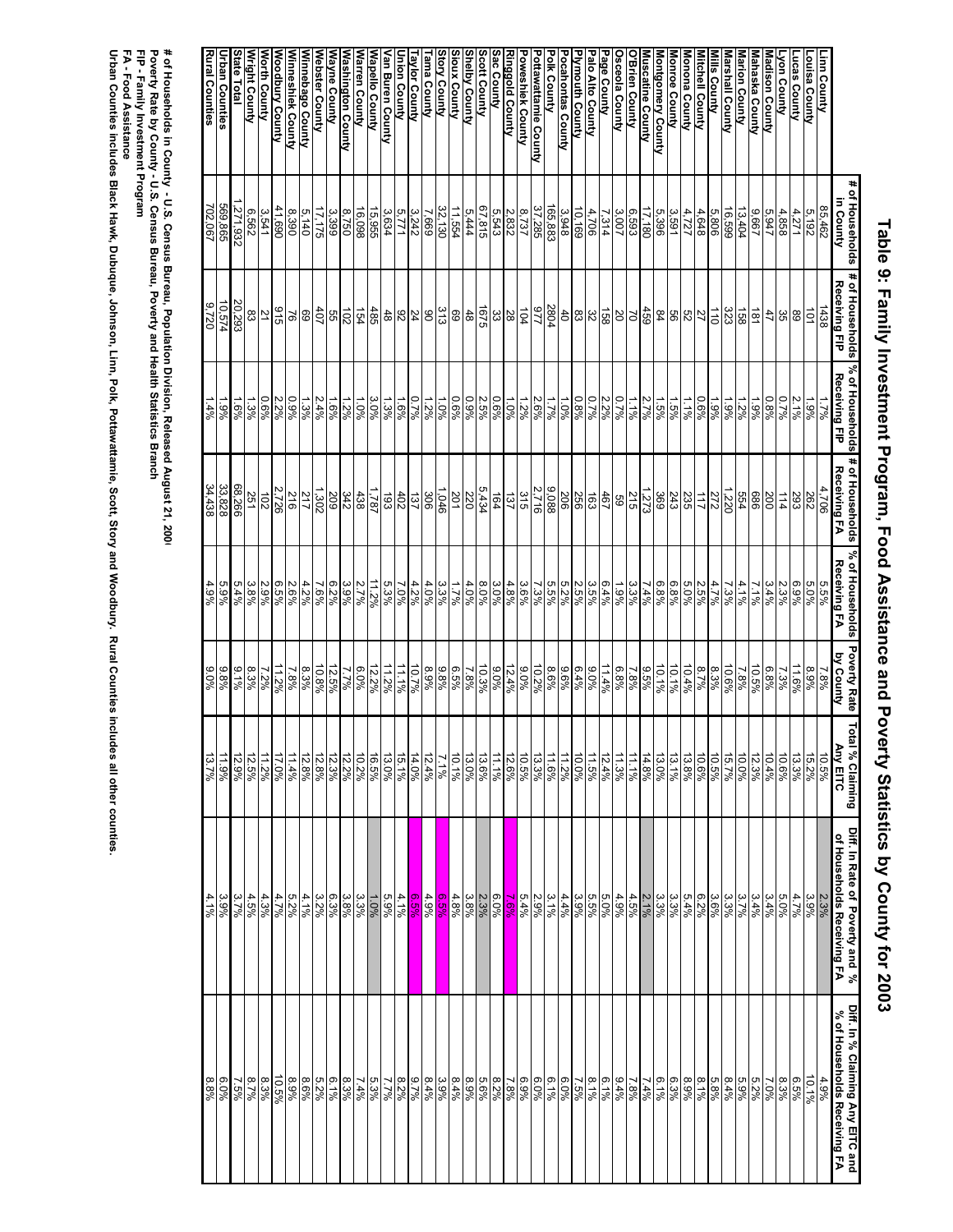|                                          | # of Households                                |                                         | Only Federal EITC Claimed |                      |                     | <b>Both Federal and State</b> |                                                 |                               |                                                     |                                                                                                                                                                                                                                                                                                                                                                                                                       |                                                                           |
|------------------------------------------|------------------------------------------------|-----------------------------------------|---------------------------|----------------------|---------------------|-------------------------------|-------------------------------------------------|-------------------------------|-----------------------------------------------------|-----------------------------------------------------------------------------------------------------------------------------------------------------------------------------------------------------------------------------------------------------------------------------------------------------------------------------------------------------------------------------------------------------------------------|---------------------------------------------------------------------------|
|                                          | in County                                      | # of Claims                             | % of Households           | Avg. Federal Claim   | # of Claims         | % of Households               | Avg. Fer<br>e EITC Claimed<br>ederal Claim   Av | Avg. State Claim              | Total % Claiming Poverty Rate<br>Any EITC Dy County |                                                                                                                                                                                                                                                                                                                                                                                                                       | Diff. In Rate of Poverty<br>and % of Any EITC Claims                      |
| Adair County<br>Adams County             | 3,787                                          | 238                                     | 6.3%                      | \$1,641              | 246                 | $6.5\%$                       |                                                 |                               |                                                     | 9.7%                                                                                                                                                                                                                                                                                                                                                                                                                  | $-3.1\%$                                                                  |
|                                          | 2,115                                          | 137                                     | $6.5\%$                   | \$1,707              | $\overline{180}$    | 8.5%                          |                                                 |                               |                                                     |                                                                                                                                                                                                                                                                                                                                                                                                                       |                                                                           |
| Allamakee County<br>Appanoose County     | $\frac{7,453}{6,746}$                          | 431<br>390                              | $6.4\%$<br>5.2%           | \$1,633<br>\$1,819   | 9+9<br>456          | $rac{6.1%}{8.1%}$             |                                                 | 893<br>896<br>895             | $\frac{12.8\%}{15.0\%}\$<br>$\frac{11.4\%}{14.5\%}$ | $\frac{10.6\%}{14.9\%}$                                                                                                                                                                                                                                                                                                                                                                                               | 4 % <mark>% % %</mark><br>  4 % % % %<br>  4 % <mark>% %</mark> %         |
| <b>Audubon County</b>                    | 3,010                                          | 181                                     |                           | \$1,699              | 194                 | 6.4%                          |                                                 |                               |                                                     |                                                                                                                                                                                                                                                                                                                                                                                                                       |                                                                           |
| Benton County                            | 10,835                                         | 468                                     | $\frac{6.2\%}{4.3\%}$     | \$1,720              | 712                 | 6.6%<br>7.3%                  | ↮                                               | \$101<br>\$91<br>\$98<br>\$90 | 12.7%<br>10.9%                                      | 9.2%<br>7.6%                                                                                                                                                                                                                                                                                                                                                                                                          |                                                                           |
| ack Hawk County                          | 53,567                                         | 3,541                                   | $6.6\%$                   | \$1,802              | 3,937               |                               |                                                 |                               | $14.0\%$                                            | 13.7%                                                                                                                                                                                                                                                                                                                                                                                                                 | -0.3%                                                                     |
| Boone County<br>Bremer County            | 11,389<br>9,818                                | 909<br>363                              | 3.7%<br>4.4%              | $$1,729$<br>$$1,611$ | 635<br>488          | 5.6%<br>5.0%                  | ↔                                               |                               | 10.0%<br>8.7%                                       | $8.8\%$<br>7.0%                                                                                                                                                                                                                                                                                                                                                                                                       | $-1.2%$<br>%2.1-                                                          |
| uchanan County                           | 960'6                                          | 417                                     | 4.6%                      | 81,676               | 929                 | 6.9%                          | ↮                                               | \$93                          | 11.5%                                               | 9,80                                                                                                                                                                                                                                                                                                                                                                                                                  | $-1.6%$                                                                   |
| Buena Vista County                       | 8,174                                          | 480                                     | 5.9%                      | 81,779               | 985                 | 10.8%                         | $\Theta$                                        |                               | $-65.79$                                            | 10.7%                                                                                                                                                                                                                                                                                                                                                                                                                 |                                                                           |
| <b>Sutler County</b>                     | 6,619                                          | $\frac{313}{257}$                       | 4.7%                      | \$1,585              | $\frac{409}{327}$   | 6.2%                          |                                                 |                               |                                                     |                                                                                                                                                                                                                                                                                                                                                                                                                       |                                                                           |
| alhoun County                            | 5,204                                          |                                         | 4.9%                      | 21,432               |                     | 6.3%                          |                                                 |                               | $\frac{10.9\%}{11.2\%}$                             |                                                                                                                                                                                                                                                                                                                                                                                                                       |                                                                           |
| arroll County                            | 9,219                                          | 480                                     | 5.2%                      | \$1,461              | 603                 | $6.5\%$                       |                                                 |                               | $\frac{11.7%}{13.7%}$                               |                                                                                                                                                                                                                                                                                                                                                                                                                       |                                                                           |
| <u>Cass County<br/>Cedar County</u>      | 6,715                                          | 409                                     | 6.1%                      | \$1,648              | 809                 | $7.6\%$                       |                                                 |                               |                                                     | $\frac{8!}{10!5\%}\left.\frac{8}{11\cdot 6\%}\right _{\infty}$<br>$\frac{8!5\%}{6!8\%}$                                                                                                                                                                                                                                                                                                                               | $\begin{array}{r} -6.0\% \\ -2.0\% \\ \hline 2.1\% \\ -2.1\% \end{array}$ |
|                                          | 7,906                                          | 315                                     | $4.0\%$                   | \$1,635              | 436                 | 5.5%                          |                                                 |                               | $9'5\%$                                             |                                                                                                                                                                                                                                                                                                                                                                                                                       |                                                                           |
| erro Gordo County                        | 21,681                                         | 1,214                                   | 5.6%                      | \$1,547              | 1,358               | $6.3\%$                       |                                                 |                               | 11.9%                                               | 40.4%                                                                                                                                                                                                                                                                                                                                                                                                                 | $-1.5%$                                                                   |
| herokee County                           | 5,709<br>5,901                                 | 258                                     | 4.4%                      | \$1,655              | 357                 | $6.0\%$                       |                                                 |                               |                                                     |                                                                                                                                                                                                                                                                                                                                                                                                                       |                                                                           |
| hickasaw County<br>larke County          | 4,094                                          | <b>299</b>                              | 5.2%<br>0.2%              | $\frac{1415}{19522}$ | 400<br>396          | 6.9%<br>9.8%                  |                                                 |                               |                                                     |                                                                                                                                                                                                                                                                                                                                                                                                                       |                                                                           |
| ay County                                |                                                | 470<br>502                              |                           | \$1,628              |                     |                               |                                                 |                               |                                                     |                                                                                                                                                                                                                                                                                                                                                                                                                       |                                                                           |
| :layton County<br>:linton County         | $\frac{\frac{8}{9}007}{\frac{22,014}{22,014}}$ |                                         | 8%<br>8.0%<br>8.0%        | \$1,580              | 551<br>588          | 88%<br>85%%                   |                                                 |                               |                                                     |                                                                                                                                                                                                                                                                                                                                                                                                                       |                                                                           |
|                                          |                                                | 1,476                                   |                           | \$1,781              | ,540                |                               |                                                 |                               |                                                     | $\frac{\frac{8}{8}\frac{39}{8}}{\frac{55}{8}\frac{55}{8}\frac{8}{8}\frac{8}{8}\frac{8}{8}\frac{8}{8}\frac{8}{8}\frac{8}{8}\frac{8}{8}\frac{8}{8}\frac{8}{8}\frac{8}{8}\frac{8}{8}\frac{8}{8}\frac{8}{8}\frac{8}{8}\frac{8}{8}\frac{8}{8}\frac{8}{8}\frac{8}{8}\frac{8}{8}\frac{8}{8}\frac{8}{8}\frac{8}{8}\frac{8}{8}\frac{8}{8}\frac{8}{8}\frac{8}{8}\frac{8}{8}\frac{8}{8}\frac{8}{8}\frac{8}{8}\frac{8}{8}\frac{8$ |                                                                           |
| allas County<br>awford County            | 18,809<br>7,043                                | $\frac{428}{3}$                         | 3.6%<br>$6.1\%$           | \$1,714<br>\$1,722   | 1,191<br>582        | 8.3%<br>6.3%                  |                                                 |                               |                                                     |                                                                                                                                                                                                                                                                                                                                                                                                                       | $-3.1%$<br>$-3.7%$                                                        |
|                                          |                                                | $\frac{85}{28}$                         | %0.9                      |                      | 280                 | $\frac{27766}{7.796}$         |                                                 |                               |                                                     |                                                                                                                                                                                                                                                                                                                                                                                                                       | $-1.8%$                                                                   |
| Davis County<br>Decatur County           | $\frac{3.640}{3.878}$                          |                                         | $\frac{1}{7}496$          | 81,614<br>\$1,799    | 300                 |                               |                                                 |                               |                                                     |                                                                                                                                                                                                                                                                                                                                                                                                                       |                                                                           |
| elaware County                           | 7,873                                          | $\frac{\frac{45}{120}}{\frac{28}{120}}$ | 8.1%<br>5.8%              | \$1,803<br>\$1,601   | 1,481<br>532        | 6.8%<br>7.9%                  |                                                 |                               |                                                     | $9.1\%$                                                                                                                                                                                                                                                                                                                                                                                                               |                                                                           |
| es Moines County<br>ickinson County      | $\frac{18,819}{12,1327}$                       |                                         | 3.0%                      | \$1,468              | 447                 |                               |                                                 |                               |                                                     |                                                                                                                                                                                                                                                                                                                                                                                                                       |                                                                           |
| ubuque County                            |                                                |                                         | 5.9%                      | \$1,612              |                     | 3.7%<br>6.7%<br>7.5%          |                                                 |                               |                                                     |                                                                                                                                                                                                                                                                                                                                                                                                                       |                                                                           |
| mmet County                              | 4,940                                          | $\frac{2,218}{265}$                     | 5.4%                      | \$1,854              | $\frac{2,505}{370}$ |                               |                                                 |                               |                                                     |                                                                                                                                                                                                                                                                                                                                                                                                                       |                                                                           |
| Fayette County<br>Floyd County           |                                                | $\frac{564}{1200}$                      | 5.8%<br>$5.9\%$           | $rac{81,626}{1,718}$ | 147                 | 1.7%<br>7.5%                  |                                                 |                               |                                                     |                                                                                                                                                                                                                                                                                                                                                                                                                       |                                                                           |
| anklin County                            |                                                |                                         |                           | \$1,754              | $\frac{554}{220}$   |                               |                                                 |                               |                                                     |                                                                                                                                                                                                                                                                                                                                                                                                                       |                                                                           |
| remont County                            |                                                |                                         | $\frac{5.4\%}{5.5\%}$     | \$1,492              |                     | 6.7%<br>6.0%<br>6.7%          |                                                 |                               |                                                     |                                                                                                                                                                                                                                                                                                                                                                                                                       |                                                                           |
| reene County                             |                                                |                                         | $5.9\%$                   | \$1,724              | $\frac{312}{271}$   |                               |                                                 |                               |                                                     |                                                                                                                                                                                                                                                                                                                                                                                                                       |                                                                           |
| Grundy County<br>Guthrie County          |                                                | $\frac{166}{253}$<br>$\frac{239}{231}$  | 4.5%<br>3.0%              | 21,742<br>\$1,878    | 315                 | 4.9%<br>5.6%                  |                                                 |                               |                                                     |                                                                                                                                                                                                                                                                                                                                                                                                                       |                                                                           |
|                                          |                                                |                                         | 4.7%                      | \$1,586              |                     | 6.9%<br>7.0%                  | ↮                                               |                               |                                                     |                                                                                                                                                                                                                                                                                                                                                                                                                       |                                                                           |
| <u>Hamilton County</u><br>Hancock County |                                                |                                         | 4.4%                      | 51,727               | 500<br>368          |                               |                                                 |                               |                                                     |                                                                                                                                                                                                                                                                                                                                                                                                                       |                                                                           |
| ardin County                             | $8,386$<br>6,858                               | $\frac{416}{360}$                       | 5.0%<br>5.2%              | \$1,656              | <b>787</b>          |                               |                                                 |                               |                                                     |                                                                                                                                                                                                                                                                                                                                                                                                                       |                                                                           |
| enry County<br>arrison County            | 8,446                                          |                                         | 5.6%                      | \$1,684<br>\$1,641   | 664<br>434          | 7.0%<br>6.3%                  |                                                 |                               |                                                     |                                                                                                                                                                                                                                                                                                                                                                                                                       |                                                                           |
| oward County                             | 4,409                                          | 475<br>251                              | 5.7%                      | \$1,521              | 336                 | 7.6%                          |                                                 |                               |                                                     |                                                                                                                                                                                                                                                                                                                                                                                                                       |                                                                           |
| umboldt County                           | 4,768                                          | 234                                     | 4.9%                      | \$1,776              | 330                 |                               |                                                 |                               |                                                     |                                                                                                                                                                                                                                                                                                                                                                                                                       |                                                                           |
| lda County<br>Iowa County                | $3,528$<br>6,771                               | 156<br>255                              | 4.4%                      | \$1,904              | 242                 | 8.9%<br>%0.                   | မ္ မ္                                           |                               | $\frac{11.3%}{9.86}$                                |                                                                                                                                                                                                                                                                                                                                                                                                                       | $-3.0%$<br>%6'1-                                                          |
|                                          |                                                |                                         | 3.8%                      | \$1,671              | 409                 | $6.0\%$                       |                                                 |                               |                                                     |                                                                                                                                                                                                                                                                                                                                                                                                                       |                                                                           |
| ackson County                            | 9,224                                          | 599                                     | %9                        | \$1,594              | /79                 | 6.8%                          |                                                 |                               |                                                     |                                                                                                                                                                                                                                                                                                                                                                                                                       |                                                                           |
| efferson County<br>asper County          | 16,030<br>7,454                                | 473<br>749                              | 6.3%<br>4.7%              | \$1,525<br>81,649    | 532<br>914          | 5.7%<br>7.1%                  |                                                 |                               | $\frac{13.3\%}{10.4\%}\n \frac{13.5\%}{8.4\%}$      | $\frac{8.4\%}{12.3\%}$<br>$\frac{13.1\%}{12.3\%}$                                                                                                                                                                                                                                                                                                                                                                     | $\frac{-2.2\%}{-2.9\%}\frac{1}{2.9\%}$<br>$\frac{-2.0\%}{-2.6\%}$         |
| ohnson County                            | 51,200                                         | 2,152                                   | 4.2%                      | 21,395               | 2,138               | 4.2%                          |                                                 |                               |                                                     |                                                                                                                                                                                                                                                                                                                                                                                                                       |                                                                           |
| ones County                              | 8,314                                          | 469                                     | 5.6%                      | \$1,530              | 553                 |                               |                                                 |                               | $12.3\%$                                            | $9.7\%$                                                                                                                                                                                                                                                                                                                                                                                                               |                                                                           |
| <u>Keokuk County</u><br>Kossuth County   | 5,065                                          | 281                                     | 5.5%                      | \$1,559              | 333                 | $6.6\%$                       |                                                 |                               | 12.1%                                               | 11.5%<br>10.0%                                                                                                                                                                                                                                                                                                                                                                                                        | $-0.6%$                                                                   |
|                                          | 16,777<br>7,642                                | 1,171<br>379                            | 5.0%<br>%0'Z              | \$1,757<br>\$1,761   | 1,257<br>493        | $6.5\%$<br>7.5%               | မျှမျှမျှမျှမျှမျှမ                             |                               | 14.5%<br>11.4%                                      | 12.8%                                                                                                                                                                                                                                                                                                                                                                                                                 | $-1.4%$<br>$-1.7%$                                                        |
| Lee County                               |                                                |                                         |                           |                      |                     |                               |                                                 |                               |                                                     |                                                                                                                                                                                                                                                                                                                                                                                                                       |                                                                           |

# Table 10: Earned Income Tax Credit and Poverty Statistics by County for 2004 **Table 10: Earned Income Tax Credit and Poverty Statistics by County for 2004**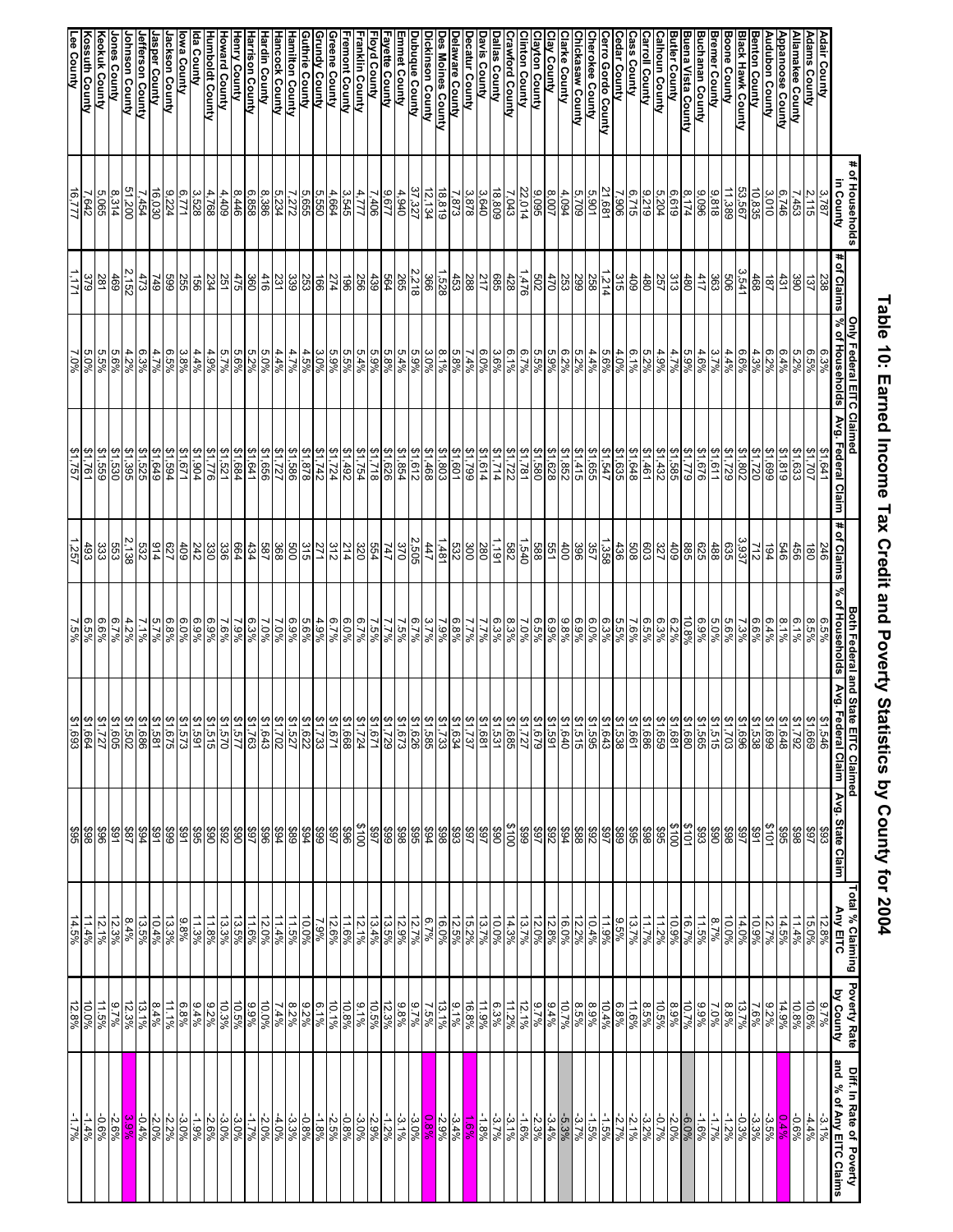|                                            | # of Households                 |                       | Only Federal EITC Claimed |                         |                        | <b>Both Federal and State</b>           | <b>EITC Claimed</b>                                             |                             | Total % Claiming                                                                                                                                                                                                                                                                                            | Poverty Rate                                                                                                                                                                                                                                                                                                  | Diff. In Rate of Poverty                                                                   |
|--------------------------------------------|---------------------------------|-----------------------|---------------------------|-------------------------|------------------------|-----------------------------------------|-----------------------------------------------------------------|-----------------------------|-------------------------------------------------------------------------------------------------------------------------------------------------------------------------------------------------------------------------------------------------------------------------------------------------------------|---------------------------------------------------------------------------------------------------------------------------------------------------------------------------------------------------------------------------------------------------------------------------------------------------------------|--------------------------------------------------------------------------------------------|
|                                            | in County                       | # of Claims           | % of Households           | Avg. Federal Claim      | # of Claims            | % of Households                         | Avg. Federal Claim                                              | Avg. State Claim            | <b>Any EITC</b>                                                                                                                                                                                                                                                                                             | by County                                                                                                                                                                                                                                                                                                     | and % of Any EITC Claims                                                                   |
| Linn County                                | 87,890                          | 4,337                 | 4.9%                      | \$1,637                 | 5,062                  | 5.8%<br>8.6%                            | $\frac{1,599}{1,729}$                                           | $rac{892}{100}$             | $\frac{10.7\%}{14.1\%}$                                                                                                                                                                                                                                                                                     | $\frac{9.2\%}{10.5\%}$                                                                                                                                                                                                                                                                                        |                                                                                            |
| ouisa County                               | 4,283<br>5,178                  | 253<br>281            | 5.9%<br>5.4%              | \$1,693<br>\$1,827      | 262<br>447             | 6.8%                                    |                                                                 |                             | 12.7%                                                                                                                                                                                                                                                                                                       | 13.5%                                                                                                                                                                                                                                                                                                         | $\frac{11.5\%}{\frac{13.6\%}{1.7\%}}$                                                      |
| ucas County<br>yon County                  | 4,871                           | 184                   | $3.8\%$                   | \$1,604                 | 294                    | 6.0%                                    | 1,611                                                           | 8018<br>2015                | 9'8.8                                                                                                                                                                                                                                                                                                       | 8.1%                                                                                                                                                                                                                                                                                                          |                                                                                            |
|                                            | 6,101                           | 255                   | 4.2%                      | \$1,581                 | 357                    | 5.9%                                    | 1,649                                                           | \$95                        | 10.0%                                                                                                                                                                                                                                                                                                       | 7.8%                                                                                                                                                                                                                                                                                                          |                                                                                            |
| Madison County<br>Mahaska County           | 692'6                           | 545                   | $5.6\%$                   | \$1,819                 | <b>169</b>             | 6.1%                                    | 517                                                             |                             | 11.7%                                                                                                                                                                                                                                                                                                       | 12.0%                                                                                                                                                                                                                                                                                                         | 2.2%<br>0.3%<br>-1.1%                                                                      |
|                                            | 13,507                          | 009                   | 4.4%                      | \$1,683                 | 741                    | 5.5%                                    |                                                                 | 4688<br>8897                | 966'6                                                                                                                                                                                                                                                                                                       | 8.8%                                                                                                                                                                                                                                                                                                          |                                                                                            |
| Marion County<br>Marshall County           | 16,796                          | 1,048                 | 6.2%                      | \$1,789                 | 398°                   | $\frac{9.5\%}{2}$                       |                                                                 |                             | $15.8\%$                                                                                                                                                                                                                                                                                                    | 12.0%                                                                                                                                                                                                                                                                                                         | $-3.8\%$                                                                                   |
|                                            | 5,900                           | 253<br>167            | 4.3%                      | \$1,732                 | 341                    | 5.8%                                    |                                                                 | 81010<br>80200<br>802       | 10.1%                                                                                                                                                                                                                                                                                                       | $9.4\%$                                                                                                                                                                                                                                                                                                       | %2'0-                                                                                      |
| <b>Mills County</b><br>Mitchell County     | $\frac{4,639}{4,738}$           |                       | $3.6\%$                   | \$1,541                 | 295<br>352             | 6.4%<br>7.4%                            |                                                                 |                             |                                                                                                                                                                                                                                                                                                             | $9.0\%$                                                                                                                                                                                                                                                                                                       | -1.0%                                                                                      |
| <b>Jonona County</b>                       |                                 | $\frac{291}{235}$     | $6.1\%$                   | \$1,678                 |                        |                                         | ↔                                                               |                             | $\frac{10.0\%}{13.6\%}$                                                                                                                                                                                                                                                                                     | 11.7%                                                                                                                                                                                                                                                                                                         | -1.9%                                                                                      |
| <b>Jonroe County</b>                       |                                 |                       | $\frac{6.56}{8}$          | \$1,729                 | 254                    | 7.1%                                    |                                                                 |                             |                                                                                                                                                                                                                                                                                                             | 11.8%                                                                                                                                                                                                                                                                                                         | $-1.8%$                                                                                    |
|                                            | $\frac{3,598}{5,393}$<br>17,422 | 309                   | 5.7%                      | $\frac{$1,765}{$1,761}$ | 410                    | $7.6\%$                                 | ↮                                                               |                             |                                                                                                                                                                                                                                                                                                             | 11.6%<br>11.2%                                                                                                                                                                                                                                                                                                | $-1.7\%$<br>$-3.9\%$                                                                       |
| Montgomery County<br>Auscatine County      |                                 | 1,148                 | 9/89                      |                         | 1,479                  | $8.5\%$                                 |                                                                 |                             |                                                                                                                                                                                                                                                                                                             |                                                                                                                                                                                                                                                                                                               |                                                                                            |
| O'Brien County<br>Osceola County           | 6,619<br>3,015                  | 330                   | 5.0%                      | \$1,595<br>\$1,490      | 385                    | 5.8%<br>7.0%                            | ↮                                                               |                             |                                                                                                                                                                                                                                                                                                             |                                                                                                                                                                                                                                                                                                               | $-2.1\%$<br>$-3.4\%$                                                                       |
|                                            |                                 | $\frac{11}{2}$        | 3.8%                      |                         | 210                    |                                         |                                                                 |                             |                                                                                                                                                                                                                                                                                                             |                                                                                                                                                                                                                                                                                                               |                                                                                            |
| Page County<br>Palo Alto County            | 4,723<br>7,307                  | $\frac{403}{230}$     | 4.9%<br>5.5%              | \$1,708<br>\$1,684      | 300<br>470             | 8 3 3 3 3 4<br>4 4 8 6 8 6<br>6 9 8 9 8 |                                                                 |                             | 13.8%<br>15.9%% 8%% 8%%<br>15.93% 8%% 8%                                                                                                                                                                                                                                                                    | $\frac{8.7\%}{\frac{7.4\%}{12.8\%}}$<br>$\frac{8.8\%}{1.1\%}\sqrt{1.5\%}$                                                                                                                                                                                                                                     | 009119191919191919191<br>  1919  1919  1919 <mark>19191</mark><br>  1919  1919  1919  1919 |
| <b>Iymouth County</b>                      | 10,284                          |                       | 4.7%                      | \$1,726                 |                        |                                         |                                                                 |                             |                                                                                                                                                                                                                                                                                                             |                                                                                                                                                                                                                                                                                                               |                                                                                            |
| ocahontas County                           | 4,020                           | $\frac{480}{168}$     | 4.2%                      | \$1,518                 | 836                    |                                         |                                                                 |                             |                                                                                                                                                                                                                                                                                                             |                                                                                                                                                                                                                                                                                                               |                                                                                            |
| olk County                                 | 172,894                         | $\frac{8,600}{2,249}$ | 5.0%                      | 21,721                  | $\frac{10,925}{2,937}$ |                                         |                                                                 |                             | 11.3%                                                                                                                                                                                                                                                                                                       |                                                                                                                                                                                                                                                                                                               |                                                                                            |
| ottawattamie County                        | 37,913                          |                       | 5.9%                      | \$1,796                 |                        |                                         |                                                                 |                             |                                                                                                                                                                                                                                                                                                             |                                                                                                                                                                                                                                                                                                               |                                                                                            |
| oweshiek County                            | $\frac{8,915}{2,875}$           | 413                   | $4.6\%$                   | \$1,835                 | $\frac{501}{182}$      |                                         | ↮                                                               |                             |                                                                                                                                                                                                                                                                                                             |                                                                                                                                                                                                                                                                                                               |                                                                                            |
| inggold County                             |                                 | 246<br>163            | 4.4%<br>5.7%              | \$1,671<br>\$1,923      | 341                    |                                         | $\Theta$                                                        |                             |                                                                                                                                                                                                                                                                                                             |                                                                                                                                                                                                                                                                                                               |                                                                                            |
| ac County<br>cott County                   | 5,543                           | 4,666                 | $6.8\%$                   | \$1,859                 | 4,903                  |                                         |                                                                 |                             | $\begin{array}{l} 13.78 \\ 20.88 \\ 20.88 \\ 20.88 \\ 20.88 \\ 20.88 \\ 20.8 \\ 20.8 \\ 20.8 \\ 20.8 \\ 20.8 \\ 20.8 \\ 20.8 \\ 20.8 \\ 20.8 \\ 20.8 \\ 20.8 \\ 20.8 \\ 20.8 \\ 20.8 \\ 20.8 \\ 20.8 \\ 20.8 \\ 20.8 \\ 20.8 \\ 20.8 \\ 20.8 \\ 20.8 \\ 20.8 \\ 20.8 \\ 20.8 \\ 20.8 \\ 20.8 \\ 20.8 \\ 20$ | $\begin{array}{l} 0.88 \\ 0.11 \\ 0.16 \\ 0.16 \\ 0.17 \\ 0.10 \\ 0.10 \\ 0.10 \\ 0.10 \\ 0.10 \\ 0.10 \\ 0.10 \\ 0.10 \\ 0.10 \\ 0.10 \\ 0.10 \\ 0.10 \\ 0.10 \\ 0.10 \\ 0.10 \\ 0.10 \\ 0.10 \\ 0.10 \\ 0.10 \\ 0.10 \\ 0.10 \\ 0.10 \\ 0.10 \\ 0.10 \\ 0.10 \\ 0.10 \\ 0.10 \\ 0.10 \\ 0.10 \\ 0.10 \\ 0.$ |                                                                                            |
| <b>helby County</b>                        | 5,464                           | 308                   | 5.6%                      | \$1,605                 | 360                    | $6.6\%$                                 | ↮<br>114                                                        |                             | 12.2%                                                                                                                                                                                                                                                                                                       | 8.8%                                                                                                                                                                                                                                                                                                          | $-3.4%$                                                                                    |
| Sioux County                               | 11,697                          | 461                   | 3.9%                      | \$1,705                 | 869                    | 6.0%                                    | ,461                                                            |                             | $9.9\%$                                                                                                                                                                                                                                                                                                     | 7.1%                                                                                                                                                                                                                                                                                                          | $-2.8%$                                                                                    |
| <b>Story County</b>                        | 33,630                          | 1,202                 | 3.6%                      | \$1,343                 | 1,206                  | 3.6%                                    | l,508<br>1,638                                                  |                             | 7.2%                                                                                                                                                                                                                                                                                                        | 11.7%                                                                                                                                                                                                                                                                                                         |                                                                                            |
| ama County                                 | 7,686                           | 409                   | $5.3\%$                   | \$1,722                 | 517                    | 6.7%                                    |                                                                 |                             | 12.0%                                                                                                                                                                                                                                                                                                       | $9.7\%$                                                                                                                                                                                                                                                                                                       | $\frac{4.5\%}{-2.3\%}$                                                                     |
| aylor County                               | 3,253                           | 169                   | $5.2\%$                   | \$1,754                 | 218                    | 6.7%                                    | $\frac{1,688}{1,749}$                                           |                             | 11.9%                                                                                                                                                                                                                                                                                                       | 11.6%                                                                                                                                                                                                                                                                                                         |                                                                                            |
| nion County                                | 5,783                           | 390                   | 6.7%                      | \$1,610                 | 252<br>481             | 8.3%                                    |                                                                 |                             | 13.3%<br>15.1%                                                                                                                                                                                                                                                                                              | $\frac{12.3\%}{12.6\%}$                                                                                                                                                                                                                                                                                       |                                                                                            |
| Vapello County<br>an Buren County          | 16,137<br>3,660                 | 1,239<br>234          | 6.4%<br>%L'1              | \$1,645<br>\$1,534      | 1,450                  | 9.0%<br>6.9%                            | ↮<br>,628                                                       |                             | 16.7%                                                                                                                                                                                                                                                                                                       | 14.3%                                                                                                                                                                                                                                                                                                         | $\frac{-2.8\%}{-0.7\%}$                                                                    |
| Varren County                              | 16,396                          | 677                   | 4.1%                      | \$1,642                 | 636                    | 5.7%                                    | ↮<br>578                                                        |                             | 9.8%                                                                                                                                                                                                                                                                                                        | 6.8%                                                                                                                                                                                                                                                                                                          | $-3.0%$                                                                                    |
| /ashington County                          | 8,813                           | 446                   | 5.1%                      | \$1,578                 | 969                    | $6.8\%$                                 | ↔                                                               |                             | 11.8%                                                                                                                                                                                                                                                                                                       |                                                                                                                                                                                                                                                                                                               | $\frac{-3.3\%}{1.4\%}$                                                                     |
| Vayne County                               | 3,400                           | 661                   | 5.9%                      | \$1,689                 | 217                    | 6.4%                                    | ↮                                                               |                             | 12.2%                                                                                                                                                                                                                                                                                                       |                                                                                                                                                                                                                                                                                                               |                                                                                            |
| Vebster County                             | 17,263                          | 1,034                 | 9,0%                      | \$1,764                 | 1,173                  | 6.8%                                    | $\frac{1}{168}$ $\frac{1}{168}$ $\frac{1}{168}$ $\frac{1}{162}$ |                             | 12.8%                                                                                                                                                                                                                                                                                                       | $\frac{8.5\%}{12.4\%}$<br>12.4%                                                                                                                                                                                                                                                                               | $-0.4%$                                                                                    |
| Vinnebago County                           | 5,174                           | 239                   | 4.6%                      | \$1,709                 | 397                    | 7.7%                                    |                                                                 |                             | $12.3\%$                                                                                                                                                                                                                                                                                                    |                                                                                                                                                                                                                                                                                                               | $-3.1%$                                                                                    |
| Vinneshiek County                          | 8,483                           | 422                   | 5.0%                      | 81,419                  | 129                    | 6.1%                                    |                                                                 | \$86                        | 11.1%                                                                                                                                                                                                                                                                                                       | 8.7%                                                                                                                                                                                                                                                                                                          |                                                                                            |
| Voodbury County                            | 41,727                          | 3,261                 | 7.8%                      | \$1,878                 | 4,086                  | $9.8\%$                                 |                                                                 |                             | 17.6%                                                                                                                                                                                                                                                                                                       | 43.4%                                                                                                                                                                                                                                                                                                         |                                                                                            |
| North County                               | 6,582<br>3,554                  | 145<br>333            | 5.1%<br>4.1%              | \$1,713                 | 243<br>467             | $6.8\%$                                 | <u> လံုလံု လံုလံုလံ</u><br>880151888<br>0016161888<br>00161818  | 868<br>2012<br>2024<br>2036 | 12.2%<br>10.9%                                                                                                                                                                                                                                                                                              | 8.0%                                                                                                                                                                                                                                                                                                          | $\frac{212888888888}{7288888}$                                                             |
| <b>State Total</b><br><b>Wright County</b> | 292,731                         | 74,073                | 5.7%                      | 21,907<br>\$1,701       | 91,673                 | 2.1%<br>2.196                           |                                                                 |                             | 12.8%                                                                                                                                                                                                                                                                                                       | 9.5%<br>10.5%                                                                                                                                                                                                                                                                                                 |                                                                                            |
| Urban Counties                             | 584,715                         | 32,226                | $5.5\%$                   |                         | 37,699                 | 6.4%                                    |                                                                 |                             |                                                                                                                                                                                                                                                                                                             | 11.5%                                                                                                                                                                                                                                                                                                         |                                                                                            |
| <b>Rural Counties</b>                      | 708,016                         | 41,847                | 9,66'9                    |                         | 53,974                 | 7.6%                                    |                                                                 |                             | 12.0%<br>13.5%                                                                                                                                                                                                                                                                                              | 10.1%                                                                                                                                                                                                                                                                                                         | $-3.4%$                                                                                    |
| <u>Nonresident</u>                         |                                 | 3,945                 |                           | \$1,744                 | 5,772                  |                                         | /99                                                             | 3100                        |                                                                                                                                                                                                                                                                                                             |                                                                                                                                                                                                                                                                                                               |                                                                                            |

# Table 10: Earned Income Tax Credit and Poverty Statistics by County for 2004 **Table 10: Earned Income Tax Credit and Poverty Statistics by County for 2004**

# of Households in County - U.S. Census Bureau, Population Division, Released August 21, 2006<br>Poverty Rate by County - U.S. Census Bureau, Poverty and Health Statistics Branch<br>EITC - Earned Income Tax Credit<br>Urban Counties **Poverty Rate by County - U.S. Census Bureau, Poverty and Health Statistics Branch # of Households in County - U.S. Census Bureau, Population Division, Released August 21, 2006**

**Urban Counties includes Black Hawk, Dubuque, Johnson, Linn, Polk, Pottawattamie, Scott, Story and Woodbury. Rural Counties inc**

**ludes all other counties.**

**EITC - Earned Income Tax Credit**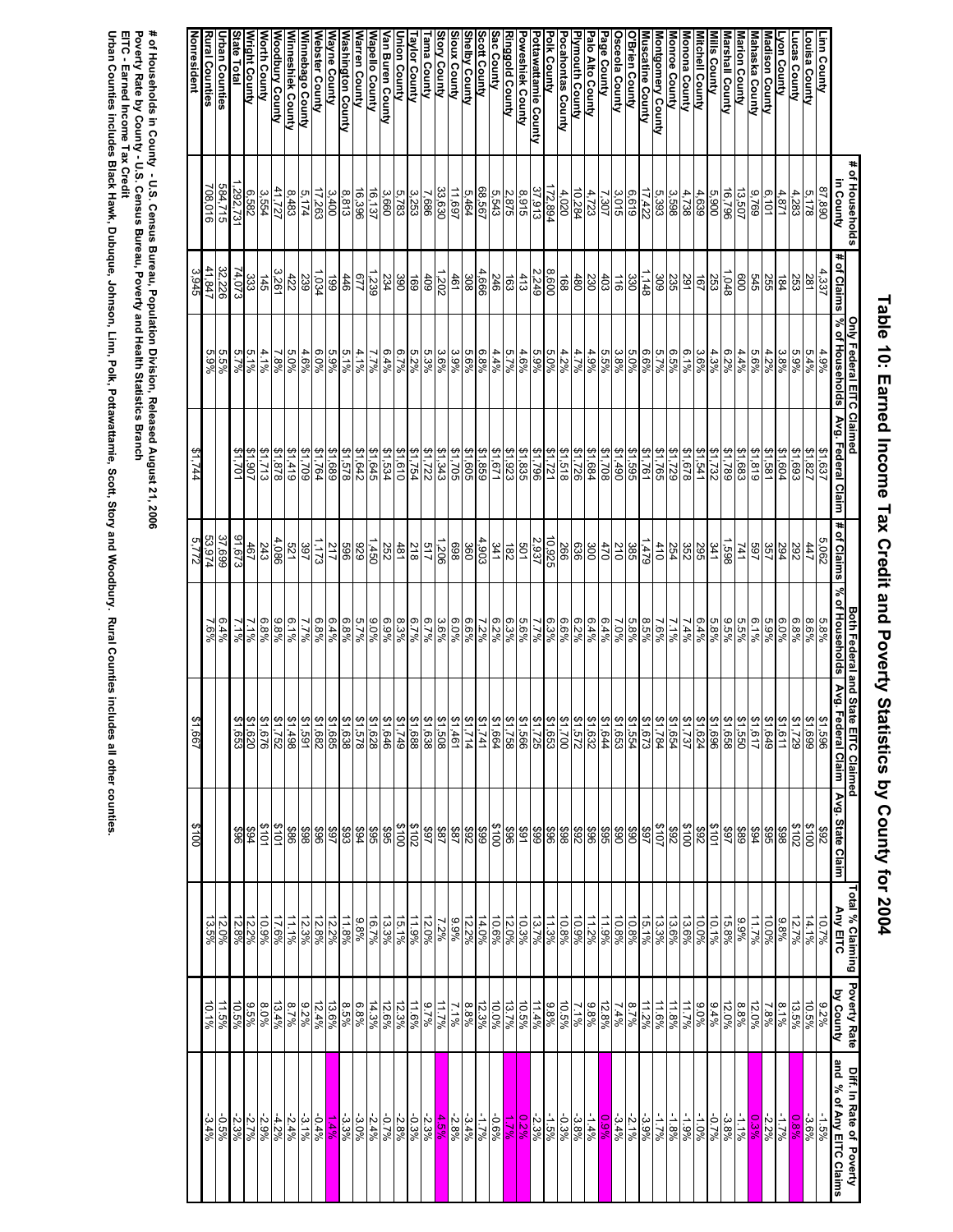|                                                                    | # of Households                                                                                                                                                                                                                  | # of Households % of Households                        |                                          | # of Households                                                                                                                                                                                                                                                                                                                                                                                     | % of Households                          | <b>Poverty Rate</b>          | Total<br>tal % Claiming<br>Any EITC                                                                                                                                                          | Diff. In Rate of Poverty and %                                                | Diff. In % Claiming Any EITC and                   |
|--------------------------------------------------------------------|----------------------------------------------------------------------------------------------------------------------------------------------------------------------------------------------------------------------------------|--------------------------------------------------------|------------------------------------------|-----------------------------------------------------------------------------------------------------------------------------------------------------------------------------------------------------------------------------------------------------------------------------------------------------------------------------------------------------------------------------------------------------|------------------------------------------|------------------------------|----------------------------------------------------------------------------------------------------------------------------------------------------------------------------------------------|-------------------------------------------------------------------------------|----------------------------------------------------|
|                                                                    | in County<br>3,787                                                                                                                                                                                                               | Receiving FIP<br>21                                    | Receiving FIP<br>$0.5\%$                 | Receiving FA<br>38                                                                                                                                                                                                                                                                                                                                                                                  | Receiving FA<br>4.9%                     | by County<br>9.7%            | 12.8%                                                                                                                                                                                        | of Households Receiving FA<br>4.8%                                            | % of Households Receiving FA<br>7.9%               |
| <u>Adair County</u><br>Adams County                                |                                                                                                                                                                                                                                  |                                                        | $0.6\%$                                  | $94$                                                                                                                                                                                                                                                                                                                                                                                                | 4.4%                                     | 10.6%                        | 15.0%                                                                                                                                                                                        |                                                                               | 10.5%                                              |
| Allamakee County                                                   | $\frac{2,115}{7,453}$<br>$\frac{7,453}{6,746}$                                                                                                                                                                                   | $\frac{2}{5}$ $\frac{2}{5}$                            | $\frac{1.0\%}{2.5\%}$                    | 782                                                                                                                                                                                                                                                                                                                                                                                                 | $4.0\%$                                  | 10.8%                        |                                                                                                                                                                                              | 6.2%                                                                          | 7.3%                                               |
| Appanoose County<br>Audubon County                                 |                                                                                                                                                                                                                                  |                                                        |                                          |                                                                                                                                                                                                                                                                                                                                                                                                     | $\frac{11.4\%}{11}$                      | 14.9%                        | $\frac{11.4\%}{14.5\%}$                                                                                                                                                                      | 3.5%                                                                          | 3.1%                                               |
|                                                                    | 3,010                                                                                                                                                                                                                            | $\frac{21}{124}$                                       | $0.7\%$                                  | $\frac{100}{485}$                                                                                                                                                                                                                                                                                                                                                                                   | $3.3\%$                                  | 9.2%                         |                                                                                                                                                                                              | 5.9%                                                                          | 9.4%                                               |
| <b>Benton County</b><br><b>Black Hawk County</b>                   | $\frac{10,835}{53,567}$                                                                                                                                                                                                          |                                                        | 2.7%<br>1.1%                             |                                                                                                                                                                                                                                                                                                                                                                                                     | $9.6\%$<br>4.5%                          | 13.7%<br>7.6%                | 10.9%<br>14.0%                                                                                                                                                                               | $4.1\%$<br>3.1%                                                               | 6.4%<br>4.4%                                       |
|                                                                    | 11,389                                                                                                                                                                                                                           |                                                        |                                          |                                                                                                                                                                                                                                                                                                                                                                                                     |                                          |                              |                                                                                                                                                                                              |                                                                               | 4.8%                                               |
| <b>Boone County</b><br>Bremer County                               | 9,818                                                                                                                                                                                                                            |                                                        | 1.2%<br>%2.1                             |                                                                                                                                                                                                                                                                                                                                                                                                     | $\frac{5.3\%}{3.5\%}$                    | 8.8%<br>7.0%                 | $\frac{10.0\%}{\frac{8.7\%}{11.5\%}}$                                                                                                                                                        | 3<br>5 5 6 %<br>6 % % %                                                       |                                                    |
| <b>Buchanan County</b>                                             |                                                                                                                                                                                                                                  |                                                        | 1.2%                                     |                                                                                                                                                                                                                                                                                                                                                                                                     |                                          | $\frac{9.9\%}{10.7\%}$       |                                                                                                                                                                                              |                                                                               | 8.2%                                               |
| <u>Buena Vista County</u><br><u>Butler County</u>                  | $\frac{9.096}{8.174}$ $\frac{6.619}{5.204}$                                                                                                                                                                                      |                                                        | $1.3\%$                                  | $\frac{12}{128}$ $\frac{12}{128}$ $\frac{12}{128}$ $\frac{12}{128}$ $\frac{12}{128}$ $\frac{12}{128}$ $\frac{12}{128}$                                                                                                                                                                                                                                                                              |                                          |                              |                                                                                                                                                                                              |                                                                               | $\frac{11.9\%}{6.7\%}$                             |
|                                                                    |                                                                                                                                                                                                                                  | <u>ျေး မြခြခြေမြို့အခြင်းမြို့အခြင်းမြို့များမြို့</u> | 1.0%<br>0.8%                             |                                                                                                                                                                                                                                                                                                                                                                                                     |                                          | $\frac{8.9\%}{10.5\%}$       | $\frac{10.9\%}{11.7\%}$                                                                                                                                                                      | $\frac{4.7\%}{6.2\%}$                                                         | $6.9\%$                                            |
| Calhoun County<br>Carroll County                                   | 8,219                                                                                                                                                                                                                            |                                                        | 0.9%                                     |                                                                                                                                                                                                                                                                                                                                                                                                     | $4.6\%$                                  | $8.5\%$                      |                                                                                                                                                                                              | 3.9%                                                                          | $7.1\%$                                            |
|                                                                    | 6,715                                                                                                                                                                                                                            |                                                        | 1.4%                                     |                                                                                                                                                                                                                                                                                                                                                                                                     |                                          | 11.6%                        | 13.7%                                                                                                                                                                                        |                                                                               | $7.9\%$                                            |
| Cass County<br>Cedar County                                        | 7,906                                                                                                                                                                                                                            |                                                        | $0.7\%$                                  |                                                                                                                                                                                                                                                                                                                                                                                                     | $\frac{5.8\%}{3.1\%}$                    | 6.8%                         | 9/82/6                                                                                                                                                                                       | 5.8%<br>3.7%                                                                  | $\frac{6.4\%}{5.7\%}$                              |
| Cerro Gordo County                                                 |                                                                                                                                                                                                                                  |                                                        | $1.0\%$                                  |                                                                                                                                                                                                                                                                                                                                                                                                     | $\frac{6.2\%}{4.1\%}$                    | $\frac{10.4\%}{8.9\%}$       |                                                                                                                                                                                              |                                                                               |                                                    |
| <b>Cherokee County</b>                                             | $\frac{21,681}{5,901}$                                                                                                                                                                                                           |                                                        | $1.0\%$                                  |                                                                                                                                                                                                                                                                                                                                                                                                     |                                          |                              | $\frac{11.9\%}{10.4\%}$                                                                                                                                                                      |                                                                               | 8.3%<br>8.7%                                       |
| Chickasaw County                                                   |                                                                                                                                                                                                                                  |                                                        | $\frac{0.9\%}{1.2\%}$                    |                                                                                                                                                                                                                                                                                                                                                                                                     |                                          | $\frac{8.5\%}{10.7\%}$       |                                                                                                                                                                                              |                                                                               |                                                    |
| <b>Clarke County</b>                                               |                                                                                                                                                                                                                                  |                                                        | 1.4%                                     |                                                                                                                                                                                                                                                                                                                                                                                                     | ပါစပါးကို<br>မိုးစိုးရိမ္နဲ႔<br>အိုေရွးေ | 9.4%                         |                                                                                                                                                                                              |                                                                               | 7.4%                                               |
|                                                                    |                                                                                                                                                                                                                                  |                                                        |                                          |                                                                                                                                                                                                                                                                                                                                                                                                     |                                          | $9.7\%$                      |                                                                                                                                                                                              |                                                                               |                                                    |
| Clay County<br>Clayton County<br>Clinton County                    | $\begin{array}{c c}\n & 4.094 \\  & 8.095 \\  & 22.014 \\  & 22.014\n\end{array}$                                                                                                                                                |                                                        | $0.7\%$<br>2.1%                          | $\frac{134}{138}$                                                                                                                                                                                                                                                                                                                                                                                   |                                          | $\frac{12.1\%}{11.2\%}$      | $\begin{array}{r l} 16.0\% & 12.8\% \\ \hline 12.8\% & 14.1\% \\ \hline 16.0\% & 14.1\% \\ \hline 17.8\% & 14.1\% \\ \hline 18.5\% & 14.1\% \\ \hline 19.5\% & 14.1\% \\ \hline \end{array}$ |                                                                               | 8<br>8 3 3 4 8 9 9 9 1<br>8 3 8 8 8 8 9            |
| <b>Crawford County</b>                                             | 7,043                                                                                                                                                                                                                            |                                                        | $0.8\%$<br>4.9%                          |                                                                                                                                                                                                                                                                                                                                                                                                     | $\frac{6.1\%}{3.4\%}$                    | $6.3\%$                      |                                                                                                                                                                                              |                                                                               |                                                    |
| <u>Dallas County</u><br>Davis County                               | $\frac{18,809}{3,878}$<br>$\frac{3,840}{3,878}$                                                                                                                                                                                  |                                                        | 1.1%                                     |                                                                                                                                                                                                                                                                                                                                                                                                     | $4.8\%$                                  | 11.9%                        |                                                                                                                                                                                              |                                                                               |                                                    |
| Decatur County                                                     |                                                                                                                                                                                                                                  |                                                        | 1.4%                                     |                                                                                                                                                                                                                                                                                                                                                                                                     | 10.5%                                    | 16.8%                        |                                                                                                                                                                                              |                                                                               |                                                    |
| Delaware County                                                    | 7,873                                                                                                                                                                                                                            |                                                        | $1.2\%$                                  |                                                                                                                                                                                                                                                                                                                                                                                                     | 4.5%                                     | $9.1\%$                      |                                                                                                                                                                                              |                                                                               | $8.0\%$                                            |
| <u>Des Moines County</u><br>Dickinson County                       | $\frac{\frac{18819}{121321}}{\frac{121321}{9.671}}$                                                                                                                                                                              |                                                        | $\frac{2.4\%}{0.5\%}\frac{1.5\%}{0.9\%}$ | $\frac{1,958}{275}$                                                                                                                                                                                                                                                                                                                                                                                 |                                          | $\frac{13.1\%}{7.5\%}$       | 16.0%                                                                                                                                                                                        | $\frac{2.7\%}{5.2\%}\sqrt[3]{\frac{4.8\%}{4.8\%}}$                            | $\frac{5.6\%}{1.2\%}\sqrt[3]{\frac{8.7\%}{8.0\%}}$ |
|                                                                    |                                                                                                                                                                                                                                  |                                                        |                                          |                                                                                                                                                                                                                                                                                                                                                                                                     |                                          |                              |                                                                                                                                                                                              |                                                                               |                                                    |
| Dubuque County<br>Emmet County<br>Fayette County                   |                                                                                                                                                                                                                                  |                                                        |                                          |                                                                                                                                                                                                                                                                                                                                                                                                     |                                          | 0.28%<br>0.23%<br>0.58%      |                                                                                                                                                                                              |                                                                               |                                                    |
|                                                                    |                                                                                                                                                                                                                                  |                                                        |                                          |                                                                                                                                                                                                                                                                                                                                                                                                     |                                          |                              |                                                                                                                                                                                              |                                                                               |                                                    |
| Floyd County                                                       |                                                                                                                                                                                                                                  |                                                        | %9%<br>%9%                               |                                                                                                                                                                                                                                                                                                                                                                                                     |                                          | $9.1\%$                      |                                                                                                                                                                                              |                                                                               | 6.9%<br>8.2%                                       |
| Franklin County                                                    |                                                                                                                                                                                                                                  |                                                        |                                          |                                                                                                                                                                                                                                                                                                                                                                                                     |                                          |                              |                                                                                                                                                                                              |                                                                               |                                                    |
| Fremont County<br>Greene County<br>Grundy County                   |                                                                                                                                                                                                                                  |                                                        | $\frac{1.7\%}{1.3\%}$                    |                                                                                                                                                                                                                                                                                                                                                                                                     |                                          | 10.8%<br>10.1%               | 11.6%<br>12.6%<br>7.9%                                                                                                                                                                       |                                                                               | $\frac{5.1\%}{7.7\%}$                              |
|                                                                    |                                                                                                                                                                                                                                  |                                                        | 0.7%                                     |                                                                                                                                                                                                                                                                                                                                                                                                     |                                          | $6.1\%$                      |                                                                                                                                                                                              |                                                                               | 5.3%                                               |
| Guthrie County<br><u>Hamilton County</u>                           |                                                                                                                                                                                                                                  |                                                        | 0.7%                                     |                                                                                                                                                                                                                                                                                                                                                                                                     |                                          | $9.2\%$                      | 10.0%<br>11.5%                                                                                                                                                                               |                                                                               | 6.4%                                               |
| Hancock County                                                     | $\begin{array}{r l} 7,406 \\ \hline 1,717 \\ \hline 1,841 \\ \hline 1,660 \\ \hline 1,221 \\ \hline 1,221 \\ \hline 2,234 \\ \hline 3,386 \\ \hline 6,386 \\ \hline 7,223 \\ \hline 8,386 \\ \hline 9,386 \\ \hline \end{array}$ | ခြံခြံခြံခြံခြံခြံခြံမြံမြိုးမြံခြံခြံခြံ              | $0.6\%$<br>1.4%                          | $\frac{15}{128} \cdot \frac{15}{128} \cdot \frac{15}{128} \cdot \frac{15}{128} \cdot \frac{15}{128} \cdot \frac{15}{128} \cdot \frac{15}{128} \cdot \frac{15}{128} \cdot \frac{15}{128} \cdot \frac{15}{128} \cdot \frac{15}{128} \cdot \frac{15}{128} \cdot \frac{15}{128} \cdot \frac{15}{128} \cdot \frac{15}{128} \cdot \frac{15}{128} \cdot \frac{15}{128} \cdot \frac{15}{128} \cdot \frac{1$ |                                          | $8.2\%$<br>7.4%              |                                                                                                                                                                                              | 4.7%                                                                          | $8.7\%$<br>$6.4\%$                                 |
| <del>l</del> ardin County                                          |                                                                                                                                                                                                                                  |                                                        | 1.4%                                     |                                                                                                                                                                                                                                                                                                                                                                                                     |                                          | 10.0%                        | $\frac{11.4\%}{12.0\%}$                                                                                                                                                                      | 4.5%                                                                          | $6.5\%$                                            |
|                                                                    | $\frac{6,858}{8,446}$                                                                                                                                                                                                            |                                                        |                                          |                                                                                                                                                                                                                                                                                                                                                                                                     |                                          |                              |                                                                                                                                                                                              |                                                                               | 5.0%<br>7.6%                                       |
| Harrison County<br>Henry County                                    |                                                                                                                                                                                                                                  |                                                        |                                          |                                                                                                                                                                                                                                                                                                                                                                                                     | 6.6%<br>5.9%                             |                              |                                                                                                                                                                                              |                                                                               |                                                    |
| <b>Howard County</b>                                               | $\frac{4,409}{4,768}$                                                                                                                                                                                                            |                                                        |                                          |                                                                                                                                                                                                                                                                                                                                                                                                     |                                          | 8.9%<br>10.5%<br>10.3%       |                                                                                                                                                                                              | $\begin{array}{l c}3.388\% & 3.698\% \\ \hline 3.698\% & 3.698\% \end{array}$ | 9.6%<br>7.3%                                       |
| <b>Humboldt County</b><br>da County                                |                                                                                                                                                                                                                                  |                                                        |                                          |                                                                                                                                                                                                                                                                                                                                                                                                     | 4.5%<br>3.2%<br>3.5%                     | $9.4\%$                      |                                                                                                                                                                                              |                                                                               | $8.1\%$                                            |
|                                                                    | $3,528$<br>6,771                                                                                                                                                                                                                 |                                                        | 0.8%<br>0.7%                             |                                                                                                                                                                                                                                                                                                                                                                                                     |                                          | $6.8\%$                      | 9.8%                                                                                                                                                                                         | 622%<br>0.33%                                                                 | 6.3%                                               |
|                                                                    | 9,224                                                                                                                                                                                                                            |                                                        | $1.3\%$                                  |                                                                                                                                                                                                                                                                                                                                                                                                     | $5.8\%$                                  | 11.1%                        | 13.3%                                                                                                                                                                                        |                                                                               | $7.5\%$                                            |
| lowa County<br>Jaskson County<br>Jasper County<br>Jefferson County | $\frac{16,030}{7,454}$                                                                                                                                                                                                           | <u> 예티h 위웨위 원 이후</u>                                   | $\frac{1.3\%}{2.3\%}$                    | $\frac{1288888}{223}$                                                                                                                                                                                                                                                                                                                                                                               | $\frac{4.6\%}{8.4\%}$                    | $\frac{8.4\%}{13.1\%}$       | $\frac{10.4\%}{13.5\%}$                                                                                                                                                                      | $\frac{3.8\%}{4.7\%}$                                                         | 5.8%<br>5.1%                                       |
|                                                                    |                                                                                                                                                                                                                                  |                                                        |                                          |                                                                                                                                                                                                                                                                                                                                                                                                     |                                          |                              |                                                                                                                                                                                              |                                                                               |                                                    |
| Johnson County                                                     | 51,200                                                                                                                                                                                                                           | 457                                                    | $0.9\%$                                  | 2,340                                                                                                                                                                                                                                                                                                                                                                                               | $4.6\%$                                  | 12.3%                        | 8.4%                                                                                                                                                                                         | 5.3%<br>8.3%                                                                  | $3.8\%$                                            |
| Jones County<br>Keokuk County                                      | 8,314                                                                                                                                                                                                                            |                                                        | $0.8\%$                                  | 367                                                                                                                                                                                                                                                                                                                                                                                                 | 4.4%                                     | $9.7\%$                      | 12.3%                                                                                                                                                                                        |                                                                               | 7.9%                                               |
|                                                                    | 5,065                                                                                                                                                                                                                            |                                                        | $1.5\%$                                  | 3367                                                                                                                                                                                                                                                                                                                                                                                                |                                          | 11.5%                        | 41.4%<br>12.1%                                                                                                                                                                               | $4.9\%$                                                                       | 5.5%                                               |
| <b>Kossuth County</b><br>Lee County                                | 7,642<br>16,777                                                                                                                                                                                                                  | $\frac{188}{38}$                                       | $0.9\%$<br>2.3%                          | 1,504                                                                                                                                                                                                                                                                                                                                                                                               | 88888                                    | $\frac{10.066}{10}$<br>12.8% | 14.5%                                                                                                                                                                                        | $6.1\%$<br>$3.8\%$                                                            | 5.5%<br>7.5%                                       |
|                                                                    |                                                                                                                                                                                                                                  |                                                        |                                          |                                                                                                                                                                                                                                                                                                                                                                                                     |                                          |                              |                                                                                                                                                                                              |                                                                               |                                                    |

# Table 11: Family Investment Program, Food Assistance and Poverty Statistics by County for 2004 **Table 11: Family Investment Program, Food Assistance and Poverty Statistics by County for 2004**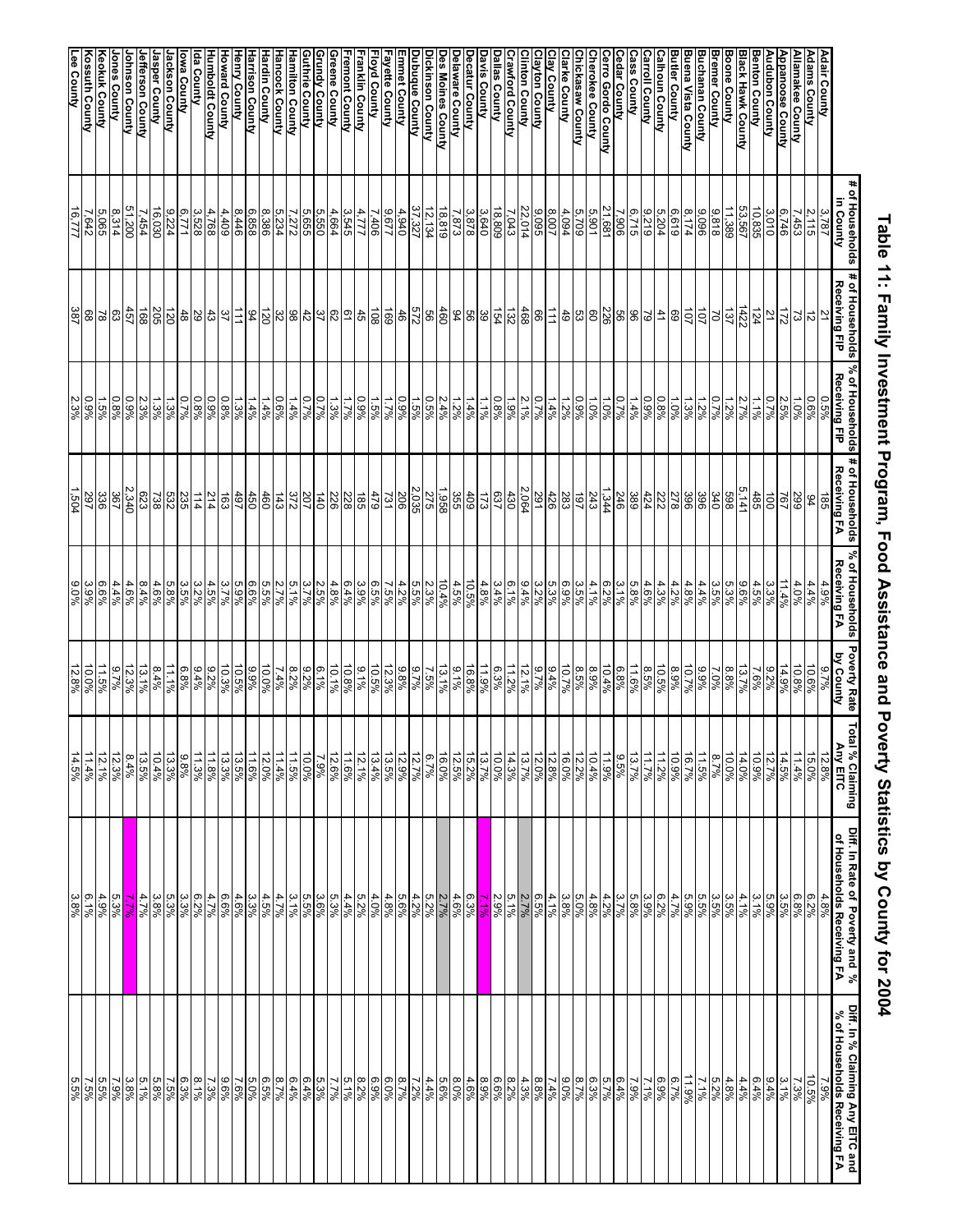|                                              | # of Households         |                                                                                      | # of Households % of Households | # of Households                                                       | % of Households       | <b>Poverty Rate</b>       | Total<br>al % Claiming<br>Any EITC | Diff. In Rate of Poverty and % | Diff. In % Claiming Any EITC and |
|----------------------------------------------|-------------------------|--------------------------------------------------------------------------------------|---------------------------------|-----------------------------------------------------------------------|-----------------------|---------------------------|------------------------------------|--------------------------------|----------------------------------|
|                                              | in County               | Receiving FIP                                                                        | Receiving FIP                   | Receiving FA                                                          | Receiving FA          | by County                 |                                    | of Households Receiving FA     | % of Households Receiving FA     |
|                                              | 87,890                  | 1524                                                                                 | $1.7\%$                         | 5,942                                                                 | 6.8%                  |                           | 10.7%                              | 2.4%                           | 3.9%                             |
|                                              | 5,178                   | 103                                                                                  | 2.0%                            | $\frac{305}{2}$                                                       | $5.9\%$               | 9.2%<br>N <sub>2.9%</sub> | 14.1%                              | $4.6\%$                        | $8.2\%$                          |
| Linn County<br>Louisa County<br>Luisa County | 4,283                   | 83                                                                                   | 2.2%                            | 353                                                                   | 8.2%                  | 13.5%                     | 12.7%                              | 5.3%                           | 4.5%                             |
| yon County                                   | 4,871                   |                                                                                      | $0.8\%$                         |                                                                       | 32%                   | $\frac{8}{196}$           | 9.8%                               | 4.9%                           | $6.6\%$                          |
| Madison County                               | 6,101                   | $48$                                                                                 | $0.8\%$                         |                                                                       | 3.9%                  | 7.8%                      | $10.0\%$                           | 3.9%                           | 6.1%                             |
| Mahaska County                               | 9,769                   | $\overline{91}$                                                                      | 2.0%                            | 240<br>787                                                            | 8.1%                  | 12.0%                     | 11.7%                              | 3.9%                           | 3.6%                             |
| Marion County                                | 13,507                  | 140                                                                                  | 1.0%                            | 919                                                                   | 4.6%                  | 8.8%                      | 9.9%                               | $4.2\%$                        | 5.4%                             |
| Marshall County                              | 16,796                  |                                                                                      | 2.1%                            | 1,520                                                                 | $9.1\%$               | 12.0%                     | 15.8%                              | 2.9%                           | 6.7%                             |
| Mills County                                 | 5,900                   |                                                                                      | 1.6%                            | 311                                                                   | 5.3%                  | 9.4%                      | 10.1%                              | 4.1%                           | 4.8%                             |
| Mitchell County                              | 4,639                   |                                                                                      | 0.6%                            | 137                                                                   | 2.9%                  | 9.0%                      | 10.0%                              | 6.1%                           | 7.0%                             |
| Monona County                                | 4,738                   | $\frac{38}{95}$ $\frac{8}{85}$ $\frac{8}{85}$                                        | 1.196                           |                                                                       | 5.6%                  | 11.7%                     | 13.6%                              | 6.1%                           | 7.9%                             |
| Monroe County                                |                         |                                                                                      | $1.6\%$                         |                                                                       | $7.6\%$               | 11.8%                     | 13.6%                              | 4.2%                           | 6.0%                             |
| Montgomery County                            | $\frac{3,598}{5,393}$   |                                                                                      | $1.6\%$                         | $\frac{266}{273}$                                                     | 7.7%                  | $\frac{11.6\%}{2}$        | 13.3%                              | 3.9%                           | 5.6%                             |
| Muscatine County                             | 17,422                  | 418                                                                                  | 2.4%                            | 1,458                                                                 | $8.4\%$               | 11.2%                     | 15.1%                              | 2.8%                           | 6.7%                             |
| <b>O'Brien County</b>                        | 6,619                   |                                                                                      | $1.0\%$                         |                                                                       | $3.7\%$               | 8.7%                      | 10.8%                              | 5.0%                           | 7.1%                             |
| Osceola County                               | 3,015                   |                                                                                      | $0.6\%$                         |                                                                       | 2.4%                  | $7.4\%$                   | 10.8%                              | 5.0%                           | 8.4%                             |
| Page County                                  | 7,307                   |                                                                                      | $1.8\%$                         |                                                                       | 6.8%                  | 12.8%                     | 11.9%                              | $6.0\%$                        | $5.1\%$                          |
| Palo Alto County                             | 4,723                   |                                                                                      | 0.6%<br>0.8%                    |                                                                       | 3.7%                  | 9.8%                      | 11.2%<br>10.9%                     | $6.1\%$                        | 7.5%                             |
| Plymouth County                              | 10,284                  | $\frac{8}{3}$ $\frac{6}{3}$ $\frac{8}{3}$ $\frac{8}{3}$ $\frac{8}{3}$ $\frac{12}{3}$ |                                 | $\frac{\frac{245}{72}}{\frac{28}{198}}$ $\frac{245}{\frac{296}{295}}$ | 2.9%                  | $7.1\%$                   |                                    | $\frac{4.2\%}{2}$              | 8.0%                             |
| Pocahontas County<br>Polk County             | $\frac{4,020}{172,894}$ |                                                                                      | $1.0\%$                         |                                                                       | $\frac{5.4\%}{6.4\%}$ | $\frac{10.5\%}{9.8\%}$    | $\frac{10.8\%}{11.3\%}$            | $\frac{5.1\%}{3.4\%}$          | $5.4\%$                          |
|                                              |                         |                                                                                      | $1.6\%$                         |                                                                       |                       |                           |                                    |                                | 4.9%                             |
| Pottawattamie County                         | 37,913                  |                                                                                      | 2.5%                            | 3,183                                                                 | 8.4%                  | 11.4%                     | 13.7%                              | 3.0%                           | 5.3%                             |
| Poweshiek County<br>Ringgold County          | 2,875<br>8,915          | $\frac{96}{32}$                                                                      | 0.8%<br>$1.1\%$                 | 373                                                                   | $4.2\%$<br>5.4%       | 13.7%<br>10.5%            | 12.0%<br>10.3%                     | 6.3%<br>8.3%                   | 6.6%<br>6.1%                     |
| sac County                                   | 5,543                   |                                                                                      | 0.7%                            | $\frac{156}{184}$                                                     | 3.3%                  | 10.0%                     | 10.6%                              | 6.7%                           | 7.3%                             |
| Scott County                                 | 68,567                  | 0291                                                                                 | 2.4%                            | 6,538                                                                 | 9,5%                  | 12.3%                     | $14.0\%$                           | 2.8%                           | 4.4%                             |
| <b>Shelby County</b>                         | 5,464                   | $rac{44}{64}$                                                                        | $0.8\%$                         | 559                                                                   | 4.7%                  | 8.8%                      | 12.2%                              | 4.1%                           | $7.5\%$                          |
| ioux County                                  | 11,697                  |                                                                                      | $0.5\%$                         | 243                                                                   | $2.1\%$               | 7.1%                      | 9.9%                               | 5.0%                           | 7.8%                             |
| Story County                                 | 33,630                  | 314                                                                                  | 966'0                           | 1,184                                                                 | 3.5%                  | 41.7%                     | 7.2%                               | 8.2%                           | 3.6%                             |
| ama County                                   | 7,686                   | 91                                                                                   | 1.2%                            | 313                                                                   | 4.1%                  | 9.7%                      | 12.0%                              | 5.6%                           | 8.0%                             |
|                                              | 3,253                   |                                                                                      | $0.7\%$                         |                                                                       | 4.7%                  | 11.6%                     | 11.9%                              | 6.9%                           | 7.1%                             |
| <u>Taylor County</u><br><u>Union County</u>  | 5,783                   | $\frac{21}{74}$                                                                      | $1.3\%$                         |                                                                       | 7.9%                  | 12.3%                     | 15.1%                              | 4.4%                           | 7.1%                             |
|                                              | 3,660                   |                                                                                      | $1.3\%$                         | $\frac{188}{1888}$                                                    | $5.7\%$               | 12.6%                     | 13.3%                              | %6'9                           | 7.6%                             |
| /an Buren County<br><u>Wapello County</u>    | 16,137                  | 487                                                                                  | 3.0%                            |                                                                       | 12.2%                 | 14.3%                     | 16.7%                              | $2.1\%$                        | 4.5%                             |
| Narren County                                | 16,396                  | 17                                                                                   | 1.1%                            |                                                                       |                       | $6.8\%$                   | 9.8%                               | $3.3\%$                        | $6.2\%$                          |
| <b>Vashington County</b>                     | 8,813                   | $\frac{11}{2}$                                                                       | $1.3\%$                         |                                                                       | $\frac{3.5\%}{4.5\%}$ | 8.5%                      | 11.8%                              | 4.0%                           | 7.3%                             |
| Nayne County                                 | 3,400                   | $\frac{48}{366}$                                                                     | 1.4%                            |                                                                       | $6.5\%$               | 13.6%                     | 12.2%                              | $7.1\%$                        | 5.7%                             |
| Nebster County                               | 17,263                  |                                                                                      | 2.1%                            | 1,511                                                                 | $8.8\%$               | 12.4%                     | 12.8%                              | 3.6%                           | 4.0%                             |
| Minnebago County                             | 5,174                   | <b>29</b>                                                                            | 1.0%                            | 221                                                                   | 4.3%                  | 9,2%                      | 12.3%                              | 4.9%                           | 8.0%                             |
| Minneshiek County                            | 8,483                   |                                                                                      | $0.7\%$                         | 230                                                                   | 2.7%                  | 8.7%                      | $\frac{11.1\%}{1}$                 | %0'9                           | 8.4%                             |
| <b>Noodbury County</b>                       | 41,727                  | $rac{1}{2}$                                                                          | 2.4%                            | 3,551                                                                 | 8.5%                  | 13.4%                     | 17.6%                              | 4.9%                           | 9'10'                            |
| <b>North County</b>                          | 3,554                   | ド                                                                                    | $0.5\%$                         | 115                                                                   | $3.2\%$               | 8.0%                      | 10.9%                              | 4.8%                           | 7.7%                             |
| <b>Mright County</b>                         | 6,582                   | 96                                                                                   | $1.5\%$                         | 304                                                                   | 4.6%                  | 9,5%                      | 12.2%                              | 4.9%                           | 7.5%                             |
| State Total                                  | 292,731                 | 20,163                                                                               | $1.6\%$                         | 80,964                                                                | 6.3%                  | 10.5%                     | 12.8%                              | 4.2%                           | %9'9                             |
| <b>Urban Counties</b>                        | 584,715                 | 10,709                                                                               | $1.8\%$                         | 40,977                                                                | $7.0\%$               | 11.5%                     | 12.0%                              | 4.5%                           | 5.0%                             |
| Rural Counties                               | 708,016                 | 9,454                                                                                | 1.3%                            | 39,986                                                                | $5.6\%$               | 10.1%                     | 13.5%                              | 4.5%                           | $-59%$                           |
|                                              |                         |                                                                                      |                                 |                                                                       |                       |                           |                                    |                                |                                  |

Table 11: Family Investment Program, Food Assistance and Poverty Statistics by County for 2004 **Table 11: Family Investment Program, Food Assistance and Poverty Statistics by County for 2004**

# of Households in County - U.S. Census Bureau, Population Division, Released August 21, 200<br>Poverty Rate by County - U.S. Census Bureau, Poverty and Health Statistics Branch<br>FP - Family Investment Program<br>Urban Counties i **Poverty Rate by County - U.S. Census Bureau, Poverty and Health Statistics Branch # of Households in County - U.S. Census Bureau, Population Division, Released August 21, 2006**

**FIP - Family Investment Program**

**FA - Food Assistance**

**Urban Counties includes Black Hawk, Dubuque, Johnson, Linn, Polk, Pottawattamie, Scott, Story and Woodbury. Rural Counties inc ludes all other counties.**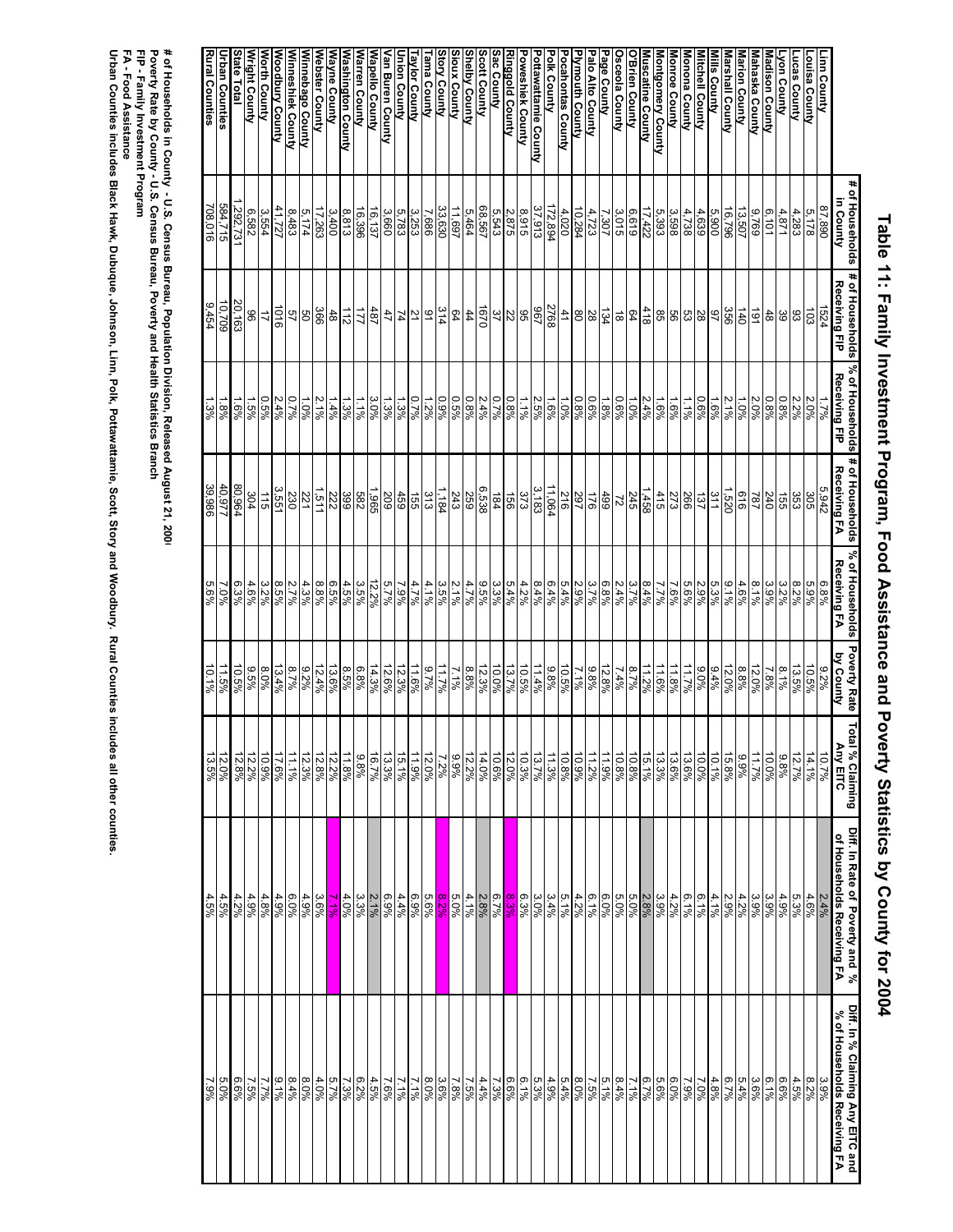|                      | Earned Income Hax Credit                           |              | Dependent      | Increase Filing  | Increase CDC        | Dependent       |
|----------------------|----------------------------------------------------|--------------|----------------|------------------|---------------------|-----------------|
| AGI Class            | 89.95%                                             | 10.63%       | Credit         | Requirements to  | and EDC eligibility | Deduction       |
|                      | Nonrefundable                                      | Refurdable   | of \$68        | 811,303/818,606  | brackets            | <b>DE \$464</b> |
| ess than \$0         | ဗိ                                                 | -\$264,454   | <u>ဗ</u>       | S<br>O           | రి                  | <del>ග</del>    |
| \$0 to 10.000        | -\$129.552                                         | -\$4.847,710 | -\$2.518       | -\$1.458.645     | ဗွ                  | $-21,741$       |
| \$10,001 to 20,000   | -\$1,747.560                                       | -\$9,877,900 | -\$461,950     | -\$5.572.177     | -\$350,269          | $-2188,719$     |
| \$20,001 to 30.000   | -\$13.967.524                                      | -\$4.139.648 | $-52.184.341$  | $-211, 421, 396$ | $-21,043,560$       | -\$1,758,261    |
| \$30,001 to 40,000   | $-54.156.731$                                      | -\$883.813   | $-52.218.779$  | $-21,386,101$    | $-21,030,395$       | $-22,049,013$   |
| \$40,001 to 50,000   | ဗ္ထ                                                | 8g           | $-52.213,101$  | -\$66,509        | $-52,445,667$       | $-22,112,800$   |
| \$50,001 to 60,000   | <u>ဗ</u>                                           | တ်<br>ဝ      | $-25.230, 123$ | -\$18.300        | -\$3,537,776        | $-22.223.841$   |
| \$60,001 to 70,000   | ဗွ                                                 | ဗွ           | -\$2,065,690   | -\$14.890        | $-53,492,736$       | -\$2,107,420    |
| \$70,001 to 80.000   | ဗွ                                                 | SO           | $-21.824.533$  | -\$10.417        | $-53,316,821$       | $-51, 915, 483$ |
| \$80,001 to 90,000   | ဗွ                                                 | ဗွ           | $-21.518.265$  | 022.25           | $-22,445,169$       | -\$1,650,090    |
| \$90,001 to 100,000  | ဗွ                                                 | ဗွ           | $-51,176,744$  | -\$6.371         | $-21,520,949$       | $-21, 320, 475$ |
| 100,001 to 125,000   | ဗွ                                                 | ဗ္မ          | $-51,722,316$  | -\$9.553         | $-3811,608$         | $-25.013,074$   |
| 125.001 to 150,000   | ဗွ                                                 | ဗွ           | -\$776.866     | -\$5.55          | రి                  | -\$950,020      |
| \$150.001 to 175,000 | SO                                                 | တ်<br>ဝ      | -\$399,849     | -\$7,948         | $\frac{6}{5}$       | -\$501,163      |
| 175,001 to 200,000   | ဗွ                                                 | రి           | -\$226.367     | -\$2,824         | 80                  | -\$286,568      |
| \$200,001 to 250,000 | ဗွ                                                 | ဗွ           | -\$254.646     | $-34.648$        | $\frac{6}{3}$       | -\$323,806      |
| \$250,001 or more    | ဗိ                                                 | ဗိ           | -\$457,929     | $-3.322$         | 8                   | -\$585,651      |
| I otal Impact        | $-$ \$20,001,367 $-$ \$20,013,525 $-$ \$19,734,017 |              |                | -\$20,006,296    | -\$19,994,950       | $-519,988,124$  |

# Table 12: Change in Tax Liability by Adjusted Gross Income Brackets for Six Policy Options **Table 12: Change in Tax Liability by Adjusted Gross Income Brackets for Six Policy Options**